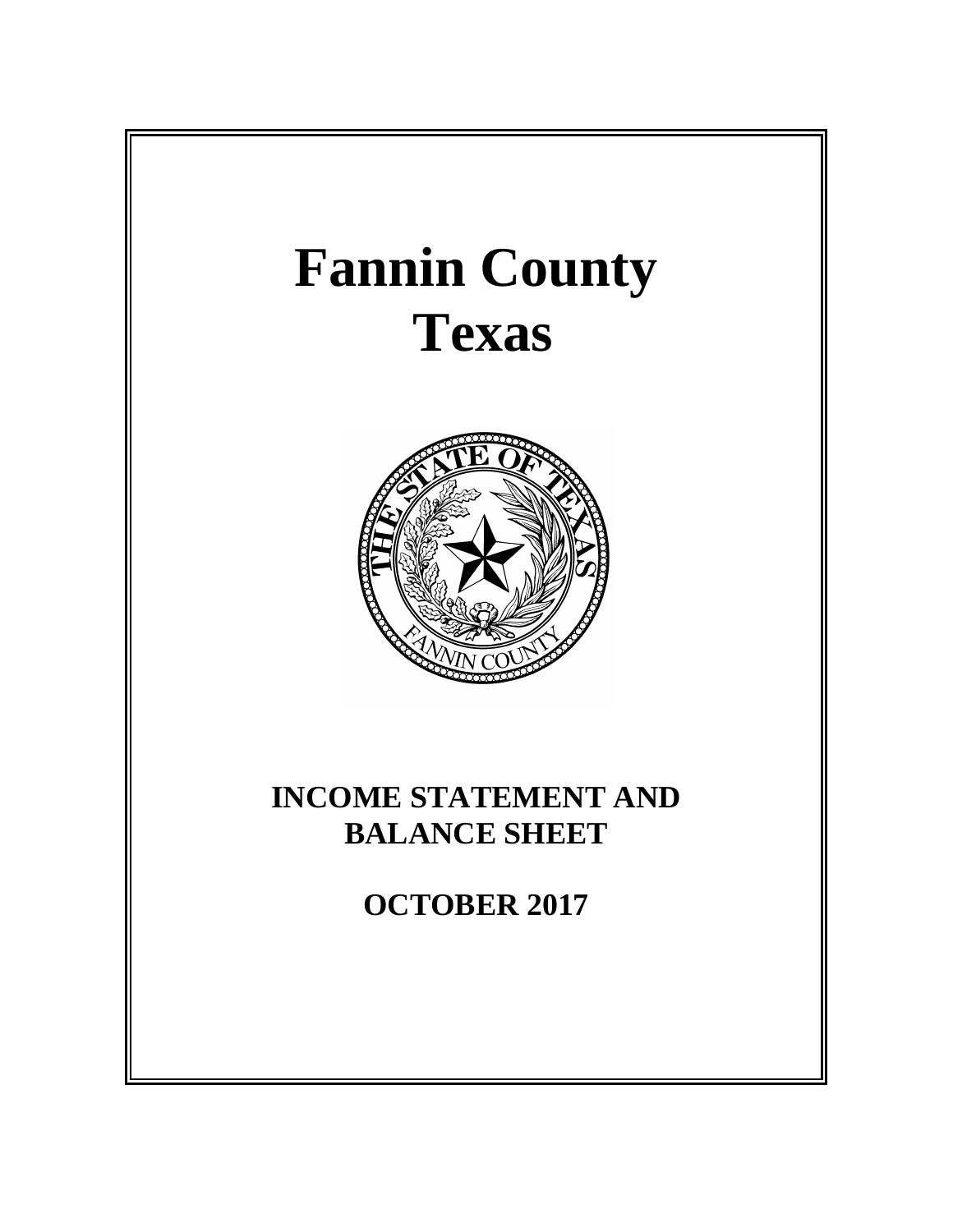| $11 - 01 - 2017$ | TIME: 03:28 PM - FOR MONTH ENDING 10-31-17                                                    | INCOME STATEMENT |                     | PAGE<br>1<br>PREPARER: 0004 |
|------------------|-----------------------------------------------------------------------------------------------|------------------|---------------------|-----------------------------|
| FANNIN COUNTY    | 101 E. SAM RAYBURN DRIVE SUITE 303                                                            |                  | BONHAM, TEXAS 75418 |                             |
|                  |                                                                                               |                  |                     |                             |
|                  | ***** INCOME ACCOUNTS *****                                                                   |                  |                     |                             |
|                  | 10-300-110 UNENCUMBERED FUND BALANCE                                                          |                  | 0.00                |                             |
|                  |                                                                                               |                  |                     |                             |
|                  | 10-310-110 CURRENT TAXES                                                                      |                  | 217,660.89          |                             |
|                  |                                                                                               |                  |                     |                             |
|                  |                                                                                               |                  |                     |                             |
|                  |                                                                                               |                  |                     |                             |
|                  | 10-318-120 PAY N LIEU TAX/GRASSLAND 0.00<br>10-318-121 PAY N LIEU TAX/UPPER TRINITY 14,592.80 |                  |                     |                             |
|                  | 10-318-130 COURT COSTS/ARREST FEES<br>10-318-132 ATTORNEYS & DOCTORS                          |                  | 5,358.71<br>45.83   |                             |
|                  | 10-318-140 TAX ON MIXED DRINKS                                                                |                  | 3,978.73            |                             |
|                  |                                                                                               |                  |                     |                             |
|                  |                                                                                               |                  |                     |                             |
|                  | 10-319-420 JAIL PAY PHONE COMMISSION                                                          |                  | 2,024.96            |                             |
|                  | 10-319-429 SCHOLARSHIP FUNDS                                                                  |                  | 0.00                |                             |
|                  | 10-319-551 ANNUAL PAYMENT                                                                     |                  | 0.00                |                             |
|                  | 10-319-552 MONTHLY MONITORING PAYMEN<br>10-319-553 ADMINISTRATIVE FEE                         |                  | 0.00                |                             |
|                  |                                                                                               |                  | 23,575.00           |                             |
|                  |                                                                                               |                  |                     |                             |
|                  | 10-320-200 ALCOHLIC BEVERAGE LICENSE                                                          |                  | 0.00                |                             |
|                  | 10-320-300 SEWAGE PERMITS/INSPECTIONS                                                         |                  | 7,240.04            |                             |
|                  | 10-320-545 FOOD SERV.PERMITS/CLASSES                                                          |                  | 0.00                |                             |
|                  | 10-320-546 \$5 COUNTY FEE/FOOD HANDLERS CLASS 0.00                                            |                  |                     |                             |
|                  |                                                                                               |                  |                     |                             |
|                  | 10-321-200 COMMISSIONS ON CAR REGIST                                                          |                  | 8,262.32            |                             |
|                  | 10-321-250 COMMISSION ON CAR TITLES                                                           |                  | 3,225.00            |                             |
|                  | 10-321-251 COMM.ON SALES TAX COLLECTIONS<br>10-321-901 TAX CERTIFICATES                       |                  | 0.00<br>708.14      |                             |
|                  |                                                                                               |                  |                     |                             |
|                  |                                                                                               |                  |                     |                             |
|                  |                                                                                               |                  |                     |                             |
|                  |                                                                                               |                  |                     |                             |
|                  |                                                                                               |                  |                     |                             |
|                  | 10-340-135 FAMILY PROTECTION FEE                                                              |                  | 180.00              |                             |
|                  | 10-340-400 COUNTY JUDGE FEES<br>10-340-403 COUNTY CLERK FEES                                  |                  | 0.00<br>0.00        |                             |
|                  | 10-340-450 DISTRICT CLERK FEES                                                                |                  | 5,660.51            |                             |
|                  | 10-340-455 J. P. #1 FEES                                                                      |                  | 0.00                |                             |
|                  | 10-340-456 J. P. #2 FEES                                                                      |                  | 0.00                |                             |
|                  | 10-340-457 J. P. #3 FEES                                                                      |                  | 0.00                |                             |
|                  | 10-340-475 DISTRICT ATTORNEY FEES<br>10-340-480 BOND APPLICATION FEE                          |                  | 14.60<br>0.00       |                             |
|                  | 10-340-484 ELECTION REIMBURSEMENTS                                                            |                  | 0.00                |                             |
|                  | 10-340-551 CONSTABLE PCT. 1 FEES                                                              |                  | 290.00              |                             |
|                  | 10-340-552 CONSTABLE PCT. 2 FEES                                                              |                  | 0.00                |                             |
|                  | 10-340-553 CONSTABLE PCT. 3 FEES                                                              |                  | 140.00              |                             |
|                  | 10-340-560 SHERIFF FEES                                                                       |                  | 1,944.77            |                             |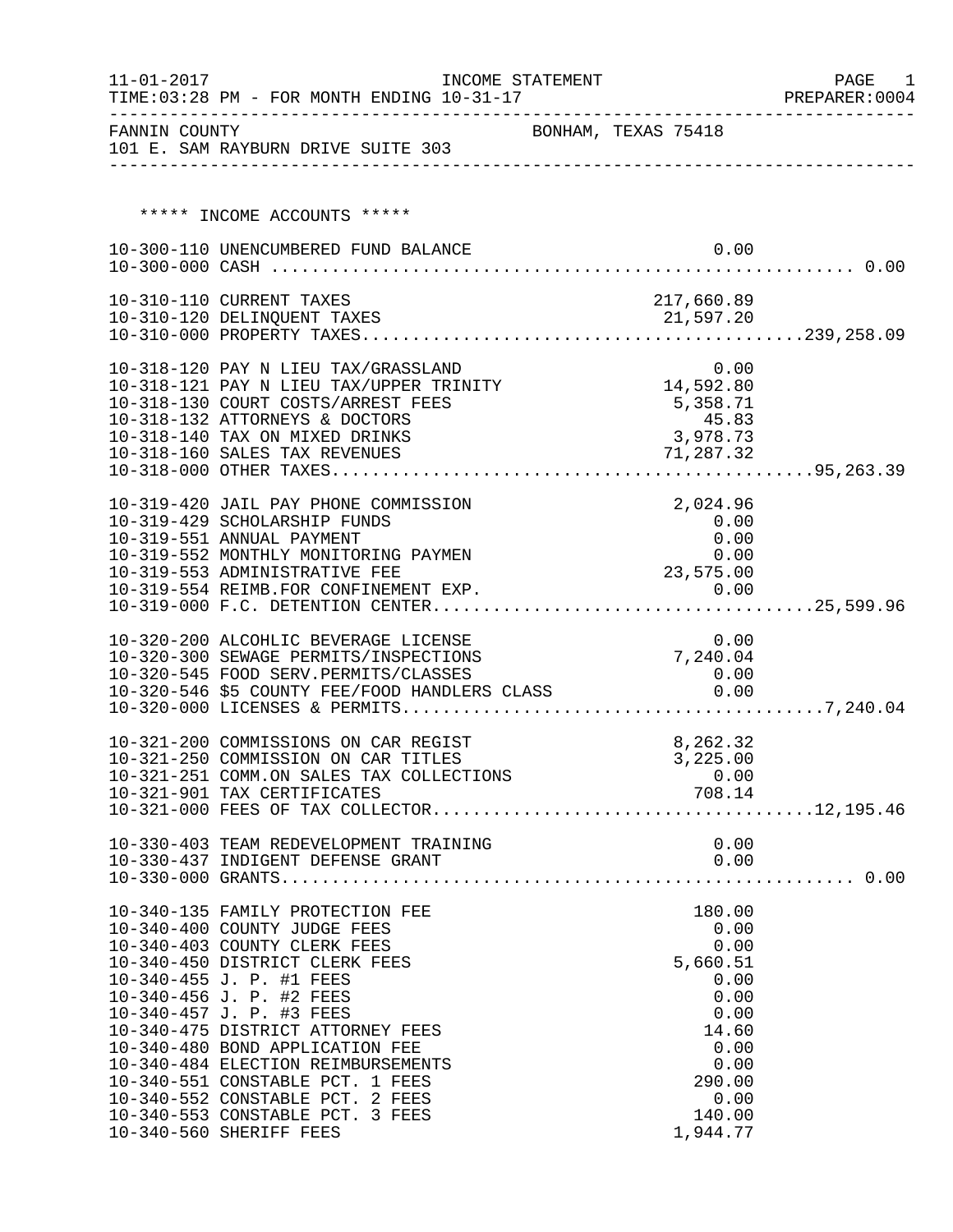|               | INCOME STATEMENT                                                                                                                                                                                                                                                                                                                                                                                                                                                                                                                                                                                                                                                                                                                                                                                                                                                                                                                                                                                                                                                                                                                                                                                                  |                                                                                                                                                                                                         | $\overline{\phantom{0}}$ 2<br>PREPARER: 0004 |
|---------------|-------------------------------------------------------------------------------------------------------------------------------------------------------------------------------------------------------------------------------------------------------------------------------------------------------------------------------------------------------------------------------------------------------------------------------------------------------------------------------------------------------------------------------------------------------------------------------------------------------------------------------------------------------------------------------------------------------------------------------------------------------------------------------------------------------------------------------------------------------------------------------------------------------------------------------------------------------------------------------------------------------------------------------------------------------------------------------------------------------------------------------------------------------------------------------------------------------------------|---------------------------------------------------------------------------------------------------------------------------------------------------------------------------------------------------------|----------------------------------------------|
| FANNIN COUNTY | BONHAM, TEXAS 75418<br>101 E. SAM RAYBURN DRIVE SUITE 303                                                                                                                                                                                                                                                                                                                                                                                                                                                                                                                                                                                                                                                                                                                                                                                                                                                                                                                                                                                                                                                                                                                                                         |                                                                                                                                                                                                         |                                              |
|               | 10-340-573 BOND SUPERVISION FEES<br>10-340-600 D.C.6TH COURT OF APPEALS FEE 104.94<br>10-340-601 C.C.6TH COURT OF APPEALS FEE 10.00<br>10-340-601 C.C.6TH COURT OF APPEALS FEE 0.00<br>10-340-652 SUBDIVISION FEES                                                                                                                                                                                                                                                                                                                                                                                                                                                                                                                                                                                                                                                                                                                                                                                                                                                                                                                                                                                                | 0.00                                                                                                                                                                                                    |                                              |
|               | 10-350-455 J. P. #1 FINES<br>10-350-456 J. P. #2 FINES<br>10-350-457 J. P. #3 FINES                                                                                                                                                                                                                                                                                                                                                                                                                                                                                                                                                                                                                                                                                                                                                                                                                                                                                                                                                                                                                                                                                                                               | 0.00<br>0.00<br>0.00                                                                                                                                                                                    |                                              |
|               | 10-352-100 10% COMM.ON SURETY BAIL BOND FEE 0.00<br>0.00 0.00                                                                                                                                                                                                                                                                                                                                                                                                                                                                                                                                                                                                                                                                                                                                                                                                                                                                                                                                                                                                                                                                                                                                                     |                                                                                                                                                                                                         |                                              |
|               | 10-360-100 INTEREST EARNINGS                                                                                                                                                                                                                                                                                                                                                                                                                                                                                                                                                                                                                                                                                                                                                                                                                                                                                                                                                                                                                                                                                                                                                                                      |                                                                                                                                                                                                         |                                              |
|               |                                                                                                                                                                                                                                                                                                                                                                                                                                                                                                                                                                                                                                                                                                                                                                                                                                                                                                                                                                                                                                                                                                                                                                                                                   |                                                                                                                                                                                                         |                                              |
|               | 10-370-100 KFYN-RADIO TOWER RENT<br>10-370-112 TOBACCO SETTLEMENT<br>10-370-115 RENT- VERIZON TOWER<br>10-370-125 IHC STATE REIMBURSEMENT 0.00<br>10-370-130 REFUNDS & MISCELLANEOUS 261.27<br>10-370-131 AUTOMOBILE INSURANCE LOSS PAYMENTS 0.00<br>10-370-132 PROPERTY INSURANCE LOSS PAYMENTS 0.00<br>10-370-135 HEALTH INS. SURPLUS DISTR<br>10-370-143 D.A.SALARY REIMB.<br>10-370-144 CO. JUDGE COURT FEES SALARY REIMB.<br>10-370-147 UTILITIES REIMBURSEMENT<br>10-370-151 ASST. DA LONGEVITY PAY<br>10-370-151 ASST. DA LONGEVITY PAY<br>10-370-152 HB 9 D.A. SUPPLEMENTAL FUNDS<br>10-370-162 COURT REPORTER SERVICE FEE<br>10-370-163 ADM.OF COURT JUSTICE 10% SB 1417<br>10-370-164 TIME PAYMENT FEE 40% SB 1417<br>10-370-166 JUDICIAL SUPP.F<br>10-370-408 COUNTY WELLNESS PROGRAM<br>10-370-410 CO CT AT LAW SUPPLEMENT<br>10-370-450 DIST. CLK. PASSPORT PHOTO<br>10-370-453 REIMB.CEC ODYSSEY SAAS<br>10-370-509 CANDY MACHINE COMMISSION<br>10-370-510 DR. PEPPER COMMISSION<br>10-370-510 DR. PEPPER COMMISSION 36.00<br>10-370-553 DONATION CONST.3 RADIO EQUIP. 0.00<br>10-370-562 STATE REIMB.OFFENDER TRANSPORT 0.00<br>10-370-565 COCA-COLA COMMISSIONS 26.08<br>10-370-000 MISCELLANEOUS | 200.00<br>0.00<br>1,990.36<br>$0.00$<br>0.00<br>0.00<br>0.00<br>1,325.65<br>1,380.00<br>359.81<br>314.81<br>30.20<br>120.83<br>6.56<br>42.48<br>$0.00$<br>$0.00$<br>$0.00$<br>$36.00$<br>$0.00$<br>0.00 |                                              |
|               |                                                                                                                                                                                                                                                                                                                                                                                                                                                                                                                                                                                                                                                                                                                                                                                                                                                                                                                                                                                                                                                                                                                                                                                                                   |                                                                                                                                                                                                         |                                              |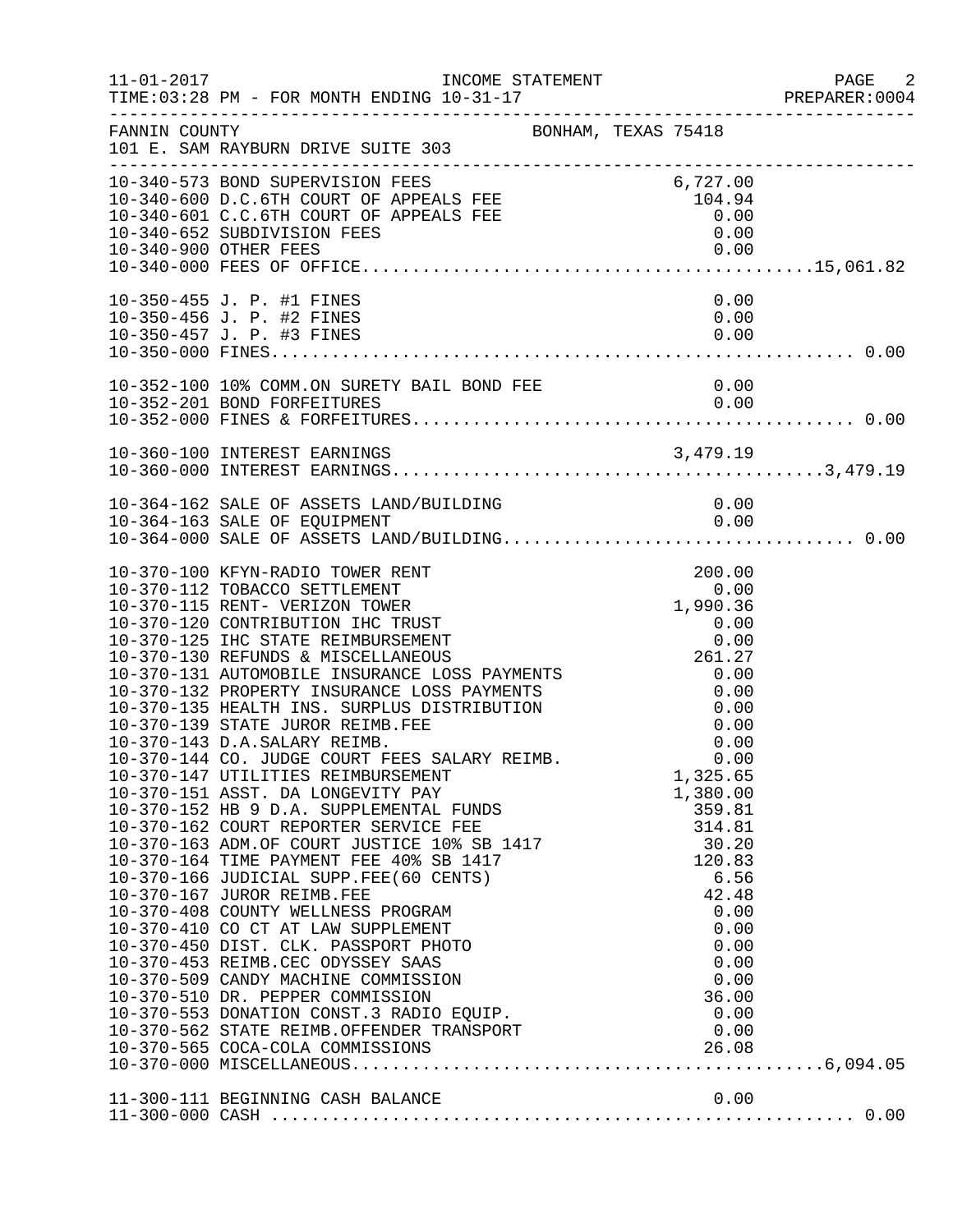| $11 - 01 - 2017$ | TIME: 03:28 PM - FOR MONTH ENDING 10-31-17                                                         | INCOME STATEMENT | PREPAREF<br>---------------------------------- | PAGE 3<br>PREPARER:0004 |
|------------------|----------------------------------------------------------------------------------------------------|------------------|------------------------------------------------|-------------------------|
| FANNIN COUNTY    | 101 E. SAM RAYBURN DRIVE SUITE 303                                                                 |                  | BONHAM, TEXAS 75418                            |                         |
|                  | 11-340-600 COUNTY CLERK FEES<br>11-340-650 DISTRICT CLERK FEES<br>11-340-651 JUSTICE OF PEACE FEES |                  | 0.00<br>173.49                                 |                         |
|                  | 11-360-100 INTEREST EARNINGS                                                                       |                  | 6.86                                           |                         |
|                  | 12-300-112 BEGINNING CASH BALANCE                                                                  |                  | 0.00                                           |                         |
|                  | 12-360-100 INTEREST EARNINGS                                                                       |                  | 0.42                                           |                         |
|                  | 12-370-134 CO.CLK.VITAL STAT.FEE                                                                   |                  | 0.00                                           |                         |
|                  | 13-300-113 BEGINNING CASH BALANCE                                                                  |                  | 0.00                                           |                         |
|                  | 13-345-113 SURETY BAIL BOND FEE                                                                    |                  | 390.00                                         |                         |
|                  | 13-370-130 REFUNDS & MISCELLANEOUS<br>13-370-132 TEMPORARY BOND SECURITY                           |                  | 0.00<br>0.00                                   |                         |
|                  | 14-300-114 BEGINNING CASH                                                                          |                  | 0.00                                           |                         |
|                  | 14-370-455 JP1 SECURITY FEE<br>14-370-456 JP2 SECURITY FEE<br>14-370-457 JP3 SECURITY FEE          |                  | 0.00<br>0.00<br>0.00                           |                         |
|                  |                                                                                                    |                  |                                                |                         |
|                  | 16-370-149 CO. JUDGE EXCESS SUPP.                                                                  |                  | 246.29                                         |                         |
|                  | 17-300-117 BEGINNING CASH BALANCE                                                                  |                  | 0.00                                           |                         |
|                  | 17-340-131 PROBATE JUDGES EDUCATION                                                                |                  | 0.00                                           |                         |
|                  | 17-370-130 REFUNDS & MISCELLANEOUS                                                                 |                  | 0.00                                           |                         |
|                  | 18-300-118 BEGINNING CASH BALANCE                                                                  |                  | 0.00                                           |                         |
|                  | 18-360-100 INTEREST EARNINGS                                                                       |                  | 3.25                                           |                         |
|                  | 18-370-130 REFUNDS & MISCELLANEOUS                                                                 |                  | 0.00                                           |                         |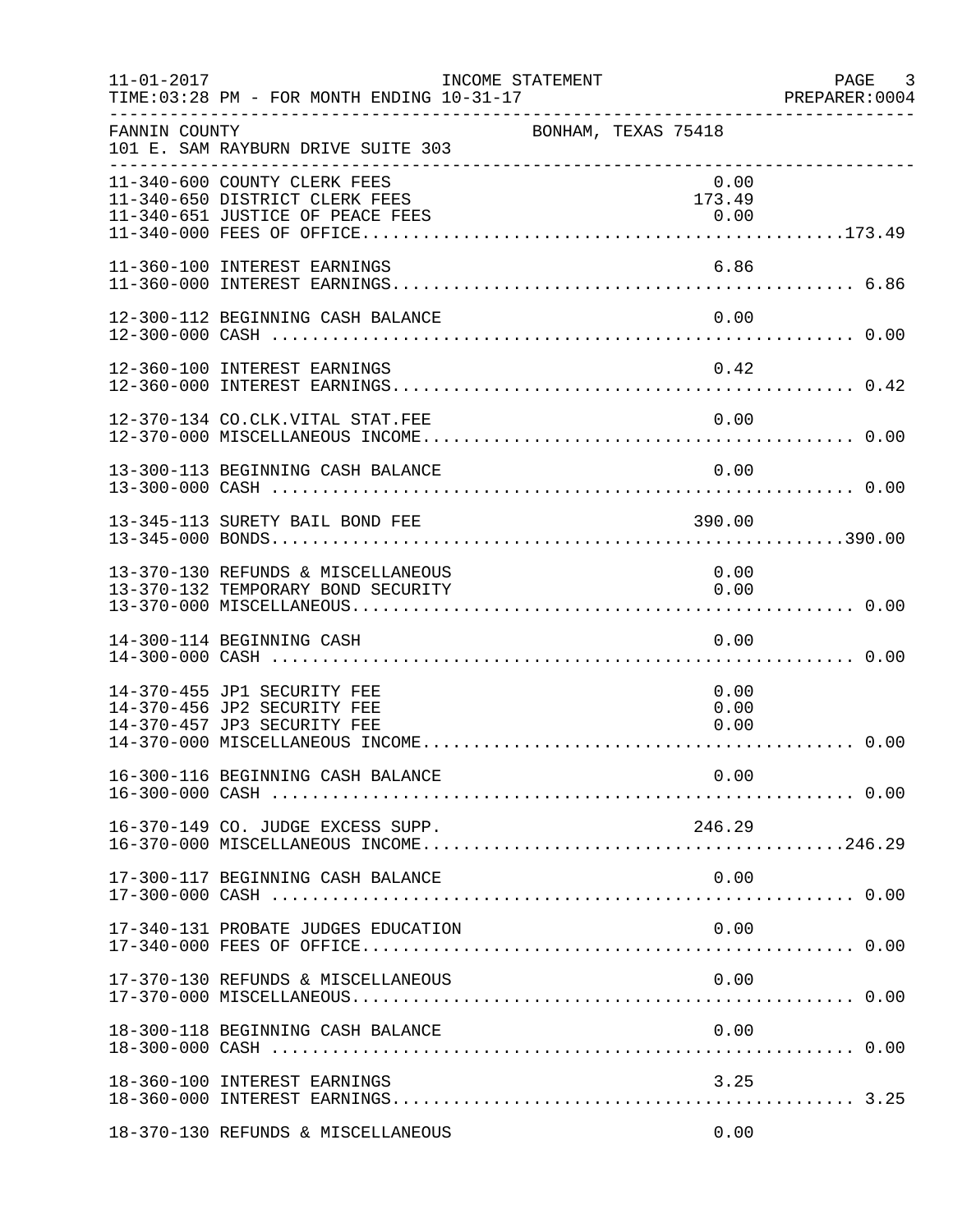| $11 - 01 - 2017$ | TIME: 03:28 PM - FOR MONTH ENDING 10-31-17                                                                                                              | INCOME STATEMENT         |                     |                                        | PAGE 4<br>PREPARER: 0004 |
|------------------|---------------------------------------------------------------------------------------------------------------------------------------------------------|--------------------------|---------------------|----------------------------------------|--------------------------|
| FANNIN COUNTY    | 101 E. SAM RAYBURN DRIVE SUITE 303                                                                                                                      |                          | BONHAM, TEXAS 75418 |                                        |                          |
|                  | 18-370-133 CO.CLERK PRESERVE REC FEE                                                                                                                    |                          |                     |                                        |                          |
|                  | 19-300-119 BEGINNING CASH BALANCE                                                                                                                       |                          |                     | 0.00                                   |                          |
|                  | 19-360-100 INTEREST EARNINGS                                                                                                                            |                          |                     | 0.48                                   |                          |
|                  |                                                                                                                                                         |                          |                     | 186.65                                 |                          |
|                  |                                                                                                                                                         |                          |                     |                                        |                          |
|                  | 20-360-100 INTEREST EARNINGS                                                                                                                            |                          |                     | 2.46                                   |                          |
|                  | 20-370-135 CO.OFFICE REC.MNGMT.FEE                                                                                                                      |                          |                     | 370.21                                 |                          |
|                  | 21-300-121 BEGINNING CASH BALANCE                                                                                                                       |                          |                     | 0.00                                   |                          |
|                  | 21-310-110 CURRENT TAXES<br>21-310-120 DELINQUENT TAXES                                                                                                 |                          | 1,240.15            | 12,511.59                              |                          |
|                  | 21-318-120 PAY N LIEU TAX/GRASSLAND<br>21-318-121 PAY N LIEU TAX/UPPER TRINITY<br>21-318-160 SALES TAX REVENUES                                         | ENITY 884.17<br>4,097.74 |                     | 0.00                                   |                          |
|                  | 21-321-200 CAR REGISTRATION/SALES TAX<br>21-321-300 COUNTY'S ADDITIONAL \$10                                                                            |                          |                     | 0.00<br>5,011.45                       |                          |
|                  | 21-330-200 FEMA GRANT                                                                                                                                   |                          |                     | 0.00                                   |                          |
|                  | 21-350-403 COUNTY CLERK FINES<br>21-350-450 DISTRICT CLERK FINES<br>21-350-455 J. P. #1 FINES<br>21-350-456 J. P. #2 FINES<br>21-350-457 J. P. #3 FINES |                          |                     | 0.00<br>352.63<br>0.00<br>0.00<br>0.00 |                          |
|                  | 21-360-100 INTEREST EARNINGS                                                                                                                            |                          |                     | 24.21                                  |                          |
|                  | 21-364-162 LAND/BUILDING<br>21-364-163 SALE OF EQUIPMENT                                                                                                |                          |                     | 0.00<br>0.00                           |                          |
|                  | 21-370-100 PROPERTY LEASE<br>21-370-120 STATE LATERAL ROAD<br>21-370-125 TDT. WEIGHT FEES                                                               |                          |                     | 0.00<br>8,484.17<br>11,254.66          |                          |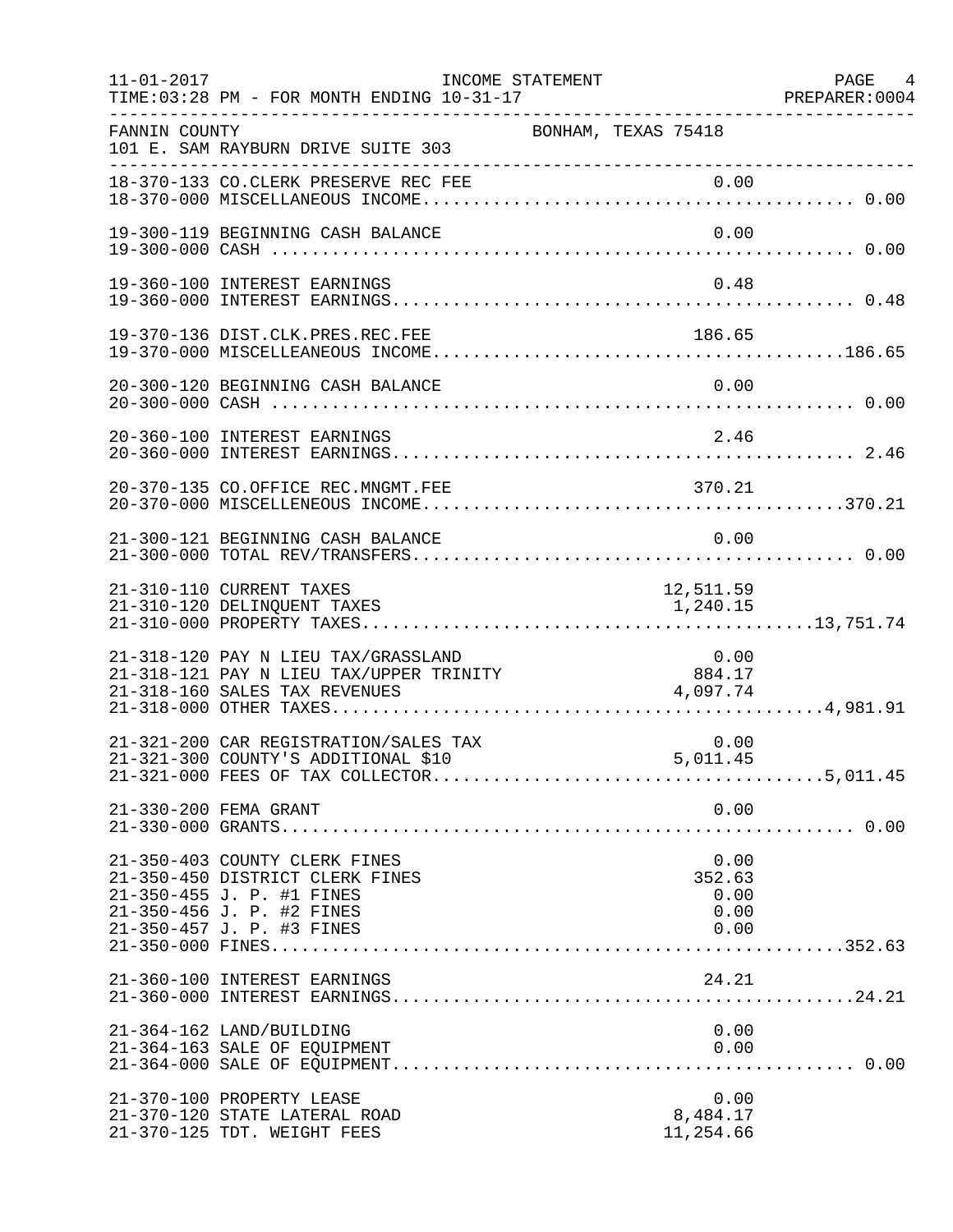| $11 - 01 - 2017$ | TIME: 03:28 PM - FOR MONTH ENDING 10-31-17                                                                                                                                                                                        | INCOME STATEMENT    |                                        | PAGE 5<br>PREPARER:0004 |
|------------------|-----------------------------------------------------------------------------------------------------------------------------------------------------------------------------------------------------------------------------------|---------------------|----------------------------------------|-------------------------|
| FANNIN COUNTY    | 101 E. SAM RAYBURN DRIVE SUITE 303                                                                                                                                                                                                | BONHAM, TEXAS 75418 |                                        |                         |
|                  | 21-370-130 REFUNDS & MISCELLANEOUS<br>21-370-140 PROCEEDS OF LOAN                                                                                                                                                                 |                     | 853.20<br>0.00                         |                         |
|                  | 22-300-122 BEGINNING CASH BALANCE                                                                                                                                                                                                 |                     | 0.00                                   |                         |
|                  | 22-310-110 CURRENT TAXES                                                                                                                                                                                                          |                     | 14,574.35                              |                         |
|                  | 22-318-120 PAY N LIEU TAX/GRASSLAND<br>$22-318-121$ PAY N LIEU TAX/UPPER TRINITY<br>22-318-160 SALES TAX REVENUES                                                                                                                 |                     | $0.00$<br>$1,029.94$<br>4,773.33       |                         |
|                  | 22-321-200 CAR REGISTRATION/SALES TAX<br>-- JAL AVO CAR REGISTRATION/SALES TAX<br>22-321-300 COUNTY'S ADDITIONAL \$10                                                                                                             |                     | 0.00                                   |                         |
|                  | 22-330-200 FEMA GRANT                                                                                                                                                                                                             |                     | 0.00                                   |                         |
|                  | 22-350-403 COUNTY CLERK FINES<br>22-350-450 DISTRICT CLERK FINES<br>22-350-455 J. P. #1 FINES<br>22-350-456 J. P. #2 FINES<br>22-350-457 J. P. #3 FINES                                                                           |                     | 0.00<br>410.76<br>0.00<br>0.00<br>0.00 |                         |
|                  | 22-360-100 INTEREST EARNINGS                                                                                                                                                                                                      |                     | 327.76                                 |                         |
|                  | 22-364-163 SALE OF EQUIPMENT                                                                                                                                                                                                      |                     | 0.00                                   |                         |
|                  | 22-370-120 STATE LATERAL ROAD<br>22-370-125 TDT WEIGHT FEES<br>22-370-130 REFUNDS & MISCELLANEOUS<br>22-370-140 PROCEEDS OF LOAN<br>22-370-145 REIMBURSEMENT OF MATERIALS<br>22-370-150 TRENTON HIGH MEADOWS SUBDIVISION 1,400.00 |                     | 9,882.94<br>13,110.19<br>0.00<br>0.00  |                         |
|                  |                                                                                                                                                                                                                                   |                     |                                        |                         |
|                  | 23-310-110 CURRENT TAXES                                                                                                                                                                                                          |                     | 21,861.52                              |                         |
|                  | 23-318-120 PAY N LIEU TAX/GRASSLAND<br>23-318-121 PAY N LIEU TAX/UPPER TRINITY<br>23-318-160 SALES TAX REVENUES                                                                                                                   |                     | 0.00<br>1,544.90<br>7,159.99           |                         |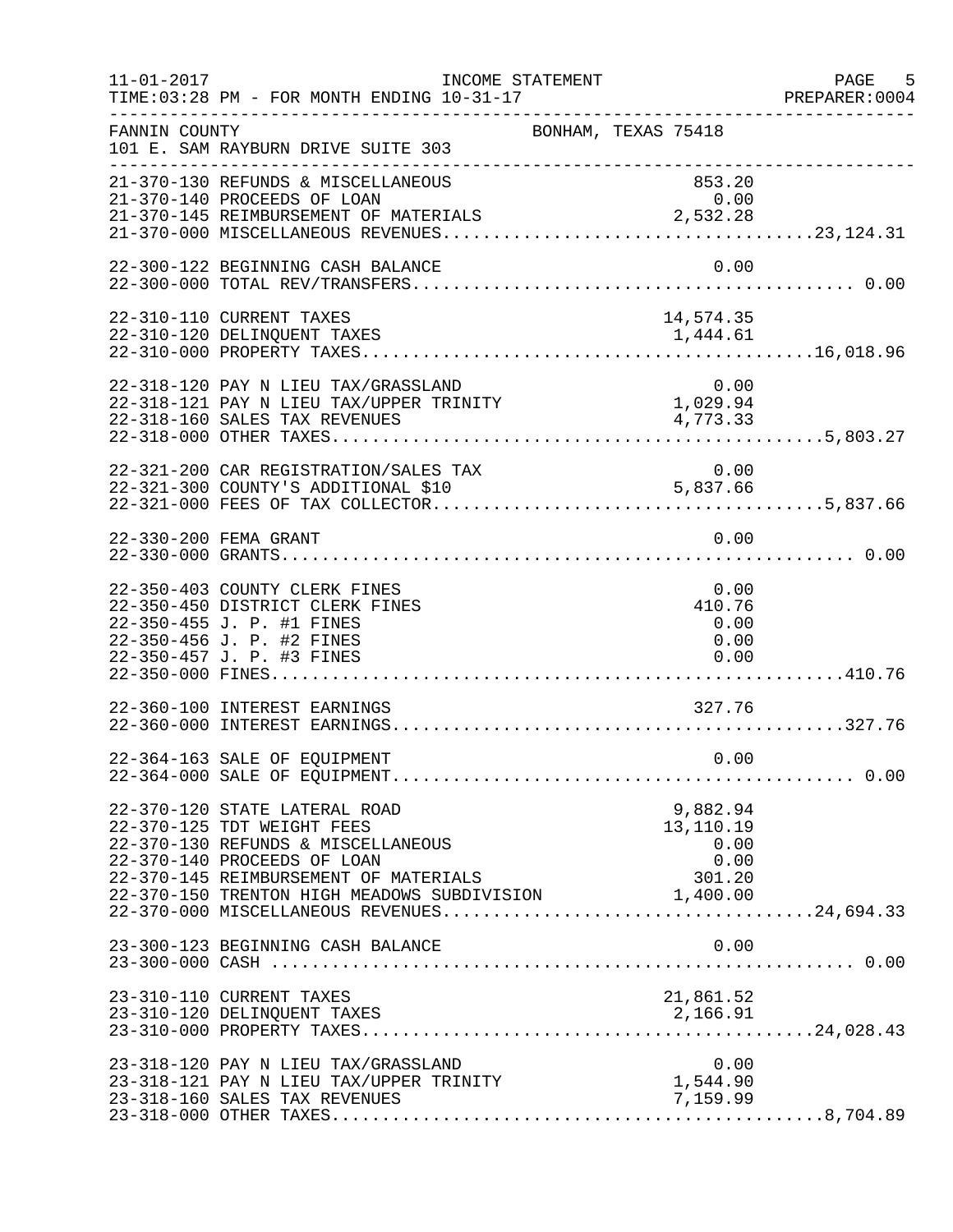| $11 - 01 - 2017$ | INCOME STATEMENT                                                                                                                                            |                                                                                          | PAGE 6<br>PREPARER:0004 |
|------------------|-------------------------------------------------------------------------------------------------------------------------------------------------------------|------------------------------------------------------------------------------------------|-------------------------|
| FANNIN COUNTY    | 101 E. SAM RAYBURN DRIVE SUITE 303                                                                                                                          | BONHAM, TEXAS 75418                                                                      |                         |
|                  | 23-321-200 CAR REGISTRATION/SALES TAX                                                                                                                       | 0.00                                                                                     |                         |
|                  | 23-330-200 FEMA GRANT                                                                                                                                       | 0.00                                                                                     |                         |
|                  | 23-350-403 COUNTY CLERK FINES<br>23-350-450 DISTRICT CLERK FINES<br>23-350-455 J. P. #1 FINES<br>23-350-456 J. P. #2 FINES<br>23-350-457 J. P. #3 FINES     | 0.00<br>616.15<br>0.00<br>0.00<br>0.00                                                   |                         |
|                  | 23-360-100 INTEREST EARNINGS                                                                                                                                | 219.83                                                                                   |                         |
|                  | 23-364-162 LAND/BUILDING<br>23-364-163 SALE OF EQUIPMENT                                                                                                    | 0.00<br>0.00                                                                             |                         |
|                  | 23-370-120 STATE LATERAL ROAD<br>23-370-125 TDT WEIGHT FEES<br>23-370-130 REFUNDS & MISCELLANEOUS<br>23-370-139 RESTITUTION<br>23-370-140 PROCEEDS OF LOANS | 14,824.40<br>19,665.28<br>$\begin{array}{c} 0\, .\, 00 \ 0\, .\, 00 \end{array}$<br>0.00 |                         |
|                  | 24-300-124 BEGINNING CASH BALANCE<br>24-300-999 TOTAL TRANSFERS                                                                                             | 0.00                                                                                     | 0.00                    |
|                  | 24-310-110 CURRENT TAXES<br>24-310-120 DELINQUENT TAXES                                                                                                     | 12,444.06<br>1,233.47                                                                    |                         |
|                  | 24-318-120 PAY N LIEU TAX/GRASSLAND<br>24-318-121 PAY N LIEU TAX/UPPER TRINITY<br>24-318-160 SALES TAX REVENUES                                             | 0.00<br>879.39<br>4,075.62                                                               |                         |
|                  | 24-321-200 CAR REGISTRATION/SALES TAX<br>24-321-300 COUNTY'S ADDITIONAL \$10                                                                                | 0.00<br>4,984.39                                                                         |                         |
|                  | 24-330-200 FEMA GRANT                                                                                                                                       | 0.00                                                                                     |                         |
|                  | 24-350-403 COUNTY CLERK FINES<br>24-350-450 DISTRICT CLERK FINES<br>24-350-455 J. P. #1 FINES<br>24-350-456 J. P. #2 FINES<br>24-350-457 J. P. #3 FINES     | 0.00<br>350.72<br>0.00<br>0.00<br>0.00                                                   |                         |
|                  | 24-360-100 INTEREST EARNING                                                                                                                                 | 175.07                                                                                   |                         |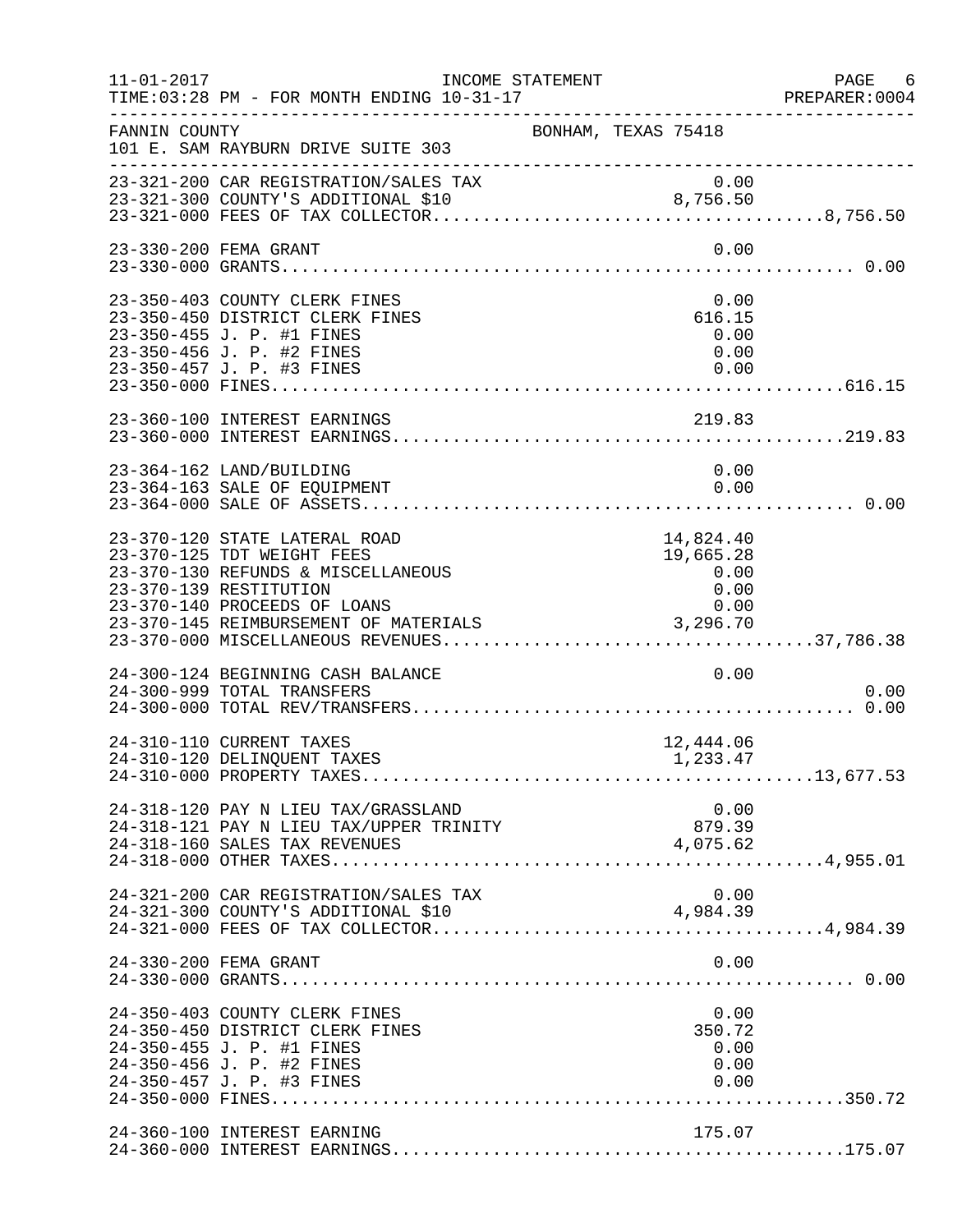| $11 - 01 - 2017$     | TIME: 03:28 PM - FOR MONTH ENDING 10-31-17                                                                                                                                                                                                                                      | INCOME STATEMENT                                                                         | PAGE<br>- 7<br>PREPARER: 0004 |
|----------------------|---------------------------------------------------------------------------------------------------------------------------------------------------------------------------------------------------------------------------------------------------------------------------------|------------------------------------------------------------------------------------------|-------------------------------|
| FANNIN COUNTY        | 101 E. SAM RAYBURN DRIVE SUITE 303                                                                                                                                                                                                                                              | BONHAM, TEXAS 75418                                                                      |                               |
|                      | 24-364-162 LAND/BUILDING<br>24-364-163 SALE OF EQUIPMENT                                                                                                                                                                                                                        | 0.00<br>0.00                                                                             |                               |
|                      | 24-370-120 STATE LATERAL ROAD<br>24-370-125 TDT WEIGHT FEES<br>24-370-130 REFUNDS & MISCELLANEOUS<br>24-370-138 SALE OF SCRAP IRON<br>24-370-140 PROCEEDS OF LOAN<br>24-370-145 REIMBURSEMENT OF MATERIALS<br>24-370-146 SALE OF RECYCLED MATERIALS<br>24-370-147 OFFICE RENTAL | 8,438.38<br>11, 193.91<br>0.00<br>0.00<br>0.00<br>0 . 00<br>5 , 000 . 00<br>0.00<br>0.00 |                               |
|                      | 25-300-125 BEGINNING CASH BALANCE                                                                                                                                                                                                                                               | 0.00                                                                                     |                               |
| 25-370-625 DONATIONS | 25-370-138 SALE OF SCRAP IRON                                                                                                                                                                                                                                                   | 0.00<br>0.00                                                                             |                               |
|                      | 26-300-126 BEGINNING CASH BALANCE                                                                                                                                                                                                                                               | 0.00                                                                                     |                               |
|                      | 26-360-100 INTEREST EARNINGS                                                                                                                                                                                                                                                    | 2.71                                                                                     |                               |
|                      | 26-370-455 J.P.#1 TECHNOLOGY FEES                                                                                                                                                                                                                                               | 0.00                                                                                     |                               |
|                      | 27-300-127 BEGINNING CASH BALANCE                                                                                                                                                                                                                                               | 0.00                                                                                     |                               |
|                      | 27-360-100 INTEREST EARNINGS                                                                                                                                                                                                                                                    | 0.66                                                                                     |                               |
|                      |                                                                                                                                                                                                                                                                                 |                                                                                          |                               |
|                      | 28-300-128 BEGINNING CASH                                                                                                                                                                                                                                                       | 0.00                                                                                     |                               |
|                      | 28-360-100 INTEREST EARNINGS                                                                                                                                                                                                                                                    | 0.24                                                                                     |                               |
|                      | 28-370-456 J.P.#3 TECHNOLOGY FEES                                                                                                                                                                                                                                               | 0.00                                                                                     |                               |
|                      | 30-360-100 INTEREST EARNINGS                                                                                                                                                                                                                                                    | 0.00                                                                                     |                               |
|                      | 30-370-569 SHERIFF WORK RELEASE                                                                                                                                                                                                                                                 | 0.00                                                                                     |                               |
|                      | 31-300-131 BEGINNING CASH BALANCE                                                                                                                                                                                                                                               | 0.00                                                                                     |                               |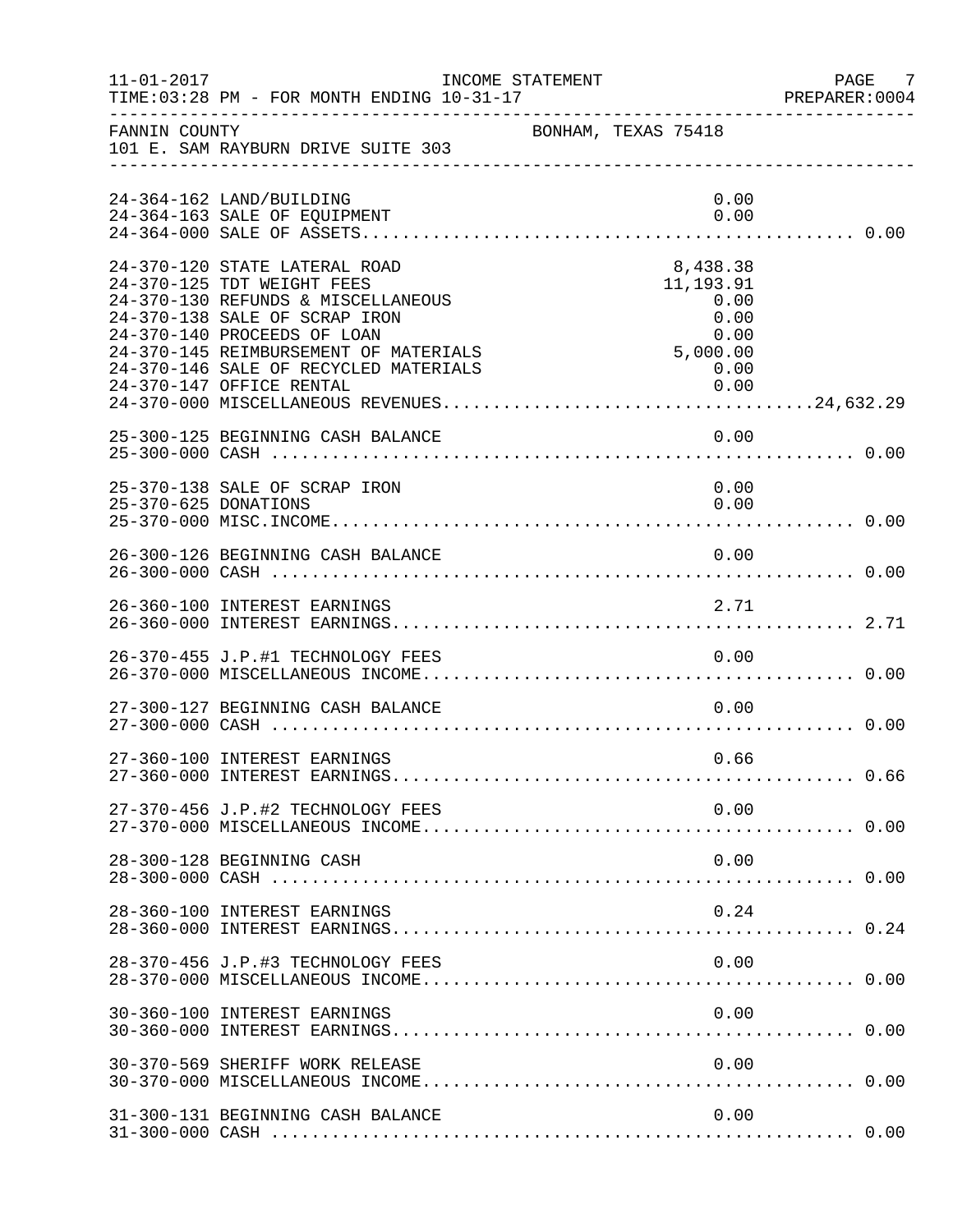| $11 - 01 - 2017$ | TIME: 03:28 PM - FOR MONTH ENDING 10-31-17                                             | INCOME STATEMENT    |  |                | PAGE 8 |
|------------------|----------------------------------------------------------------------------------------|---------------------|--|----------------|--------|
| FANNIN COUNTY    | 101 E. SAM RAYBURN DRIVE SUITE 303                                                     | BONHAM, TEXAS 75418 |  |                |        |
|                  | 31-330-510 COURTHOUSE RESTORATION                                                      |                     |  | 0.00           |        |
|                  | 31-360-100 INTEREST INCOME                                                             |                     |  | 0.00           |        |
|                  | 31-370-131 RESTORATION DONATIONS                                                       |                     |  | 0.00           |        |
|                  | 33-300-133 BEGINNING CASH BALANCE                                                      |                     |  | 0.00           |        |
|                  | 33-340-480 APPLICATION FEE                                                             |                     |  | 0.00           |        |
|                  | 34-300-134 BEGINNING CASH BALANCE                                                      |                     |  | 0.00           |        |
|                  | 34-360-100 INTEREST INCOME                                                             |                     |  | 1.32           |        |
|                  | 34-370-450 DISTRICT CT.RECORDS ARCHIVE FEE 331.18                                      |                     |  |                |        |
|                  | 35-340-403 COUNTY CLERK FEES<br>35-340-450 DISTRICT CLERK FEES                         |                     |  | 0.00<br>734.55 |        |
|                  | 35-360-100 INTEREST EARNINGS                                                           |                     |  | 8.37           |        |
|                  | 36-300-136 BEGINNING CASH BALANCE-D.A.FEE<br>36-300-236 BEGINNING CASH BALANCE-SEIZURE |                     |  | 0.00<br>0.00   |        |
|                  | 36-340-475 DISTRICT ATTORNEY FEES                                                      |                     |  | 158.19         |        |
|                  | 36-352-200 CONTRABAND FORFEITURE<br>36-352-300 D.A. SEIZURE FUND                       |                     |  | 0.00<br>0.00   |        |
|                  | 36-360-100 INTEREST EARNINGS<br>36-360-236 INTEREST EARNINGS-SEIZURE FUND              |                     |  | 0.06<br>0.12   |        |
|                  | 36-370-130 REFUNDS & MISCELLANEOUS<br>36-370-319 RESTITUTION                           |                     |  | 104.69<br>0.00 |        |
|                  | 37-360-100 INTEREST EARNINGS                                                           |                     |  | 0.04           |        |
|                  | 37-370-130 REFUNDS & MISCELLANEOUS                                                     |                     |  | 0.00           |        |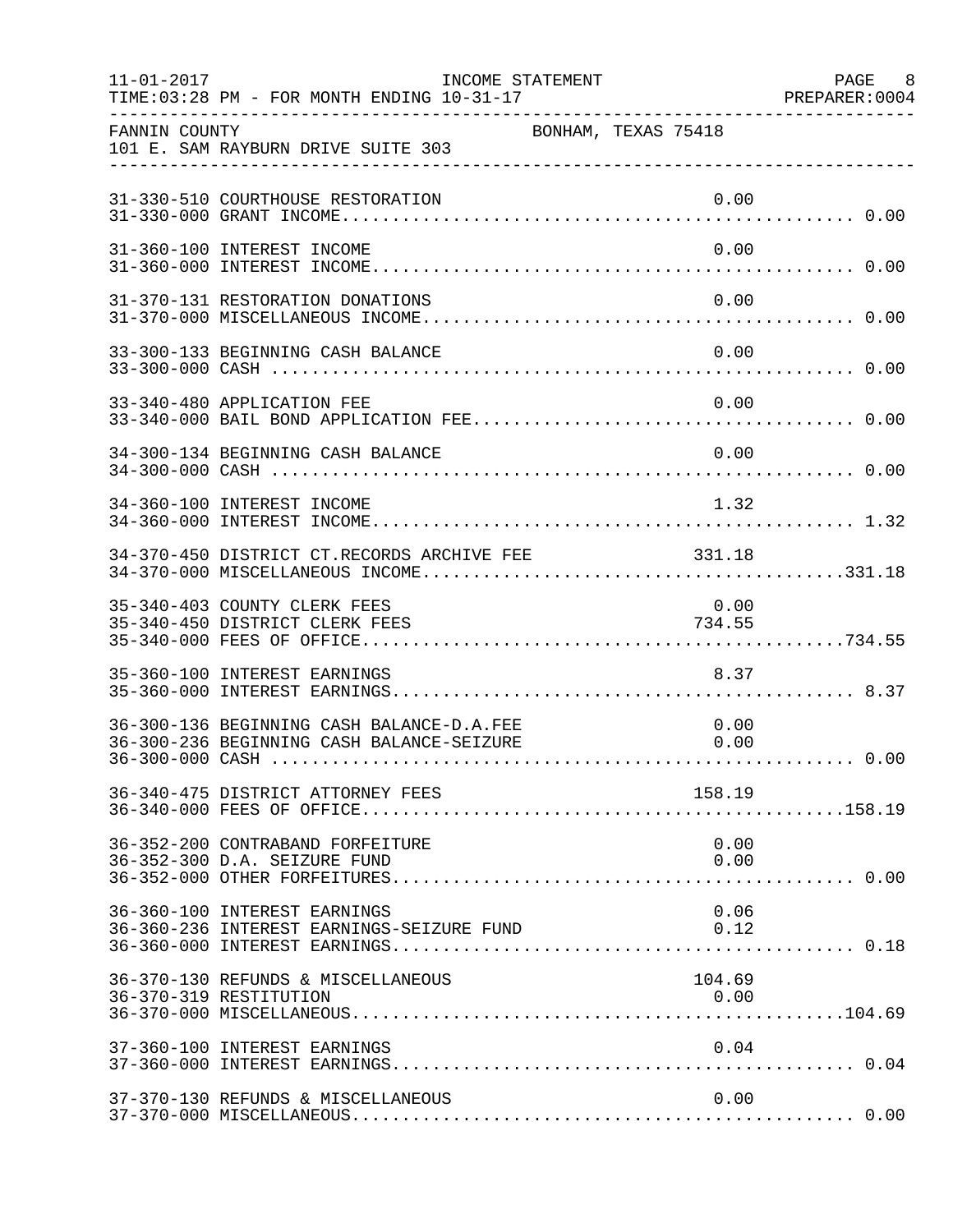| $11 - 01 - 2017$     | INCOME STATEMENT<br>TIME: 03:28 PM - FOR MONTH ENDING 10-31-17              |                     | PAGE 9<br>PREPARER: 0004 |
|----------------------|-----------------------------------------------------------------------------|---------------------|--------------------------|
| FANNIN COUNTY        | 101 E. SAM RAYBURN DRIVE SUITE 303                                          | BONHAM, TEXAS 75418 |                          |
|                      |                                                                             |                     |                          |
|                      | 39-360-100 INTEREST EARNINGS                                                |                     | 5.82                     |
|                      | 39-370-150 BONNIE RUTH COOPER TRUST                                         |                     | 0.00                     |
|                      | 40-300-110 UNENCUMBERED FUND BALANCE                                        |                     | 0.00                     |
|                      | 40-330-410 NAACHO GRANT INCOME                                              |                     | 0.00                     |
| 41-370-406 DONATIONS |                                                                             |                     | 300.00                   |
|                      | 42-330-477 HAZARD MITIGATION DR-1999                                        |                     | 0.00                     |
|                      | 44-330-423 2016 HOMELAND SECURITY                                           |                     | 0.00                     |
|                      | 45-330-403 CHAPTER 19 FUNDS                                                 |                     | 0.00                     |
|                      | 46-300-146 BEGINNING CASH BALANCE                                           |                     | 0.00                     |
|                      | 46-330-475 SAFE ROOM REIMBURSEMENT DR-4029<br>46-330-476 ADMINISTRATIVE FEE |                     | 0.00<br>0.00             |
|                      | 48-300-148 BEGINNING CASH BALANCE                                           |                     | 0.00                     |
|                      | 48-340-130 REFUNDS & MISCELLANEOUS<br>48-340-484 ELECTION REIMBURSEMENT     |                     | 0.00<br>0.00             |
|                      | 49-300-149 BEGINNING CASH BALANCE                                           |                     | 0.00                     |
|                      | 49-330-475 INVESTIGATOR/LEOSE GRANT                                         |                     | 0.00                     |
|                      | 51-370-440 CO.CLK.CO.& DIST.CT.TECHNOLOGY FEE                               |                     | 0.00                     |
|                      | 52-360-100 INTEREST EARNINGS                                                |                     | 0.72                     |
|                      | 52-370-133 CO.CLK.COURT RECORDS PRESERVATION F                              | 0.00                |                          |
|                      | 53-300-153 BEGINNING CASH BALANCE                                           |                     | 0.00                     |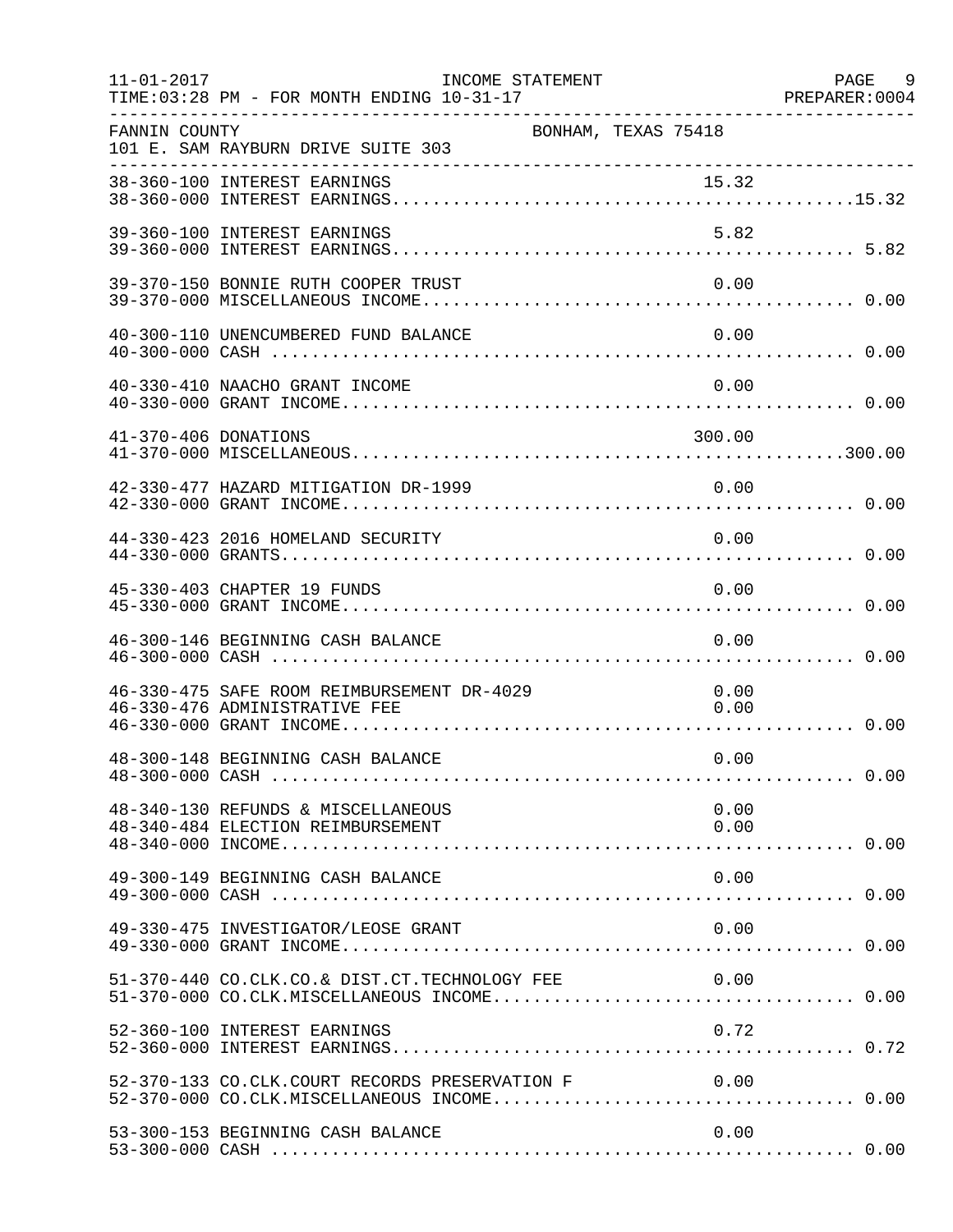| $11 - 01 - 2017$ | INCOME STATEMENT<br>TIME: 03:28 PM - FOR MONTH ENDING 10-31-17            |                     | PAGE 10<br>PREPARER:0004 |
|------------------|---------------------------------------------------------------------------|---------------------|--------------------------|
| FANNIN COUNTY    | 101 E. SAM RAYBURN DRIVE SUITE 303<br>___________________________________ | BONHAM, TEXAS 75418 |                          |
|                  | 53-370-133 CO. CLERK RECORDS ARCHIVE FEE                                  | 0.00                |                          |
|                  | 55-300-156 BEGINNING CASH BALANCE                                         | 0.00                |                          |
|                  | 55-360-100 INTEREST EARNINGS                                              | 0.02                |                          |
|                  | 55-370-130 REFUNDS & MISCELLANEOUS<br>55-370-160 PEACE OFFICER ALLOCATION | 0.00<br>0.00        |                          |
|                  | 56-300-156 BEGINNING CASH BALANCE                                         | 0.00                |                          |
|                  | 56-330-560 BULLETPROOF VEST PARTNERSHIP                                   | 0.00                |                          |
|                  | 56-352-200 CONTRABAND FOREITURE                                           | 13,872.88           |                          |
|                  | 56-360-100 INTEREST EARNINGS                                              | 0.14                |                          |
|                  | 56-370-108 FEDERAL OT REIMBURSEMENT                                       | 0.00                |                          |
|                  | 56-390-140 TRANSFERS IN                                                   | 0.00                |                          |
|                  | 57-300-157 BEGINNING CASH BALANCE                                         | 0.00                |                          |
|                  | 57-360-100 INTEREST EARNINGS                                              | 0.00                |                          |
|                  | 57-370-560 SHERIFF K-9 UNIT                                               | 0.00                |                          |
|                  | 59-300-159 BEGINNING CASH BALANCE                                         | 0.00                |                          |
|                  | 59-360-100 INTEREST EARNINGS                                              | 1.98                |                          |
|                  | 59-370-425 DRUG COURT FEE                                                 | 145.11              |                          |
|                  | 60-300-110 BEGINNING CASH BALANCE                                         | 0.00                |                          |
|                  | 60-310-110 CURRENT TAXES<br>60-310-120 DELINQUENT TAXES                   | 11,769.50<br>86.45  |                          |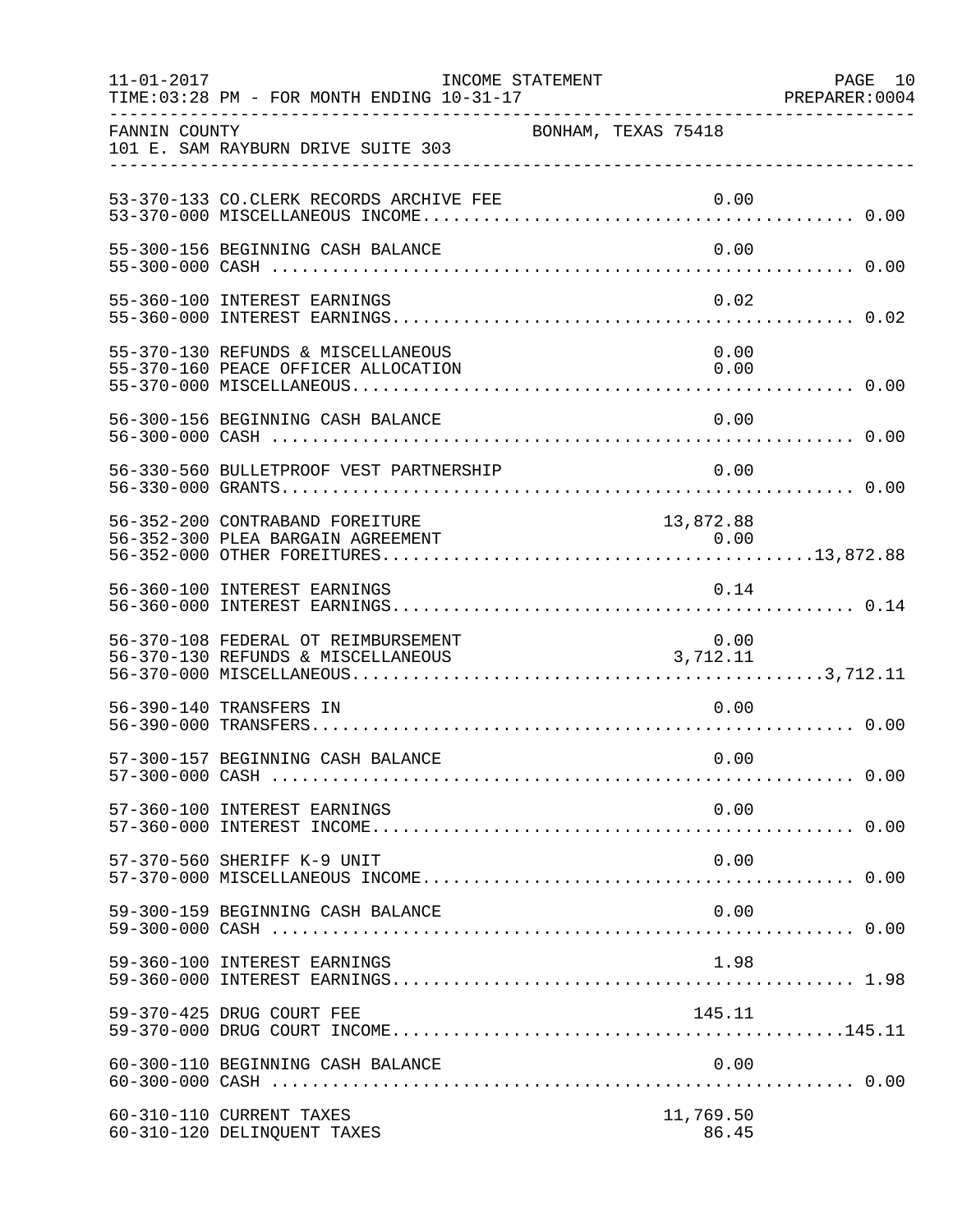| $11 - 01 - 2017$ | TIME: 03:28 PM - FOR MONTH ENDING 10-31-17                                                                   | INCOME STATEMENT |                     | PAGE 11<br>PREPARER:0004 |
|------------------|--------------------------------------------------------------------------------------------------------------|------------------|---------------------|--------------------------|
| FANNIN COUNTY    | 101 E. SAM RAYBURN DRIVE SUITE 303<br>__________________________________                                     |                  | BONHAM, TEXAS 75418 |                          |
|                  | 60-310-260 CURRENT TAXES SERIES '98<br>60-310-262 DELINQUENT TAXES SERIES '98                                |                  | 0.00<br>0.00        |                          |
|                  | 60-318-120 PAY N LIEU TAX/GRASSLAND<br>60-318-121 PAY N LIEU TAX/UPPER TRINITY 788.80                        |                  | 0.00                |                          |
|                  | 60-360-100 INTEREST EARNINGS<br>60-360-200 INTEREST, 2017 GO BONDS                                           |                  | 0.00<br>0.00        |                          |
|                  | 60-370-130 REFUNDS & MISCELLANEOUS                                                                           |                  | 0.00                |                          |
|                  | 61-370-440 DIST.CLK.CO.& DIST.CT.TECHNOLOGY FE 36.57<br>61-370-000 DIST.CLK.MISCELLANEOUS INCOME36.57        |                  |                     |                          |
|                  | 62-360-100 INTEREST EARNINGS                                                                                 |                  | 0.15                |                          |
|                  | 62-370-133 DIST.CLK.COURT RECORDS PRESERVATION 221.18<br>62-370-000 DIST.CLK.COURT MISCELLAEOUS INCOME221.18 |                  |                     |                          |
|                  | 63-300-151 BEGINNING CASH BALANCE                                                                            |                  | 0.00                |                          |
|                  | 63-370-130 REFUNDS & MISCELLANEOUS<br>63-370-160 PEACE OFFICER ALLOCATION                                    |                  | 0.00<br>0.00        |                          |
|                  | 64-300-152 BEGINNING CASH BALANCE                                                                            |                  | 0.00                |                          |
|                  | 64-370-130 REFUNDS & MISCELLANEOUS<br>64-370-160 PEACE OFFICER ALLOCATION                                    |                  | 0.00<br>0.00        |                          |
|                  | 65-300-153 BEGINNING CASH BALANCE                                                                            |                  | 0.00                |                          |
|                  | 65-370-130 REFUNDS & MISCELLANEOUS<br>65-370-160 PEACE OFFICER ALLOCATION                                    |                  | 0.00<br>0.00        |                          |
|                  | 66-300-166 BEGINNING CASH BALANCE                                                                            |                  | 0.00                |                          |
|                  | 66-360-100 INTEREST EARNINGS                                                                                 |                  | 0.00                |                          |
|                  | 66-370-130 REFUNDS & MISCELLANEOUS                                                                           |                  | 0.00                |                          |
|                  | 67-300-110 UNENCUMBERED FUND BALANCE                                                                         |                  | 0.00                |                          |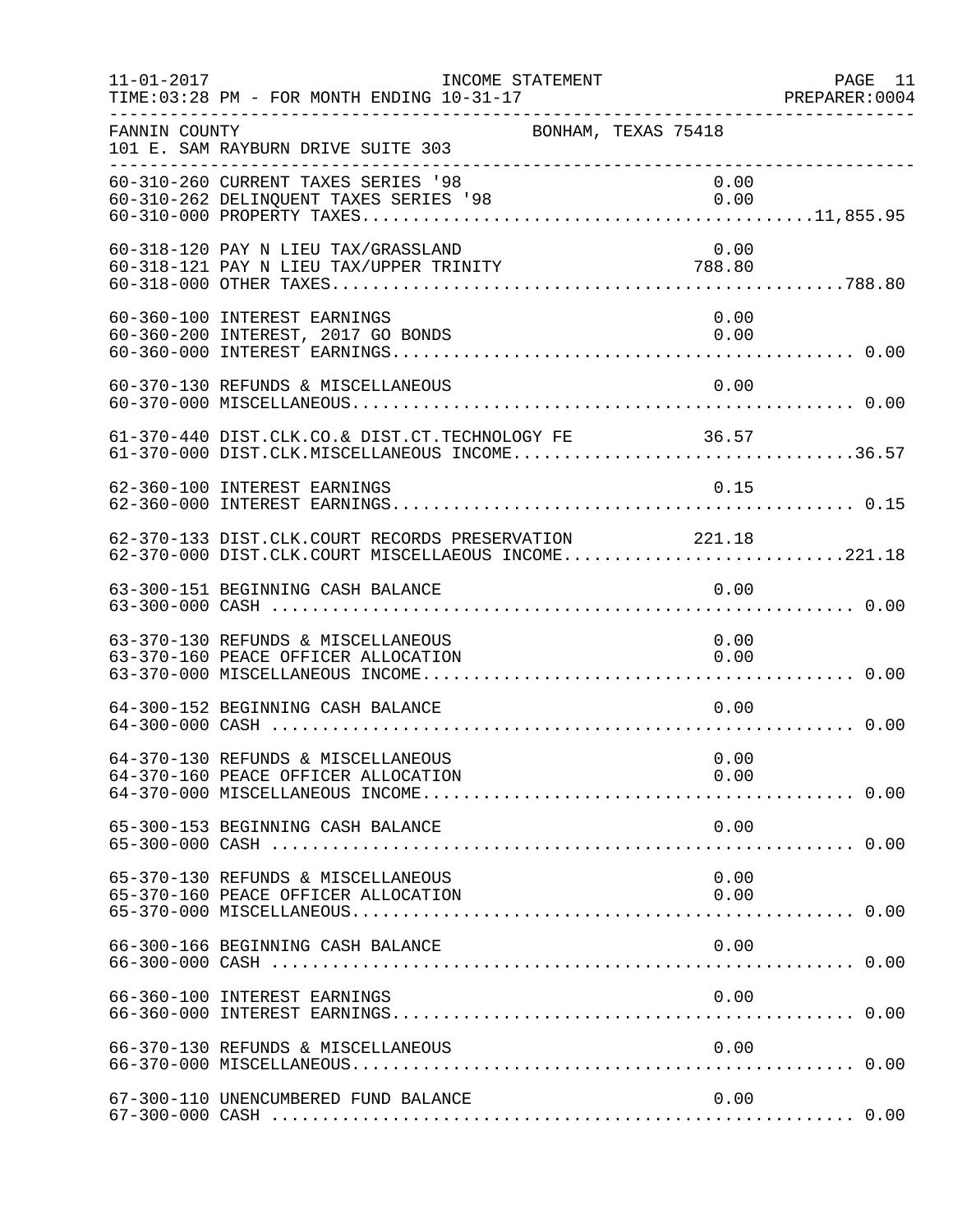| $11 - 01 - 2017$ | INCOME STATEMENT<br>TIME: 03:28 PM - FOR MONTH ENDING 10-31-17                                                                                                                                                                                                                                                                                                                                                                |                                                                                            | PAGE 12 |
|------------------|-------------------------------------------------------------------------------------------------------------------------------------------------------------------------------------------------------------------------------------------------------------------------------------------------------------------------------------------------------------------------------------------------------------------------------|--------------------------------------------------------------------------------------------|---------|
| FANNIN COUNTY    | BONHAM, TEXAS 75418<br>101 E. SAM RAYBURN DRIVE SUITE 303                                                                                                                                                                                                                                                                                                                                                                     |                                                                                            |         |
|                  |                                                                                                                                                                                                                                                                                                                                                                                                                               |                                                                                            |         |
|                  | 70-360-100 INTEREST EARNINGS                                                                                                                                                                                                                                                                                                                                                                                                  |                                                                                            |         |
|                  | 71-330-475 INVESTIGATOR CRIMES AGAINST WOMEN                                                                                                                                                                                                                                                                                                                                                                                  | 0.00                                                                                       |         |
|                  | 72-330-560 INVESTIGATOR CRIMES AGAINST CHILDRE 0.00                                                                                                                                                                                                                                                                                                                                                                           |                                                                                            |         |
|                  | 87-340-575 JUVENILE PROBATION FEES<br>87-340-576 JUVENILE PROBATION RESTITUTION<br>87-340-577 JUVENILE PROBATION COURT COSTS<br>87-340-578 FEES RECEIVED FOR OTHER COUNTIES 0.00<br>88-367-100 HOSPITAL QUARTERLY PAYMENT                                                                                                                                                                                                     | 215.00<br>0.00<br>20.00                                                                    |         |
|                  | 89-300-110 UNENCUMBERED FUND BALANCE                                                                                                                                                                                                                                                                                                                                                                                          | 0.00                                                                                       |         |
|                  | 89-330-901 TJJD-A-14-074 GRANT<br>89-330-906 TJJD-N-14-074 GRANT<br>89-330-908 STRUCTURAL FAM. THER. GRANT OOG<br>89-330-915 BASIC PROBATION SUPERVISION<br>89-330-915 BASIC PROBATION SUPERVISION<br>89-330-916 COMMUNITY PROGRAMS<br>89-330-917 PRE/POST ADJUDICATION<br>89-330-918 COMMITY<br>89-330-918 COMMITMENT DIVERSION<br>89-330-919 MENTAL HEALTH SERVICES<br>89-330-920 REGIONAL DIVERSIONS ALTERNATIVES 4,643.00 | 0.00<br>0.00<br>0.00<br>0.00<br>29,113.00<br>20,000.00<br>3,000.00<br>3,000.00<br>3,758.00 |         |
|                  | 89-360-189 INTEREST INCOME                                                                                                                                                                                                                                                                                                                                                                                                    | 0.47                                                                                       |         |
|                  | 89-370-130 REFUNDS & MISCELLANEOUS<br>89-370-995 LOCAL FUNDING                                                                                                                                                                                                                                                                                                                                                                | 0.00<br>0.00                                                                               |         |
|                  | 92-360-100 INTEREST EARNINGS<br>92-360-350 GOV. COMMODITY PROG. ASCS                                                                                                                                                                                                                                                                                                                                                          | 33.18<br>0.00                                                                              |         |
| 92-370-100 RENT  | 92-370-130 REFUNDS & MISCELLANEOUS                                                                                                                                                                                                                                                                                                                                                                                            | 0.00<br>0.00                                                                               |         |
|                  | 93-330-909 GRANT #713169 RANDOLPH                                                                                                                                                                                                                                                                                                                                                                                             | 0.00                                                                                       |         |
|                  | 93-370-130 REFUNDS & MISCELLANEOUS                                                                                                                                                                                                                                                                                                                                                                                            | 0.00                                                                                       |         |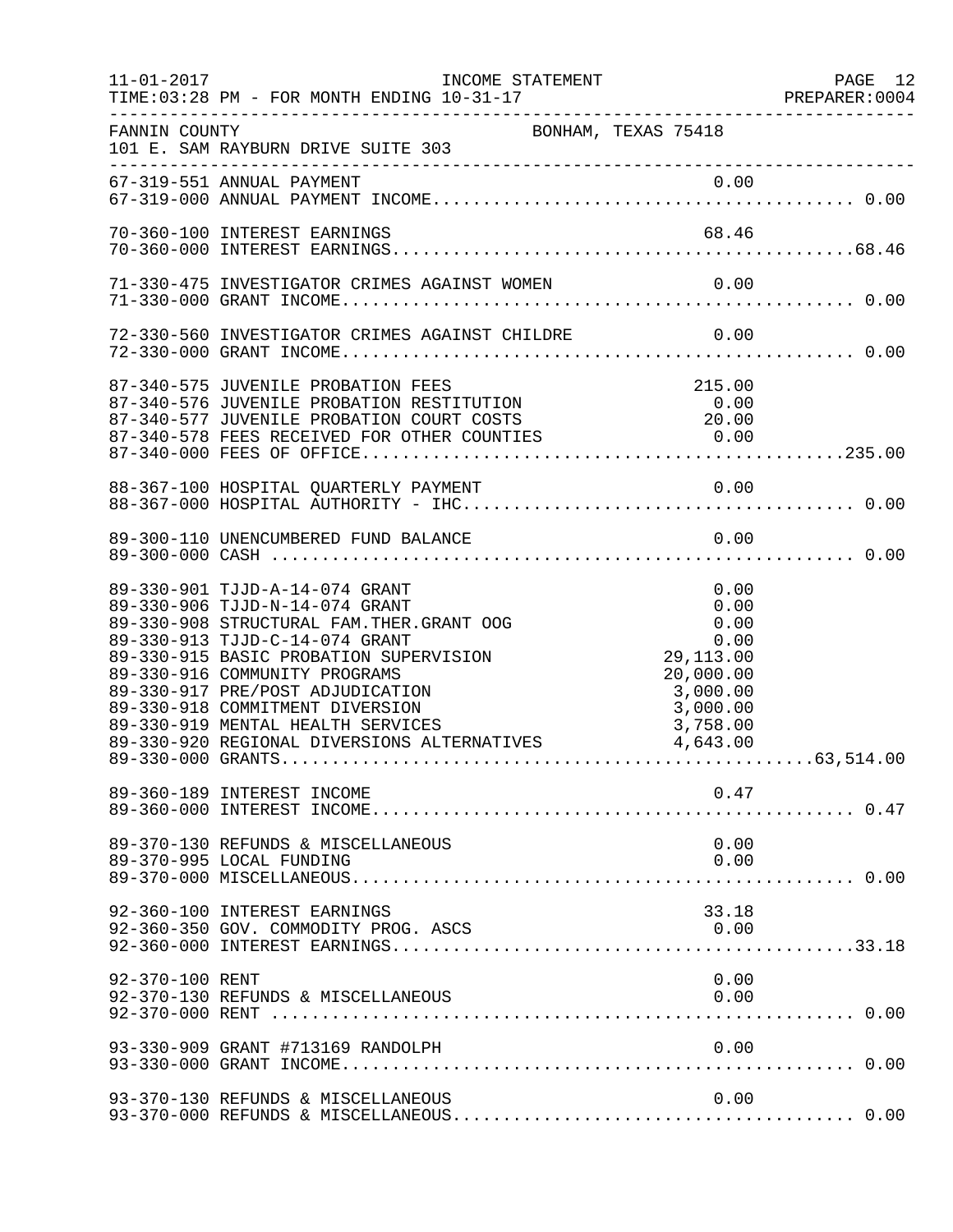| $11 - 01 - 2017$                                           |                                                                                                                                                                                                                                                                                                                                                                                                                                                                                                                                                                                                | INCOME STATEMENT    |  |                                                                                                                                                 |                                                                      | PAGE 13<br>PREPARER: 0004 |
|------------------------------------------------------------|------------------------------------------------------------------------------------------------------------------------------------------------------------------------------------------------------------------------------------------------------------------------------------------------------------------------------------------------------------------------------------------------------------------------------------------------------------------------------------------------------------------------------------------------------------------------------------------------|---------------------|--|-------------------------------------------------------------------------------------------------------------------------------------------------|----------------------------------------------------------------------|---------------------------|
|                                                            | FANNIN COUNTY<br>101 E. SAM RAYBURN DRIVE SUITE 303                                                                                                                                                                                                                                                                                                                                                                                                                                                                                                                                            | BONHAM, TEXAS 75418 |  |                                                                                                                                                 |                                                                      |                           |
|                                                            | 95-360-100 INTEREST EARNINGS                                                                                                                                                                                                                                                                                                                                                                                                                                                                                                                                                                   |                     |  |                                                                                                                                                 |                                                                      |                           |
|                                                            | 95-370-125 AFLAC FSA CLEARING<br>95-370-130 REFUNDS & MISCELLANEOUS                                                                                                                                                                                                                                                                                                                                                                                                                                                                                                                            |                     |  | 0.00                                                                                                                                            | 0.00                                                                 |                           |
|                                                            |                                                                                                                                                                                                                                                                                                                                                                                                                                                                                                                                                                                                |                     |  |                                                                                                                                                 |                                                                      |                           |
|                                                            |                                                                                                                                                                                                                                                                                                                                                                                                                                                                                                                                                                                                |                     |  |                                                                                                                                                 |                                                                      |                           |
|                                                            | ***** EXPENSE ACCOUNTS *****                                                                                                                                                                                                                                                                                                                                                                                                                                                                                                                                                                   |                     |  |                                                                                                                                                 |                                                                      |                           |
| 10-400-435 PRINTING<br>10-400-480 BOND<br>10-400-590 BOOKS | 10-400-101 SALARY ELECTED OFFICIAL<br>10-400-104 STATE PROBATE SALARY SUPPLEMENT<br>10-400-105 SALARY SECRETARY<br>10-400-201 SOCIAL SECURITY TAXES<br>10-400-202 GROUP HEALTH & DENTAL INSURANCE $1,749.12$<br>10-400-203 RETIREMENT<br>10-400-204 WORKERS' COMPENSATION<br>10-400-205 MEDICARE TAX<br>10-400-225 TRAVEL ALLOWANCE<br>10-400-310 OFFICE SUPPLIES<br>10-400-311 POSTAL EXPENSES<br>10-400-427 OUT OF COUNTY TRAVEL<br>10-400-431 LOCAL TRAVEL<br>10-400-437 COURT REPORTER EXPENSE<br>10-400-468 JUVENILE BOARD SALARY<br>10-400-572 OFFICE EQUIPMENT<br>10-400-574 TECHNOLOGY |                     |  | 4,978.22<br>0.00<br>2,563.28<br>434.74<br>854.66<br>0.00<br>101.66<br>300.00<br>0.00<br>0.00<br>69.00<br>0.00<br>0.00<br>0.00<br>200.00<br>0.00 | 0.00<br>0.00<br>0.00                                                 |                           |
|                                                            |                                                                                                                                                                                                                                                                                                                                                                                                                                                                                                                                                                                                |                     |  |                                                                                                                                                 |                                                                      |                           |
| 10-403-435 PRINTING<br>10-403-480 BOND<br>10-403-481 DUES  | 10-403-101 SALARY ELECTED OFFICIAL<br>10-403-104 SALARY DEPUTIES<br>10-403-107 REGULAR-TEMP. PART-TIME<br>10-403-201 SOCIAL SECURITY TAXES<br>10-403-202 GROUP HEALTH & DENTAL INSURANCE<br>10-403-203 BETIDEMENTH & DENTAL INSURANCE<br>10-403-203 RETIREMENT<br>10-403-204 WORKERS COMPENSATION<br>10-403-205 MEDICARE TAX<br>10-403-310 OFFICE SUPPLIES<br>10-403-311 POSTAL EXPENSES<br>10-403-420 UTILITIES TELEPHONE<br>10-403-427 OUT OF COUNTY TRAVEL<br>10-403-431 LOCAL TRAVEL<br>10-403-437 IMAGING/INDEXING                                                                        |                     |  | 4,349.36<br>12,809.76<br>934.89<br>6,121.92<br>1,894.35<br>218.66<br>790.18<br>164.27                                                           | 0.00<br>0.00<br>0.00<br>0.00<br>0.00<br>0.00<br>0.00<br>0.00<br>0.00 |                           |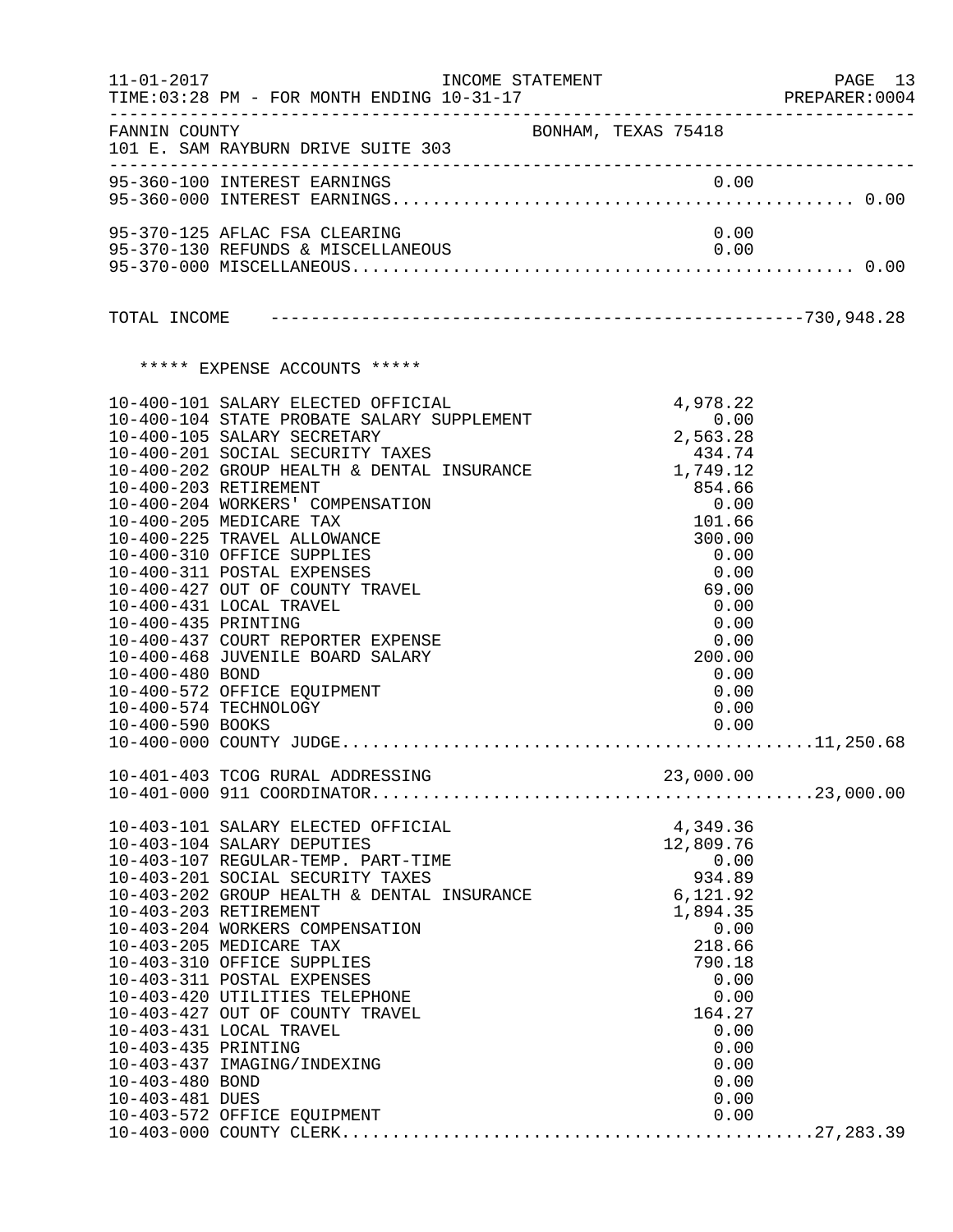|                      |                                                                                                                                                                                                                                     |              | PAGE 14<br>PREPARER:0004 |
|----------------------|-------------------------------------------------------------------------------------------------------------------------------------------------------------------------------------------------------------------------------------|--------------|--------------------------|
|                      | FANNIN COUNTY BONHAM, TEXAS 75418<br>101 E. SAM RAYBURN DRIVE SUITE 303                                                                                                                                                             |              |                          |
|                      |                                                                                                                                                                                                                                     |              |                          |
| 10-404-109 SALARY    |                                                                                                                                                                                                                                     | 0.00         |                          |
|                      | 10-404-201 SOCIAL SECURITY TAXES<br>10-404-203 RETIREMENT                                                                                                                                                                           | 0.00<br>0.00 |                          |
|                      | 10-404-205 MEDICARE TAX                                                                                                                                                                                                             | 0.00         |                          |
|                      | 10-404-310 ELECTION SUPPLIES                                                                                                                                                                                                        | 97.69        |                          |
| 10-404-311 POSTAGE   |                                                                                                                                                                                                                                     | 0.00         |                          |
|                      | 10-404-423 CELL PHONE                                                                                                                                                                                                               | 20.00        |                          |
|                      | 10-404-427 ELECTION TRAVEL                                                                                                                                                                                                          | 0.00         |                          |
|                      | 10-404-428 EMPLOYEE TRAINING                                                                                                                                                                                                        | 0.00         |                          |
|                      |                                                                                                                                                                                                                                     |              |                          |
|                      | 10-404-429 DPS BACKGROUND CHECK 0.00<br>10-404-430 BIDS AND NOTICES 0.00<br>10-404-442 PROFESSIONAL SERVICE/TRANSLATOR 0.00<br>10-404-483 VOTER REGISTRATION 0.00<br>10-404-485 ELECTION MAINT. AGREEMENT 14,097.00                 |              |                          |
|                      |                                                                                                                                                                                                                                     |              |                          |
|                      |                                                                                                                                                                                                                                     |              |                          |
|                      |                                                                                                                                                                                                                                     |              |                          |
|                      |                                                                                                                                                                                                                                     |              |                          |
|                      |                                                                                                                                                                                                                                     |              |                          |
|                      | 10-405-102 SALARY APPOINTED OFFICIAL 2,852.32<br>10-405-201 SOCIAL SECURITY TAXES 10-405-202 GROUP HEALTH & DENTAL INSURANCE 874.56<br>10-405-203 RETIREMENT 8 2000 SALARY 2000 10-405-203 RETIREMENT 314.90<br>10-405-205 MEDICARE |              |                          |
|                      |                                                                                                                                                                                                                                     |              |                          |
|                      |                                                                                                                                                                                                                                     |              |                          |
|                      |                                                                                                                                                                                                                                     |              |                          |
|                      |                                                                                                                                                                                                                                     |              |                          |
|                      |                                                                                                                                                                                                                                     |              |                          |
|                      | 10-405-310 OFFICE SUPPLIES                                                                                                                                                                                                          | 0.00<br>0.00 |                          |
|                      | 10-405-311 POSTAL EXPENSES<br>10-405-427 OUT OF COUNTY TRAVEL                                                                                                                                                                       | 0.00         |                          |
|                      | 10-405-428 TRAINING/TUITION                                                                                                                                                                                                         | 0.00         |                          |
| 10-405-435 PRINTING  |                                                                                                                                                                                                                                     | 0.00         |                          |
|                      |                                                                                                                                                                                                                                     |              |                          |
|                      |                                                                                                                                                                                                                                     |              |                          |
| 10-406-103 SALARY    |                                                                                                                                                                                                                                     | 3,152.58     |                          |
|                      | 10-406-103 SALARY<br>10-406-107 SALARY TEMP./EXTRA<br>10-406-201 SOCIAL SECURITY TAXES                                                                                                                                              | 0.00         |                          |
|                      |                                                                                                                                                                                                                                     | 195.08       |                          |
|                      | 10-406-202 GROUP HEALTH & DENTAL INS                                                                                                                                                                                                | 874.56       |                          |
|                      | 10-406-203 RETIREMENT                                                                                                                                                                                                               | 348.04       |                          |
|                      | 10-406-204 WORKERS' COMPENSATION                                                                                                                                                                                                    | 0.00         |                          |
|                      | 10-406-205 MEDICARE TAX                                                                                                                                                                                                             | 45.62        |                          |
|                      | 10-406-225 TRAVEL ALLOWANCE                                                                                                                                                                                                         | 0.00         |                          |
|                      | 10-406-310 OFFICE SUPPLIES<br>10-406-311 POSTAL EXPENSE                                                                                                                                                                             | 0.00<br>0.00 |                          |
|                      | 10-406-330 AUTO EXPENSE-GAS & OIL                                                                                                                                                                                                   | 0.00         |                          |
| 10-406-422 R&M RADIO |                                                                                                                                                                                                                                     | 0.00         |                          |
|                      | 10-406-423 CELL PHONE ALLOWANCE                                                                                                                                                                                                     | 40.00        |                          |
|                      | 10-406-427 OUT OF COUNTY TRAVEL                                                                                                                                                                                                     | 0.00         |                          |
|                      | 10-406-428 TRAINING & TUITION                                                                                                                                                                                                       | 0.00         |                          |
| 10-406-454 R&M AUTO  |                                                                                                                                                                                                                                     | 22.00        |                          |
|                      | 10-406-487 TRAILER/AUTO INSURANCE                                                                                                                                                                                                   | 0.00         |                          |
|                      | 0.00 0.00<br>12,768.00 10-406-489 CODE RED EARLY WARNING SYSTEM 10-406-489 CODE RED EARLY WARNING SYSTEM                                                                                                                            |              |                          |
|                      | 10-406-490 911 RADIO TOWER BUILDING                                                                                                                                                                                                 | 0.00         |                          |
|                      | 10-406-573 RADIO EQUIPMENT                                                                                                                                                                                                          | 0.00         |                          |
|                      |                                                                                                                                                                                                                                     |              |                          |
|                      | 10-409-100 COMPENSATION PAY                                                                                                                                                                                                         | 0.00         |                          |
|                      | 10-409-201 SOCIAL SECURITY TAXES                                                                                                                                                                                                    | 0.00         |                          |
|                      | 10-409-203 RETIREMENT                                                                                                                                                                                                               | 0.00         |                          |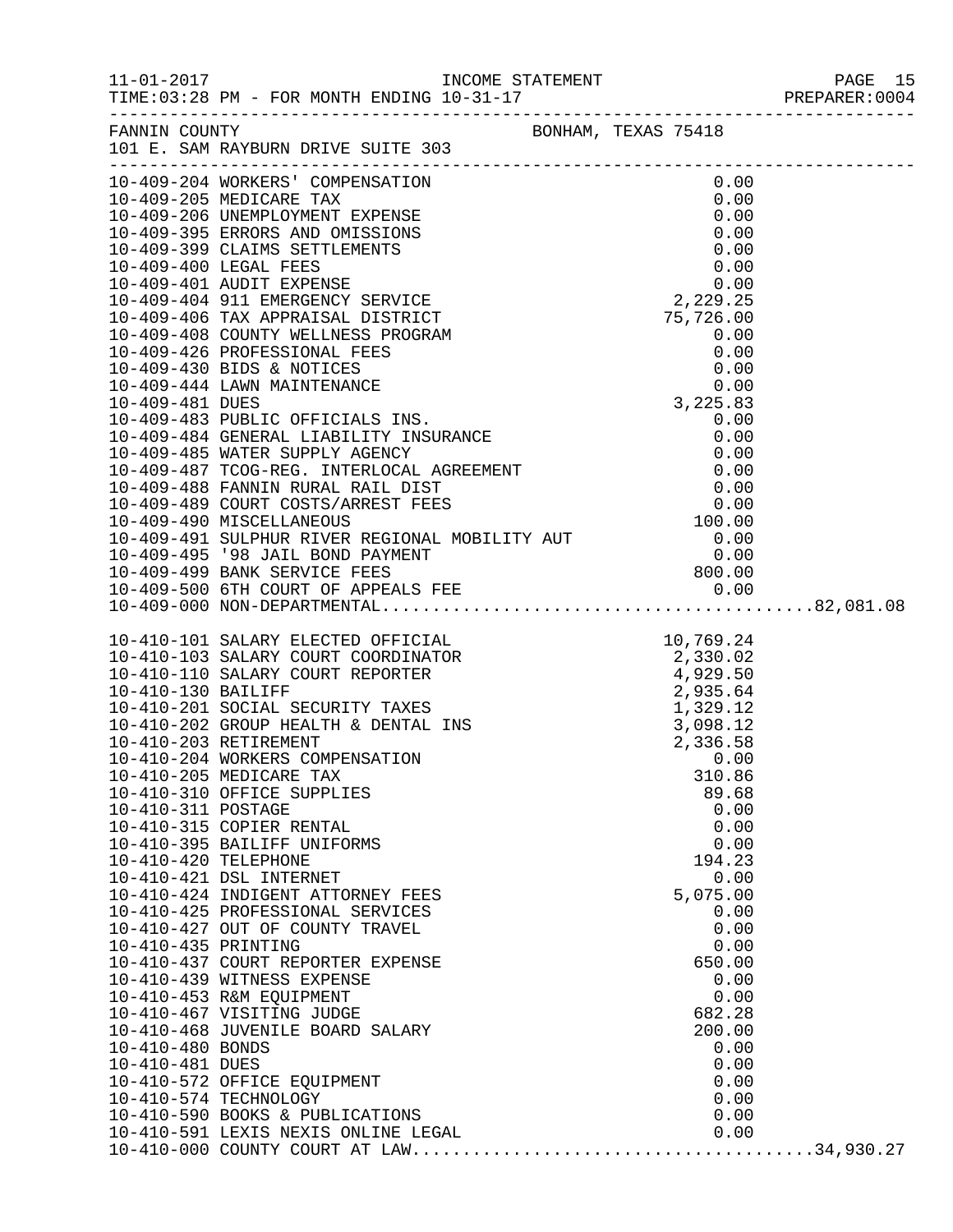|                   |                                                                                                                                                                                                                                          |              | PAGE 16<br>PREPARER: 0004 |
|-------------------|------------------------------------------------------------------------------------------------------------------------------------------------------------------------------------------------------------------------------------------|--------------|---------------------------|
|                   | FANNIN COUNTY<br>101 E. SAM RAYBURN DRIVE SUITE 303                                                                                                                                                                                      |              |                           |
|                   |                                                                                                                                                                                                                                          |              |                           |
|                   |                                                                                                                                                                                                                                          |              |                           |
|                   |                                                                                                                                                                                                                                          |              |                           |
|                   |                                                                                                                                                                                                                                          |              |                           |
|                   |                                                                                                                                                                                                                                          |              |                           |
|                   |                                                                                                                                                                                                                                          |              |                           |
|                   |                                                                                                                                                                                                                                          |              |                           |
|                   |                                                                                                                                                                                                                                          |              |                           |
|                   |                                                                                                                                                                                                                                          |              |                           |
|                   |                                                                                                                                                                                                                                          |              |                           |
|                   |                                                                                                                                                                                                                                          |              |                           |
|                   |                                                                                                                                                                                                                                          |              |                           |
|                   |                                                                                                                                                                                                                                          |              |                           |
|                   |                                                                                                                                                                                                                                          |              |                           |
|                   |                                                                                                                                                                                                                                          |              |                           |
|                   |                                                                                                                                                                                                                                          |              |                           |
|                   |                                                                                                                                                                                                                                          |              |                           |
|                   |                                                                                                                                                                                                                                          |              |                           |
|                   |                                                                                                                                                                                                                                          |              |                           |
|                   | 10-425-424 CO.CT. ATTORNEY FEES (0.00)<br>10-425-424 CO.CT. ATTORNEY FEES<br>10-425-426 CO.CT. ARDENING<br>10-425-426 COUNTY COURT SUPPLIES (0.00)<br>10-425-465 PHYSICAL EVID. ANALYSES (0.00)<br>10-425-465 PHYSICAL EVID. ANALYSES (0 |              |                           |
|                   |                                                                                                                                                                                                                                          |              |                           |
|                   |                                                                                                                                                                                                                                          |              |                           |
|                   |                                                                                                                                                                                                                                          |              |                           |
|                   |                                                                                                                                                                                                                                          |              |                           |
|                   |                                                                                                                                                                                                                                          |              |                           |
|                   |                                                                                                                                                                                                                                          |              |                           |
|                   |                                                                                                                                                                                                                                          |              |                           |
|                   |                                                                                                                                                                                                                                          |              |                           |
|                   |                                                                                                                                                                                                                                          |              |                           |
|                   |                                                                                                                                                                                                                                          |              |                           |
|                   |                                                                                                                                                                                                                                          |              |                           |
|                   |                                                                                                                                                                                                                                          |              |                           |
|                   |                                                                                                                                                                                                                                          |              |                           |
|                   |                                                                                                                                                                                                                                          | 378.69       |                           |
| 10-435-427 TRAVEL |                                                                                                                                                                                                                                          |              |                           |
|                   | 10-435-428 TRAINING/TUITION<br>10-435-432 ATTORNEY FEES JUVENILE                                                                                                                                                                         | 0.00<br>0.00 |                           |
|                   | 10-435-433 ATTORNEY FEES DRUG CT                                                                                                                                                                                                         | 0.00         |                           |
|                   | 10-435-434 APPEAL COURT TRANSCRIPTS                                                                                                                                                                                                      | 5,541.50     |                           |
|                   | 10-435-435 ATTORNEYS FEES APPEALS CT                                                                                                                                                                                                     | 0.00         |                           |
|                   | 10-435-436 ATTORNEY FEES- CPS CASES                                                                                                                                                                                                      | 26,810.20    |                           |
|                   | 10-435-437 ATTORNEY FEES                                                                                                                                                                                                                 | 905.25       |                           |
|                   | 10-435-438 COURT REPORTER EXPENSE                                                                                                                                                                                                        | 6,456.50     |                           |
|                   | 10-435-439 INVESTIGATOR EXPENSE                                                                                                                                                                                                          | 0.00         |                           |
|                   | 10-435-440 PHYSICIANS EXPENSE                                                                                                                                                                                                            | 0.00         |                           |
|                   | 10-435-442 OTHER PROFESSIONAL SERV.                                                                                                                                                                                                      | 350.00       |                           |
|                   | 10-435-468 JUVENILE BOARD SALARY                                                                                                                                                                                                         | 300.00       |                           |
| 10-435-481 DUES   |                                                                                                                                                                                                                                          | 110.00       |                           |
|                   | 10-435-572 OFFICE EQUIPMENT                                                                                                                                                                                                              | 229.99       |                           |
|                   | 10-435-574 TECHNOLOGY                                                                                                                                                                                                                    | 0.00         |                           |
|                   | 10-435-590 DISTRICT JUDGE BOOKS                                                                                                                                                                                                          | 0.00         |                           |
|                   | 10-435-000 336TH DISTRICT COURT ADMINISTRATION57,572.79                                                                                                                                                                                  |              |                           |
|                   |                                                                                                                                                                                                                                          |              |                           |
|                   | 10-450-101 SALARY ELECTED OFFICIAL                                                                                                                                                                                                       | 4,349.36     |                           |
|                   | 10-450-103 SALARY ASST. DIST. CLERK                                                                                                                                                                                                      | 2,951.94     |                           |
|                   | 10-450-104 SALARIES DEPUTIES                                                                                                                                                                                                             | 12,700.96    |                           |
|                   | 10-450-107 SALARY PART-TIME                                                                                                                                                                                                              | 1,795.50     |                           |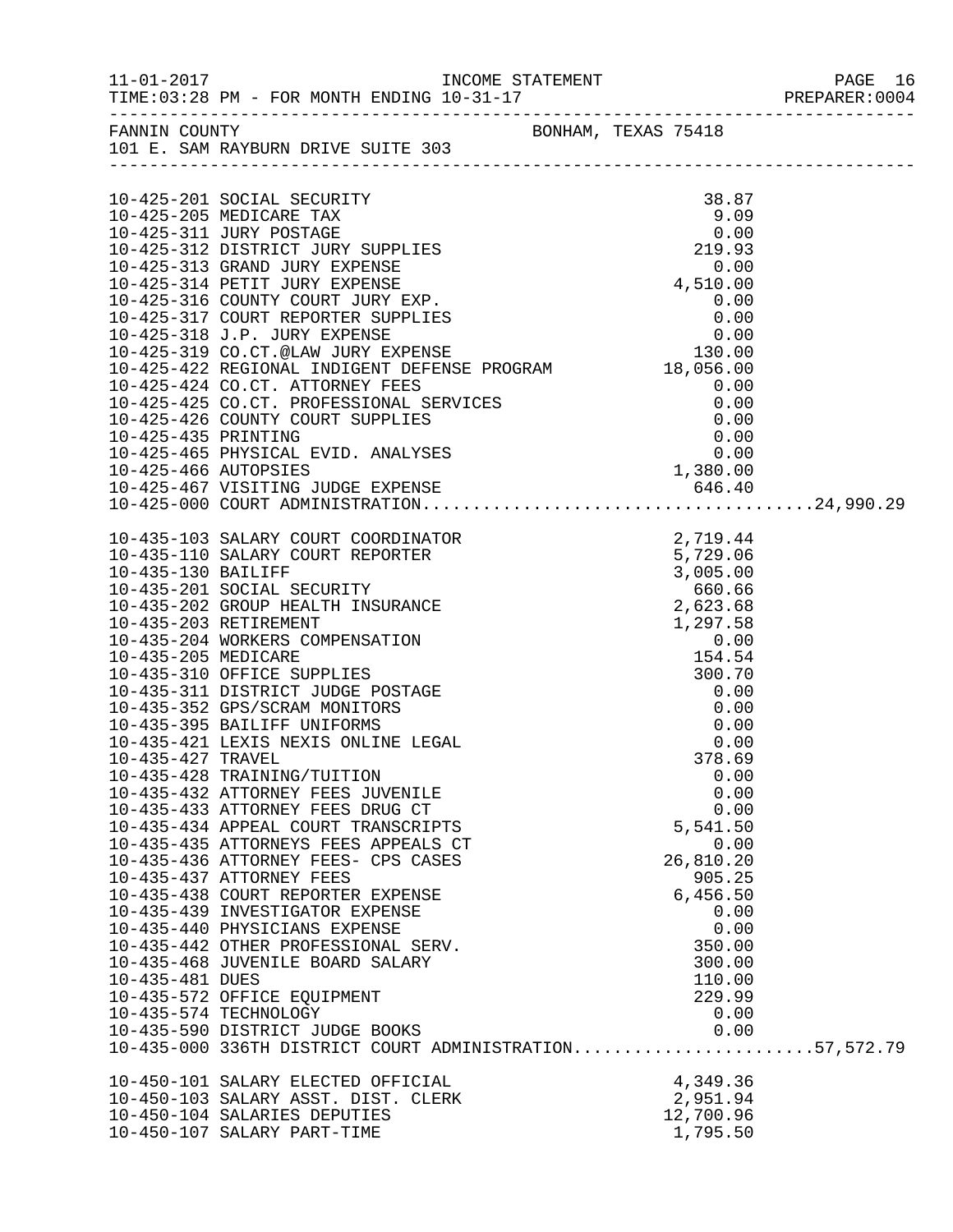|                                    |                                                                                                                                                                                                                                                                                                                                                                                                                                                                       |  |                                                                                                                                   | PAGE 17 |
|------------------------------------|-----------------------------------------------------------------------------------------------------------------------------------------------------------------------------------------------------------------------------------------------------------------------------------------------------------------------------------------------------------------------------------------------------------------------------------------------------------------------|--|-----------------------------------------------------------------------------------------------------------------------------------|---------|
|                                    | FANNIN COUNTY<br>101 E. SAM RAYBURN DRIVE SUITE 303                                                                                                                                                                                                                                                                                                                                                                                                                   |  |                                                                                                                                   |         |
|                                    | 10-450-201 SOUTHER CONFINENT<br>10-450-202 GROUP HEALTH & DENTAL INSURANCE<br>10-450-202 GROUP HEALTH & DENTAL INSURANCE<br>10-450-202 GROUP HEALTH & DENTAL INSURANCE<br>10-450-203 RETIREMENT<br>10-450-205 MEDICARE TAX<br>2010 -0150-2                                                                                                                                                                                                                            |  |                                                                                                                                   |         |
|                                    |                                                                                                                                                                                                                                                                                                                                                                                                                                                                       |  |                                                                                                                                   |         |
| 10-455-480 BOND<br>10-455-481 DUES | 10-455-572 OFFICE EQUIPMENT<br>10-455-573 RADIO EQUIPMENT<br>10-455-574 TECHNOLOGY                                                                                                                                                                                                                                                                                                                                                                                    |  | 0.00<br>0.00<br>0.00<br>0.00<br>0.00<br>0.00                                                                                      |         |
| 10-456-421 DSL LINE                | 10-456-101 SALARY ELECTED OFFICIAL<br>10-456-104 SALARY DEPUTY<br>10-456-201 SOCIAL SECURITY TAXES<br>10-456-202 GROUP HEALTH & DENTAL INSURANCE<br>10-456-203 RETIREMENT<br>10-456-204 WORKERS' COMPENSATION<br>10-456-205 MEDICARE TAX<br>10-456-225 TRAVEL ALLOWANCE<br>10-456-310 OFFICE SUPPLIES<br>10-456-311 POSTAL EXPENSES<br>10-456-420 UTILITIES TELEPHONE<br>10-456-422 R & M RADIO<br>10-456-423 CELL PHONE ALLOWANCE<br>10-456-427 OUT OF COUNTY TRAVEL |  | 0.00<br>2,951.84<br>183.02<br>874.56<br>325.88<br>0.00<br>42.80<br>0.00<br>0.00<br>0.00<br>90.04<br>74.95<br>0.00<br>0.00<br>0.00 |         |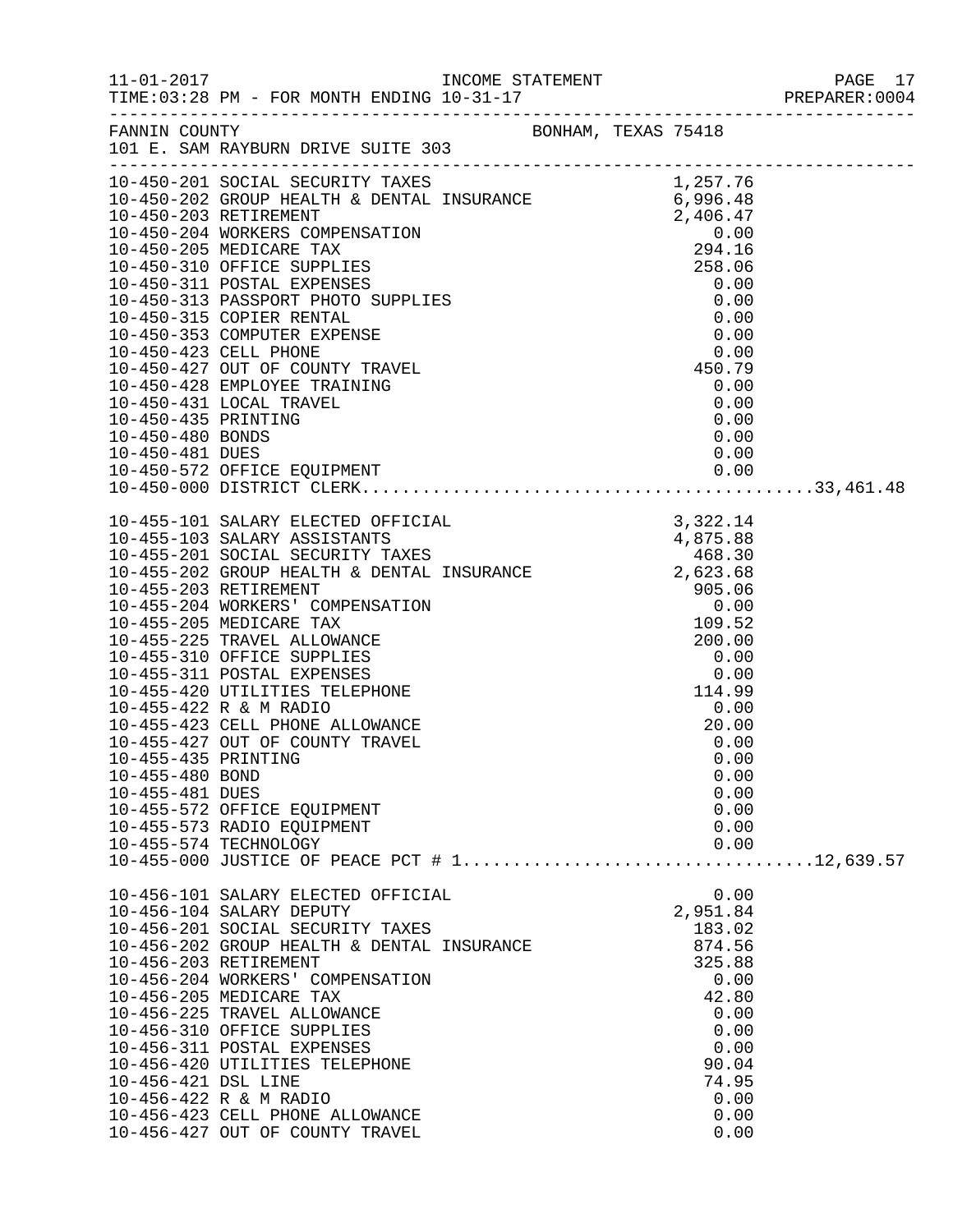|                                                           |                                                                                                                                                                                                                                                                                                                                                                                                                                                                                                                                                                                                                                                                                                                                                                                                                                                                                                           |                     |  |                                                                                                                                                                                                                           | PREPARER: 0004 |
|-----------------------------------------------------------|-----------------------------------------------------------------------------------------------------------------------------------------------------------------------------------------------------------------------------------------------------------------------------------------------------------------------------------------------------------------------------------------------------------------------------------------------------------------------------------------------------------------------------------------------------------------------------------------------------------------------------------------------------------------------------------------------------------------------------------------------------------------------------------------------------------------------------------------------------------------------------------------------------------|---------------------|--|---------------------------------------------------------------------------------------------------------------------------------------------------------------------------------------------------------------------------|----------------|
|                                                           | FANNIN COUNTY<br>101 E. SAM RAYBURN DRIVE SUITE 303                                                                                                                                                                                                                                                                                                                                                                                                                                                                                                                                                                                                                                                                                                                                                                                                                                                       | BONHAM, TEXAS 75418 |  |                                                                                                                                                                                                                           |                |
| 10-456-435 PRINTING<br>10-456-480 BOND<br>10-456-481 DUES | 10-456-460 OFFICE RENTAL<br>10-456-572 OFFICE EQUIPMENT<br>10-456-573 RADIO EQUIPMENT                                                                                                                                                                                                                                                                                                                                                                                                                                                                                                                                                                                                                                                                                                                                                                                                                     |                     |  | 0.00<br>350.00<br>0.00<br>0.00<br>0.00<br>0.00                                                                                                                                                                            |                |
| 10-457-435 PRINTING<br>10-457-480 BOND<br>10-457-481 DUES | 10-457-101 SALARY ELECTED OFFICIAL<br>10-457-103 SALARY ASSISTANT $1,866.83$<br>10-457-201 SOCIAL SECURITY TAXES 335.36<br>10-457-202 GROUP HEALTH & DENTAL INSURANCE 1,749.12<br>10-457-203 RETIREMENT<br>10-457-204 WORKERS' COMPENSATION<br>10-457-205 MEDICARE TAX<br>10-457-225 TRAVEL ALLOWANCE<br>10-457-310 OFFICE SUPPLIES<br>10-457-311 POSTAL EXPENSES<br>10-457-420 UTILITIES TELEPHONE<br>10-457-423 CELL PHONE ALLOWANCE<br>10-457-427 OUT OF COUNTY TRAVEL<br>10-457-460 OFFICE RENTAL<br>10-457-572 OFFICE EQUIPMENT                                                                                                                                                                                                                                                                                                                                                                      |                     |  | 3,322.14<br>572.86<br>0.00<br>78.43<br>200.00<br>0.00<br>0.00<br>0.00<br>20.00<br>0.00<br>0.00<br>0.00<br>0.00<br>0.00<br>0.00                                                                                            |                |
| 10-475-435 PRINTING                                       | 10-475-101 DA. SALARY SUPPLEMENT<br>10-475-102 HB 9 D.A. SUPPLEMENTAL FUNDS 280.00<br>280.00 24,960.76<br>10-475-104 ASST. DA LONGEVITY PAY<br>10-475-105 SALARIES SECRETARIES<br>10-475-106 DA SALARY REIMB. GC CH 46<br>10-475-107 SALARY TEMP./EXTRA<br>10-475-108 INVESTIGATOR CRIMES AGAINST WOMEN<br>10-475-109 INVESTIGATOR<br>10-475-201 SOCIAL SECURITY TAXES<br>10-475-202 GROUP HEALTH INSURANCE<br>10-475-203 RETIREMENT<br>10-475-204 WORKERS' COMPENSATION<br>10-475-205 MEDICARE TAX<br>10-475-310 OFFICE SUPPLIES<br>10-475-311 POSTAL EXPENSES<br>10-475-315 COPIER EXPENSE<br>10-475-421 INTERNET/ONLINE LEGAL RE<br>10-475-422 INVESTIGATOR CELL PHONE<br>10-475-427 OUT OF COUNTY TRAVEL<br>10-475-428 TRAINING/TUITION<br>10-475-431 LOCAL TRAVEL<br>10-475-438 CT.REPORTER-TRANSCRIPTS<br>10-475-439 WITNESS EXPENSE<br>10-475-465 PHYS.EVIDENCE ANALYSIS<br>10-475-469 DPS TESTING |                     |  | 460.00<br>13,806.84<br>2,115.38<br>0.00<br>0.00<br>4,511.10<br>2,735.44<br>8,745.60<br>5,135.68<br>0.00<br>639.76<br>309.21<br>0.00<br>0.00<br>30.00<br>88.17<br>175.00<br>0.00<br>0.00<br>680.00<br>0.00<br>0.00<br>0.00 | $6.59-$        |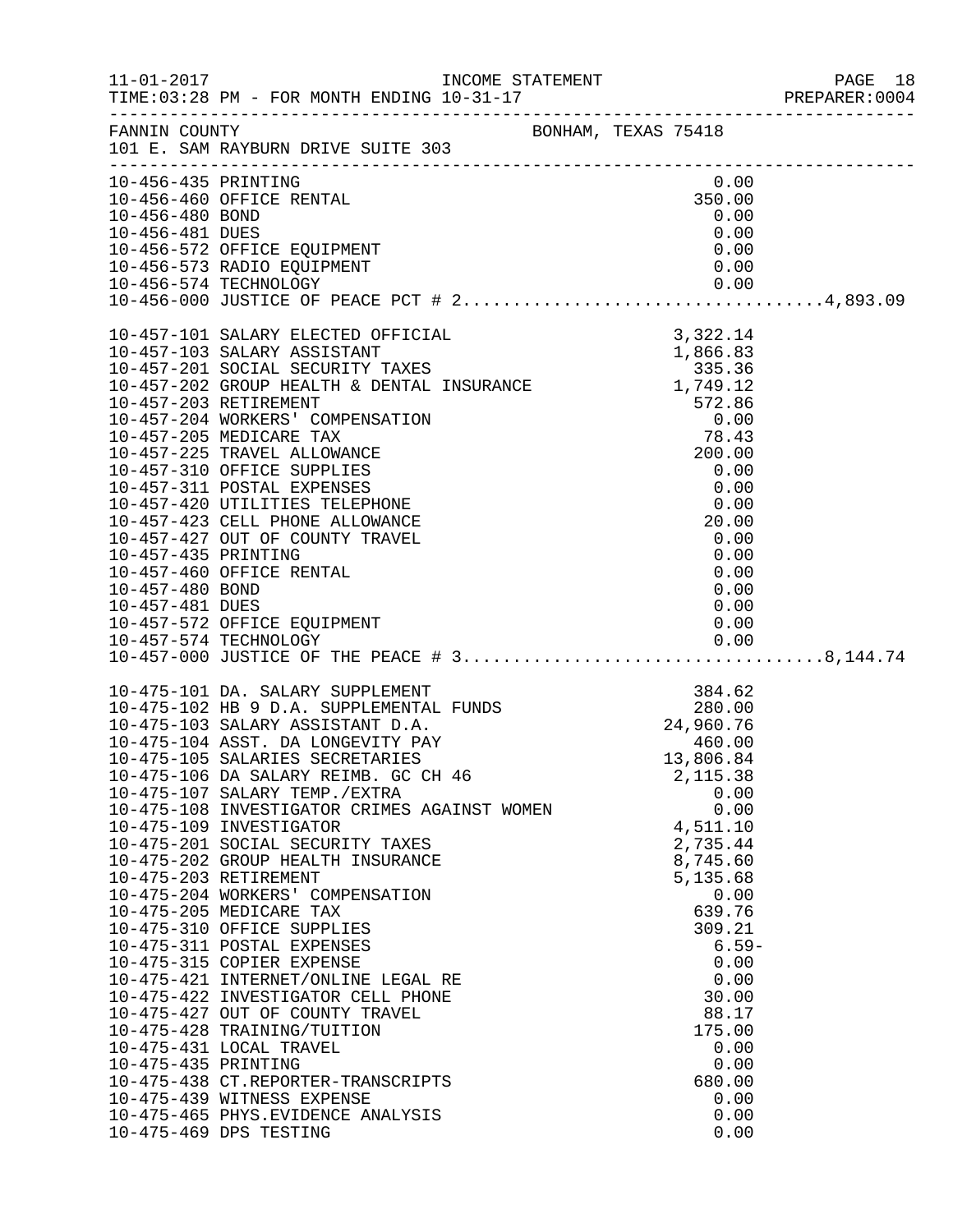|                                                                                                             |                                                                                                                                                                                                                                                                                                                                                                                                                                                                                                     |                                                     |                                                                                                                                     | PAGE 19<br>PREPARER: 0004 |  |
|-------------------------------------------------------------------------------------------------------------|-----------------------------------------------------------------------------------------------------------------------------------------------------------------------------------------------------------------------------------------------------------------------------------------------------------------------------------------------------------------------------------------------------------------------------------------------------------------------------------------------------|-----------------------------------------------------|-------------------------------------------------------------------------------------------------------------------------------------|---------------------------|--|
| FANNIN COUNTY                                                                                               | 101 E. SAM RAYBURN DRIVE SUITE 303                                                                                                                                                                                                                                                                                                                                                                                                                                                                  | BONHAM, TEXAS 75418                                 |                                                                                                                                     |                           |  |
| 10-475-480 BOND<br>10-475-481 DUES                                                                          | 10-475-572 OFFICE EQUIPMENT<br>10-475-574 TECHNOLOGY                                                                                                                                                                                                                                                                                                                                                                                                                                                |                                                     | 0.00<br>0.00<br>0.00<br>0.00                                                                                                        |                           |  |
| 10-495-435 PRINTING<br>10-495-480 BOND<br>10-495-481 DUES                                                   | 10-495-102 SALARY APPOINTED OFFICIAL 5,439.76<br>10-495-103 SALARIES ASSISTANTS 9,248.20<br>10-495-201 SOCIAL SECURITY TAXES 807.16<br>10-495-202 GROUP HEALTH & DENTAL INSURANCE 3,497.42<br>10-495-203 RETIREMENT<br>10-495-204 WORKERS COMPENSATION<br>10-495-205 MEDICARE TAX<br>10-495-310 OFFICE SUPPLIES<br>10-495-353 COMPUTER SOFTWARE MAINTENANCE<br>10-495-427 OUT OF COUNTY TRAVEL<br>10-495-431 LOCAL TRAVEL<br>10-495-431 LO<br>10-495-431 LOCAL TRAVEL<br>10-495-452 R & M EQUIPMENT |                                                     | 0.00<br>$\begin{array}{c} 0.00 \\ 0.00 \\ 53.90 \end{array}$<br>50.00<br>0.00                                                       |                           |  |
| 10-496-203 RETIREMENT<br>10-496-421 CELL PHONE<br>10-496-435 PRINTING<br>10-496-480 BOND<br>10-496-481 DUES | 10-496-103 SALARY PURCHASING AGENT<br>10-496-201 SOCIAL SECURITY TAXES<br>10-496-202 GROUP HEALTH INSURANCE<br>10-496-204 WORKERS' COMPENSATION<br>10-496-205 MEDICARE TAX<br>10-496-310 OFFICE SUPPLIES<br>10-496-353 COMPUTER SOFTWARE MAINTENANCE<br>10-496-427 OUT OF COUNTY TRAVEL<br>10-496-431 LOCAL TRAVEL<br>10-496-452 R & M EQUIPMENT<br>10-496-572 OFFICE EQUIPMENT                                                                                                                     | $482.92$<br>$0.00$<br>$63.86$<br>$0.00$<br>$350.00$ | 4,374.32<br>273.06<br>874.54<br>30.00<br>0.00<br>0.00<br>0.00<br>0.00<br>0.00<br>39.00<br>0.00                                      |                           |  |
| 10-497-203 RETIREMENT<br>10-497-435 PRINTING<br>10-497-480 BOND                                             | 10-497-101 SALARY ELECTED OFFICIAL<br>10-497-103 SALARY ASSISTANT<br>10-497-201 SOCIAL SECURITY TAXES<br>10-497-202 GROUP HEALTH & DENTAL INSURANCE<br>10-497-204 WORKERS' COMPENSATION<br>10-497-205 MEDICARE TAX<br>10-497-310 OFFICE SUPPLIES<br>10-497-427 OUT OF COUNTY TRAVEL<br>10-497-431 LOCAL TRAVEL<br>10-497-452 R&M EQUIPMENT<br>10-497-453 COMPUTER SOFTWARE MAINTEN                                                                                                                  |                                                     | 4,349.36<br>3,351.74<br>361.82<br>1,749.08<br>850.20<br>0.00<br>84.62<br>0.00<br>325.00<br>0.00<br>0.00<br>0.00<br>1,300.00<br>0.00 |                           |  |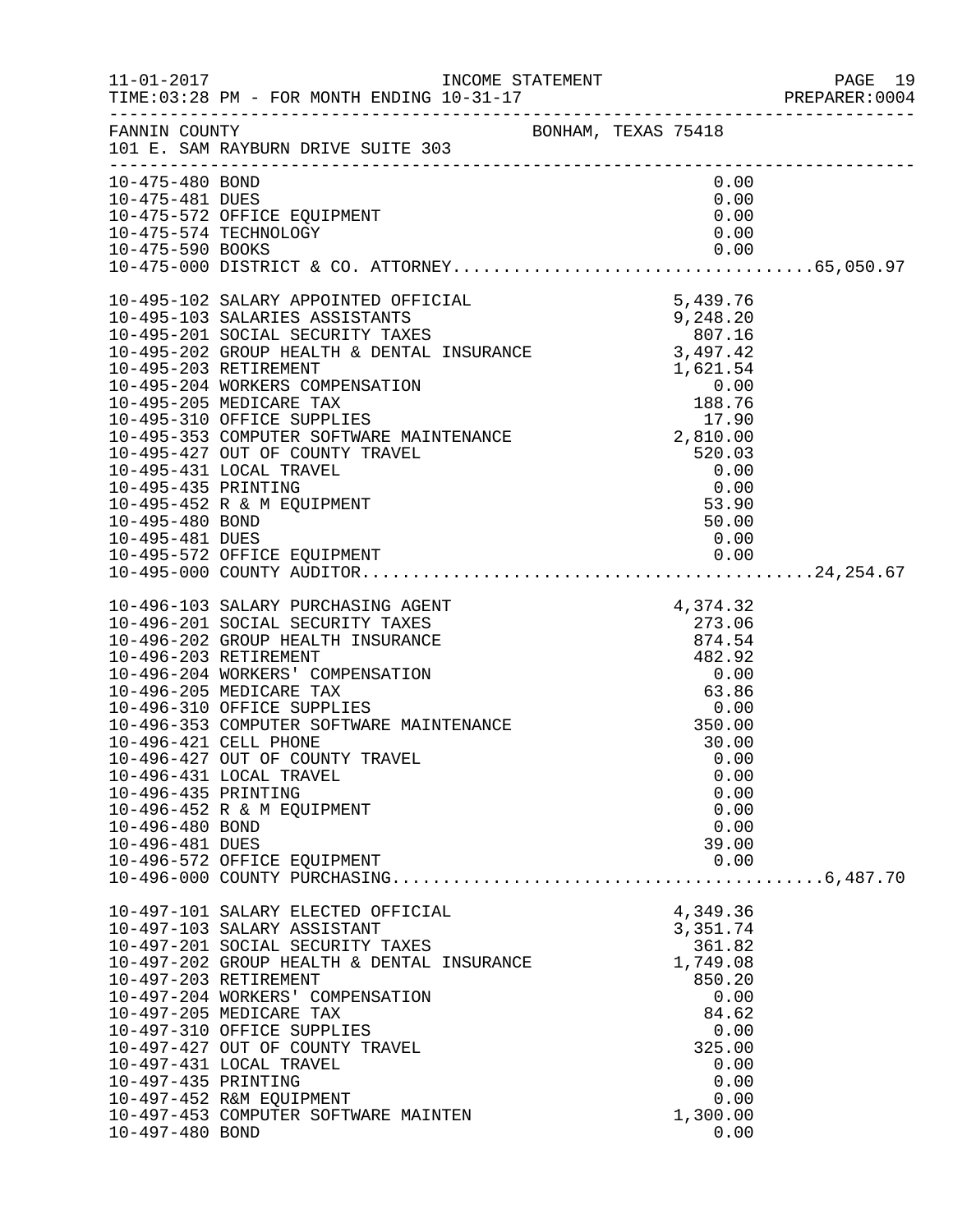|                                    |                                                                                                                                                                                                                                                                                                                                                                                                                                                                                                                   |  |                                                 |                                              | PAGE 20<br>PREPARER: 0004 |
|------------------------------------|-------------------------------------------------------------------------------------------------------------------------------------------------------------------------------------------------------------------------------------------------------------------------------------------------------------------------------------------------------------------------------------------------------------------------------------------------------------------------------------------------------------------|--|-------------------------------------------------|----------------------------------------------|---------------------------|
|                                    | FANNIN COUNTY<br>101 E. SAM RAYBURN DRIVE SUITE 303                                                                                                                                                                                                                                                                                                                                                                                                                                                               |  |                                                 |                                              |                           |
| 10-497-481 DUES                    |                                                                                                                                                                                                                                                                                                                                                                                                                                                                                                                   |  | 0.00                                            |                                              |                           |
| 10-499-480 BOND<br>10-499-481 DUES | 10-499-101 SALARIES ELECTED OFFICIAL 4,349.36<br>10-499-103 SALARIES ASSISTANTS 3,040.50<br>10-499-104 SALARIES DEPUTIES 7,299.94<br>10-499-107 SALARY TEMP./EXTRA 1,096.20<br>10-499-201 SOCIAL SECURITY TAXES 913.88<br>10-499-202 GRO<br>10-499-572 OFFICE EQUIPMENT                                                                                                                                                                                                                                           |  | 1,742.78<br>0.00<br>0.00<br>0.00                |                                              |                           |
| 10-503-435 PRINTING                | 10-499-000 MM MELARY-TECHNICIAN<br>10-503-107 PART TIME TECHNICIAN<br>10-503-201 SOCIAL SECURITY<br>10-503-202 GROUP HEALTH INSURANCE<br>10-503-202 GROUP HEALTH INSURANCE<br>10-503-203 RETIREMENT<br>10-503-204 WORKERS COMPENSATION<br>0.<br>10-503-205 MEDICARE TAX<br>10-503-225 TRAVEL ALLOWANCE<br>10-503-310 OFFICE SUPPLIES<br>10-503-421 CELL PHONE ALLOWANCE<br>10-503-427 OUT OF COUNTY TRAVEL<br>10-503-453 R&M COMPUTER/TRAINING<br>10-503-572 OFFICE EQUIPMENT<br>10-503-574 COMPUTER/WEB SOFTWARE |  | 60.76<br>69.00<br>34.50                         | 0.00<br>0.00<br>0.00<br>0.00<br>0.00<br>0.00 |                           |
|                                    | 10-509-475 CONTINGENCY                                                                                                                                                                                                                                                                                                                                                                                                                                                                                            |  |                                                 | 0.00                                         |                           |
|                                    | 10-510-107 REGULAR TEMP.- PART TIME<br>10-510-115 SALARY JANITOR<br>10-510-201 SOCIAL SECURITY TAXES<br>10-510-202 GROUP HEALTH & DENTAL INSURANCE<br>10-510-203 RETIREMENT<br>10-510-204 WORKERS' COMPENSATION<br>10-510-205 MEDICARE TAX                                                                                                                                                                                                                                                                        |  | 2,952.04<br>180.16<br>874.54<br>325.90<br>42.14 | 0.00<br>0.00                                 |                           |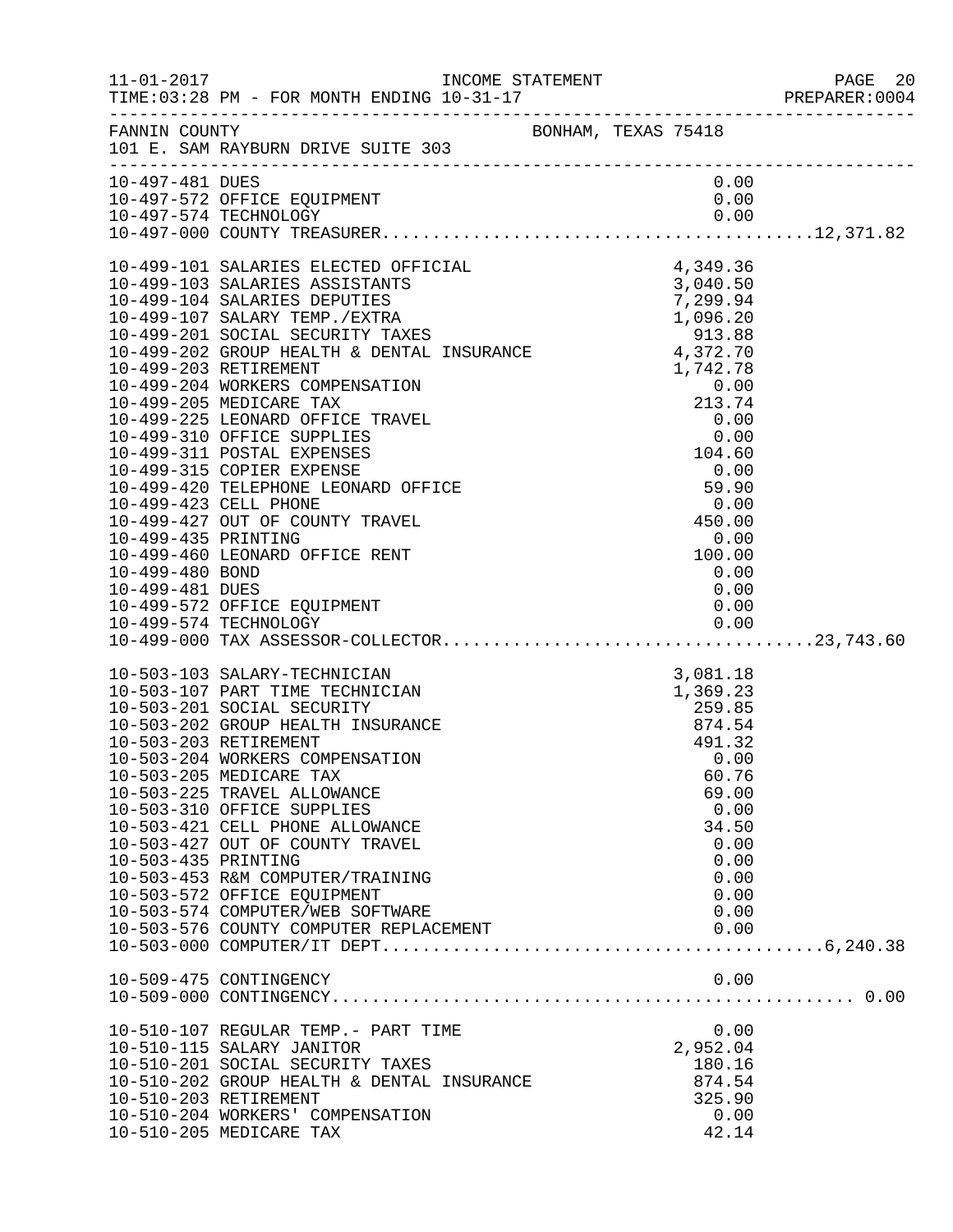|                       |                                                                                                                                                                                                                                                                                                                                                                                                                                                                         |                                                                       | PAGE 21<br>PREPARER:0004 |
|-----------------------|-------------------------------------------------------------------------------------------------------------------------------------------------------------------------------------------------------------------------------------------------------------------------------------------------------------------------------------------------------------------------------------------------------------------------------------------------------------------------|-----------------------------------------------------------------------|--------------------------|
|                       | FANNIN COUNTY<br>101 E. SAM RAYBURN DRIVE SUITE 303                                                                                                                                                                                                                                                                                                                                                                                                                     |                                                                       |                          |
|                       |                                                                                                                                                                                                                                                                                                                                                                                                                                                                         | 422.61-<br>0.00                                                       |                          |
|                       |                                                                                                                                                                                                                                                                                                                                                                                                                                                                         |                                                                       |                          |
| 10-511-535 BUILDINGS  | 10-511-115 SALARY JANITOR<br>10-511-201 SOCIAL SECURITY TAXES 333.18<br>10-511-203 RETIREMENT 36.79<br>10-511-204 WORKER' COMPENSATION 0.00<br>10-511-205 MEDICARE TAX 4.83<br>10-511-225 JANITOR TRAVEL 7.70<br>10-511-332 JANITOR SUPPLIES<br>10-511-440 UTILITIES ELECTRICITY<br>10-511-441 UTILITIES GAS<br>10-511-442 UTILITIES WATER<br>10-511-443 TRASH PICK-UP SERVICE<br>10-511-444 LAWN MAINTENANCE<br>10-511-450 R & M BUILDING<br>10-511-482 FIRE INSURANCE | 15.75<br>0.00<br>0.00<br>0.00<br>0.00<br>0.00<br>0.00<br>0.00<br>0.00 |                          |
| 10-512-535 BUILDINGS  | 10-512-332 JANITOR SUPPLIES<br>10-512-440 UTILITIES ELECTRICITY<br>10-512-442 UTILITIES WATER<br>10-512-450 R&M BUILDING<br>10-512-482 FIRE INSURANCE                                                                                                                                                                                                                                                                                                                   | 0.00<br>353.76<br>0.00<br>0.00<br>0.00<br>0.00                        |                          |
| 10-513-203 RETIREMENT | 10-513-115 SALARY JANITOR<br>10-513-201 SOCIAL SECURITY TAXES                                                                                                                                                                                                                                                                                                                                                                                                           | 888.48<br>55.07<br>98.07                                              |                          |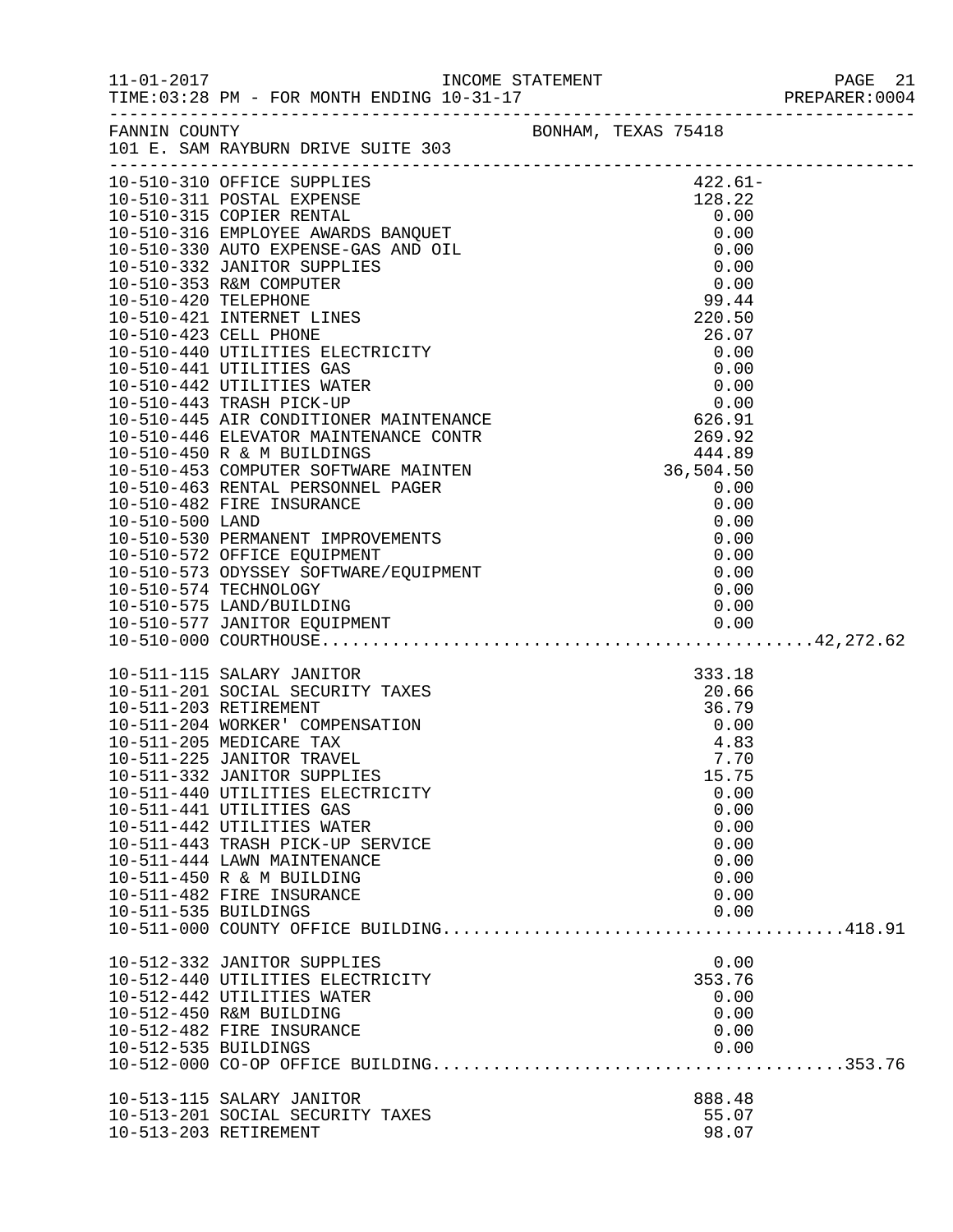| $11 - 01 - 2017$                                               | INCOME STATEMENT |                     |                | PAGE 22 |
|----------------------------------------------------------------|------------------|---------------------|----------------|---------|
| FANNIN COUNTY<br>101 E. SAM RAYBURN DRIVE SUITE 303            |                  | BONHAM, TEXAS 75418 |                |         |
| 10-513-204 WORKERS' COMPENSATION<br>10-513-205 MEDICARE TAX    |                  |                     | 0.00<br>12.89  |         |
| 10-513-315 COPIER RENTAL                                       |                  |                     | 0.00           |         |
| 10-513-332 JANITOR SUPPLIES                                    |                  |                     | 143.74         |         |
| 10-513-420 TELEPHONE                                           |                  |                     | 429.51         |         |
| 10-513-421 INTERNET                                            |                  |                     | 101.98         |         |
| 10-513-440 UTILITIES ELECTRICITY                               |                  |                     | 475.37         |         |
| 10-513-441 UTILITIES GAS                                       |                  |                     | 55.05          |         |
| 10-513-442 UTILITIES WATER                                     |                  |                     | 0.00<br>0.00   |         |
| 10-513-443 TRASH PICKUP SERVICE<br>10-513-444 LAWN MAINTENANCE |                  |                     | 0.00           |         |
| 10-513-450 R&M BUILDING                                        |                  |                     | 0.00           |         |
| 10-513-455 PARKING LOT                                         |                  |                     | 0.00           |         |
| 10-513-482 FIRE INSURANCE                                      |                  |                     | 0.00           |         |
|                                                                |                  |                     |                |         |
|                                                                |                  |                     |                |         |
|                                                                |                  |                     |                |         |
| 10-514-421 TELEPHONE/INTERNET                                  |                  |                     | 364.70         |         |
|                                                                |                  |                     |                |         |
| 10-515-440 UTILITIES ELECTRICITY                               |                  |                     | 0.00           |         |
| 10-515-441 UTILITIES GAS                                       |                  |                     | 0.00           |         |
| 10-515-442 UTILITIES WATER                                     |                  |                     | 0.00           |         |
| 10-515-444 LAWN MAINTENANCE                                    |                  |                     | 0.00           |         |
| 10-515-450 R&M BUILDING                                        |                  |                     | 0.00           |         |
| 10-515-482 FIRE INSURANCE                                      |                  |                     | 0.00           |         |
|                                                                |                  |                     |                |         |
|                                                                |                  |                     |                |         |
| 10-516-115 SALARY JANITOR                                      |                  |                     | 172.76         |         |
| 10-516-201 SOCIAL SECURITY TAXES                               |                  |                     | 10.72          |         |
| 10-516-203 RETIREMENT                                          |                  |                     | 19.08          |         |
| 10-516-204 WORKERS' COMPENSATION                               |                  |                     | 0.00           |         |
| 10-516-205 MEDICARE TAX                                        |                  |                     | 2.50           |         |
| 10-516-225 JANITOR TRAVEL                                      |                  |                     | 14.98          |         |
| 10-516-332 JANITOR SUPPLIES<br>10-516-420 TELEPHONE            |                  |                     | 25.19          |         |
| 10-516-440 UTILITIES ELECTRICITY                               |                  |                     | 0.00<br>0.00   |         |
| 10-516-441 UTILITIES GAS                                       |                  |                     | 0.00           |         |
| 10-516-442 UTILITIES WATER                                     |                  |                     | 0.00           |         |
| 10-516-443 TRASH PICKUP SERVICE                                |                  |                     | 0.00           |         |
| 10-516-444 LAWN MAINTENANCE                                    |                  |                     | 0.00           |         |
| 10-516-450 R&M BUILDING                                        |                  |                     | 52.00          |         |
| 10-516-482 FIRE INSURANCE                                      |                  |                     | 0.00           |         |
| 10-516-530 BUILDING REMODEL                                    |                  |                     | 0.00           |         |
| 10-516-535 BUILDING CONSTRUCTION                               |                  |                     | 0.00           |         |
| 10-516-572 OFFICE EQUIPMENT                                    |                  |                     | 0.00           |         |
|                                                                |                  |                     |                |         |
| 10-517-535 BUILDING                                            |                  |                     | 0.00           |         |
|                                                                |                  |                     |                |         |
|                                                                |                  |                     |                |         |
| 10-518-311 POSTAL EXPENSES<br>10-518-332 JANITOR SUPPLIES      |                  |                     | 0.00<br>509.00 |         |
| 10-518-420 UTILITIES TELEPHONE                                 |                  |                     | 1,681.01       |         |
| 10-518-421 INTERNET SERVICES                                   |                  |                     | 1,131.60       |         |
| 10-518-440 UTILITIES ELECTRICITY                               |                  |                     | 0.00           |         |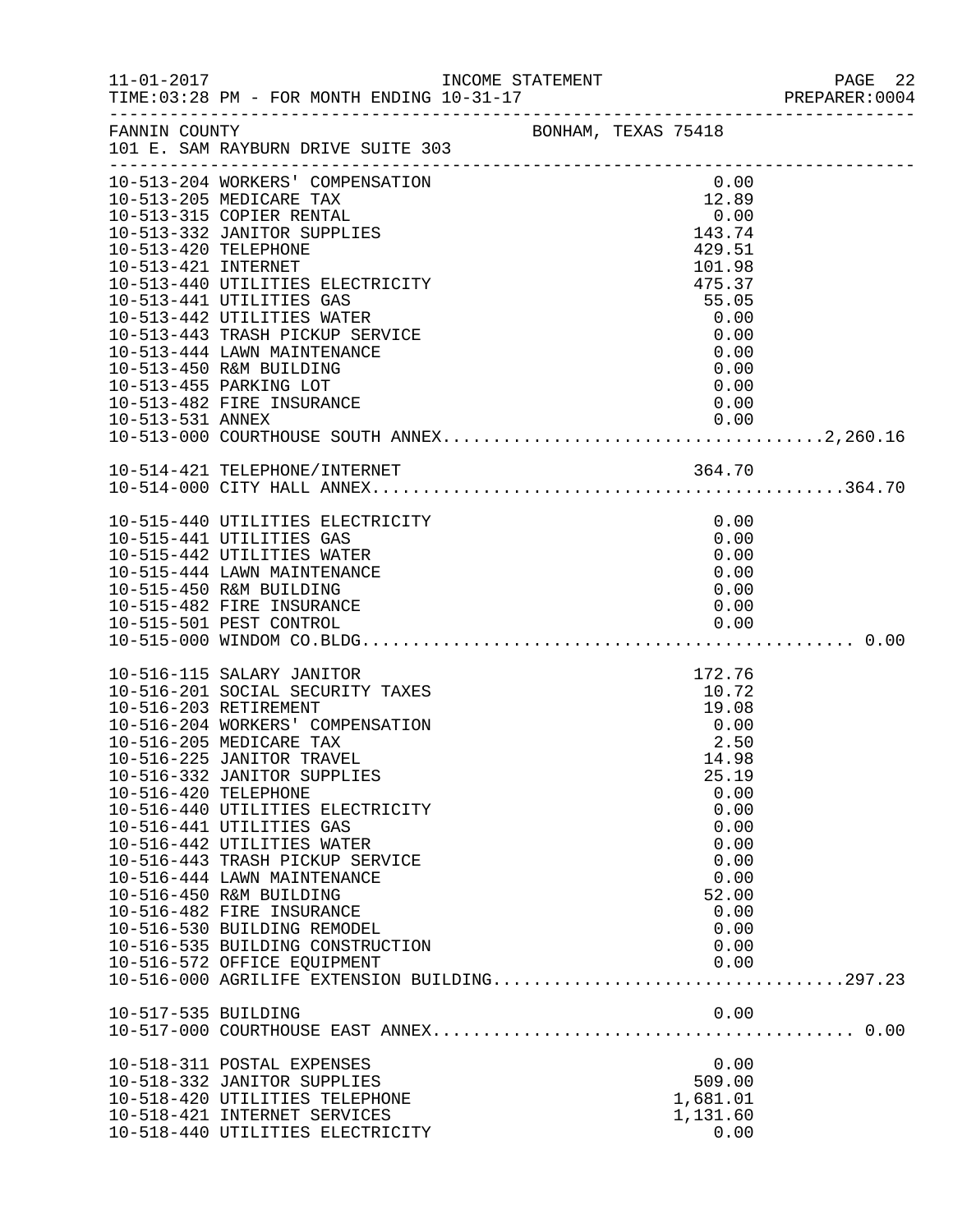|                                                                |                                                                                                                                                                                                                                                                                                                                                                                                                                                                                          |                                                                                                                          | PAGE 23<br>PREPARER: 0004 |
|----------------------------------------------------------------|------------------------------------------------------------------------------------------------------------------------------------------------------------------------------------------------------------------------------------------------------------------------------------------------------------------------------------------------------------------------------------------------------------------------------------------------------------------------------------------|--------------------------------------------------------------------------------------------------------------------------|---------------------------|
| FANNIN COUNTY                                                  | BONHAM, TEXAS 75418<br>101 E. SAM RAYBURN DRIVE SUITE 303                                                                                                                                                                                                                                                                                                                                                                                                                                |                                                                                                                          |                           |
|                                                                | 10-518-441 UTILITIES GAS<br>10-518-442 UTILITIES WATER<br>10-518-443 TRASH PICKUP SERVICE<br>10-518-450 R & M BUILDING<br>10-518-460 MOVING EXPENSES<br>10-518-470 OFFICE SPACE LEASE                                                                                                                                                                                                                                                                                                    | 53.60<br>0.00<br>0.00<br>288.98<br>$0.00$<br>14,025.00                                                                   |                           |
|                                                                | 10-518-483 ALARM MONITORING<br>10-518-484 CLEANING SERVICES<br>10-518-501 PEST CONTROL                                                                                                                                                                                                                                                                                                                                                                                                   | 885.60<br>0.00<br>0.00                                                                                                   |                           |
|                                                                | 10-519-165 CONSTRUCTION                                                                                                                                                                                                                                                                                                                                                                                                                                                                  | 0.00                                                                                                                     |                           |
|                                                                |                                                                                                                                                                                                                                                                                                                                                                                                                                                                                          |                                                                                                                          |                           |
|                                                                | 10-543-416 FIRE PROTECTION SERVICE<br>10-543-422 R&M RADIO/TOWER<br>10-543-440 UTILITIES ELECTRICITY<br>10-543-447 REPEATER SERVICE CONTRACT<br>10-543-490 FCC RADIO LICENSE                                                                                                                                                                                                                                                                                                             | 0.00<br>0.00<br>0.00<br>0.00<br>0.00                                                                                     |                           |
| 10-551-435 PRINTING<br>10-551-480 BOND<br>10-551-572 EQUIPMENT | 10-551-101 SALARY ELECTED OFFICIAL<br>10-551-202 GROUP HEALTH & DENTAL INSURANCE<br>10-551-202 GROUP HEALTH & DENTAL INSURANCE<br>10-551-203 RETIREMENT<br>10-551-204 WORKERS' COMPENSATION<br>10-551-205 MEDICARE TAX<br>10-551-310 OFFICE SUPPLIES<br>10-551-311 POSTAL EXPENSES<br>10-551-330 AUTO EXPENSE-GAS AND OIL<br>10-551-421 ONLINE RESEARCH/ACCURINT<br>10-551-422 R & M RADIO<br>10-551-427 TRAVEL EXPENSE<br>10-551-488 LAW ENFORCEMENT PROF. INS<br>10-551-574 TECHNOLOGY | 2,476.08<br>0.00<br>37.22<br>0.00<br>0.00<br>0.00<br>0.00<br>0.00<br>200.00<br>0.00<br>0.00<br>0.00<br>0.00<br>0.00      |                           |
| 10-552-435 PRINTING<br>10-552-480 BOND                         | 10-552-101 SALARY ELECTED OFFICIAL<br>10-552-201 SOCIAL SECURITY TAXES<br>$10-552-202$ GROUP HEALTH & DENTAL INSURANCE<br>10-552-203 RETIREMENT<br>10-552-204 WORKERS' COMPENSATION<br>10-552-205 MEDICARE TAX<br>10-552-310 OFFICE SUPPLIES<br>10-552-311 POSTAL EXPENSES<br>10-552-330 AUTO EXPENSE-GAS AND OIL<br>10-552-422 R & M RADIO<br>10-552-427 TRAVEL EXPENSE<br>10-552-428 TRAINING/TUITION/TRAVEL                                                                           | 1,202.32<br>86.94<br>874.54<br>132.74<br>0.00<br>20.34<br>0.00<br>0.00<br>0.00<br>0.00<br>200.00<br>0.00<br>0.00<br>0.00 |                           |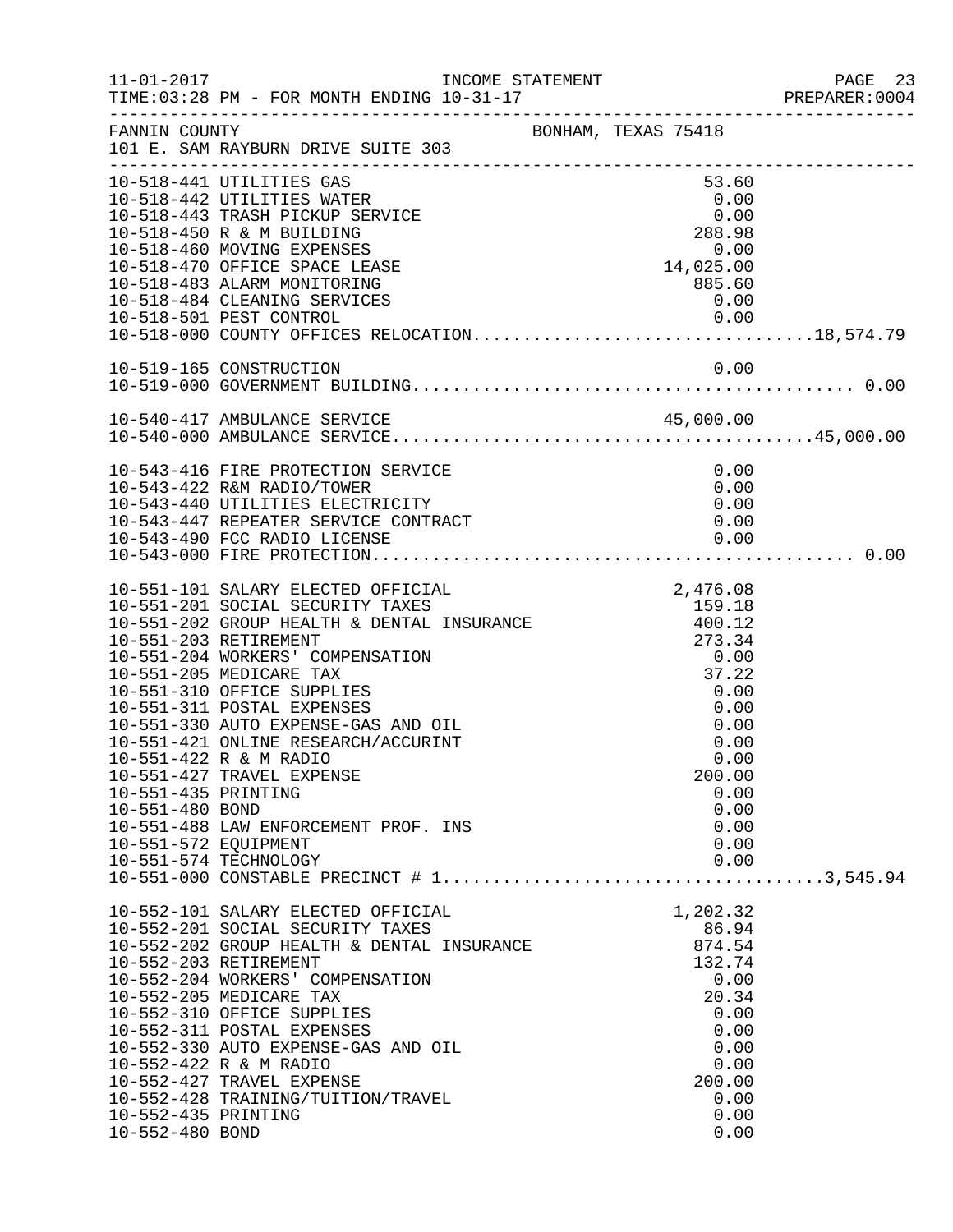| $11 - 01 - 2017$                            | INCOME STATEMENT                                                                                                                                                                                                                                                                                                                                                                                                                                                                                                                                                                                                                                                                                                                                                                                                                                                                                                                                                                                                                                                |                                                                                            |                                                                                                                                                                                                                                                                         | PAGE 24<br>PREPARER:0004 |
|---------------------------------------------|-----------------------------------------------------------------------------------------------------------------------------------------------------------------------------------------------------------------------------------------------------------------------------------------------------------------------------------------------------------------------------------------------------------------------------------------------------------------------------------------------------------------------------------------------------------------------------------------------------------------------------------------------------------------------------------------------------------------------------------------------------------------------------------------------------------------------------------------------------------------------------------------------------------------------------------------------------------------------------------------------------------------------------------------------------------------|--------------------------------------------------------------------------------------------|-------------------------------------------------------------------------------------------------------------------------------------------------------------------------------------------------------------------------------------------------------------------------|--------------------------|
| FANNIN COUNTY                               | 101 E. SAM RAYBURN DRIVE SUITE 303                                                                                                                                                                                                                                                                                                                                                                                                                                                                                                                                                                                                                                                                                                                                                                                                                                                                                                                                                                                                                              | BONHAM, TEXAS 75418                                                                        |                                                                                                                                                                                                                                                                         |                          |
|                                             | 10-552-488 LAW ENFOREMENT PROF. INS.<br>10-552-573 RADIO EQUIPMENT                                                                                                                                                                                                                                                                                                                                                                                                                                                                                                                                                                                                                                                                                                                                                                                                                                                                                                                                                                                              |                                                                                            | 0.00<br>0.00                                                                                                                                                                                                                                                            |                          |
| 10-553-435 PRINTING<br>10-553-480 BOND      | 10-553-101 SALARY ELECTED OFFICIAL<br>10-553-202 GROUP HEALTH & DENTAL INSURANCE<br>10-553-203 RETIREMENT & DENTAL INSURANCE<br>10-553-203 RETIREMENT<br>10-553-204 North Street<br>10-553-204 WORKERS' COMPENSATION<br>10-553-205 MEDICARE TAX<br>10-553-310 OFFICE SUPPLIES<br>10-553-311 POSTAL EXPENSES<br>10-553-330 AUTO EXPENSE-GAS AND OIL<br>10-553-427 TRAVEL EXPENSE<br>10-553-488 LAW ENFORCEMENT PROF. INS                                                                                                                                                                                                                                                                                                                                                                                                                                                                                                                                                                                                                                         | $\begin{array}{r} 0.00 \\ 18.40 \\ 0.00 \end{array}$                                       | 1,068.76<br>0.00<br>0.00<br>0.00<br>200.00<br>0.00<br>0.00<br>0.00                                                                                                                                                                                                      |                          |
|                                             |                                                                                                                                                                                                                                                                                                                                                                                                                                                                                                                                                                                                                                                                                                                                                                                                                                                                                                                                                                                                                                                                 |                                                                                            |                                                                                                                                                                                                                                                                         |                          |
| 10-560-420 TELEPHONE<br>10-560-435 PRINTING | 10-560-101 SALARY ELECTED OFFICIAL<br>10-560-102 ADMINISTRATIVE SECRETARY<br>10-560-103 CHIEF DEPUTY<br>10-560-104 SALARIES DEPUTIES<br>10-560-107 PT RECORDS/EVIDENCE CLERKS<br>10-560-108 COMPENSATION PAY<br>10-560-110 JAIL ADMINISTRATOR<br>10-560-111 LIEUTENANT<br>10-560-113 TRANSPORT OFFICER<br>10-560-114 PROF. STANDARDS OFFICER<br>10-560-120 SALARY DISPATCHER<br>10-560-201 SOCIAL SECURITY TAXES<br>10-560-202 GROUP HEALTH INSURANCE<br>10-560-203 RETIREMENT<br>10-560-204 WORKERS' COMPENSATION<br>10-560-205 MEDICARE TAX<br>10-560-206 UNEMPLOYMENT EXPENSE<br>10-560-250 EMPLOYEE PHYSICALS<br>10-560-310 OFFICE SUPPLIES<br>10-560-311 POSTAL EXPENSES<br>10-560-315 SHERIFF COPIER RENTAL<br>10-560-330 AUTO EXPENSE GAS & OIL<br>10-560-332 SHERIFF JANITOR SUPPLIES<br>10-560-395 UNIFORMS/OTHER<br>10-560-419 SHERIFF CELL PHONE<br>10-560-421 CELL PHONE<br>10-560-422 R & M RADIO<br>10-560-427 OUT OF COUNTY TRAVEL<br>10-560-428 PRISONER TRANSPORT<br>10-560-430 BIDS AND NOTICES<br>10-560-432 IMPOUNDMENT OF ESTRAY LIVESTOCK | 4,480.50<br>3,131.86<br>3,457.30<br>45,724.62<br>45,724.62<br>1,128.68<br>0.00<br>2,675.38 | 4,480.50<br>3,143.00<br>2,675.38<br>0.00<br>15, 311.58<br>4,941.20<br>27,984.58<br>9,022.74<br>0.00<br>1,155.60<br>0.00<br>0.00<br>1,300.76<br>0.00<br>0.00<br>45.00<br>334.06<br>878.90<br>40.00<br>1,081.85<br>175.00<br>0.00<br>0.00<br>0.00<br>0.00<br>0.00<br>0.00 |                          |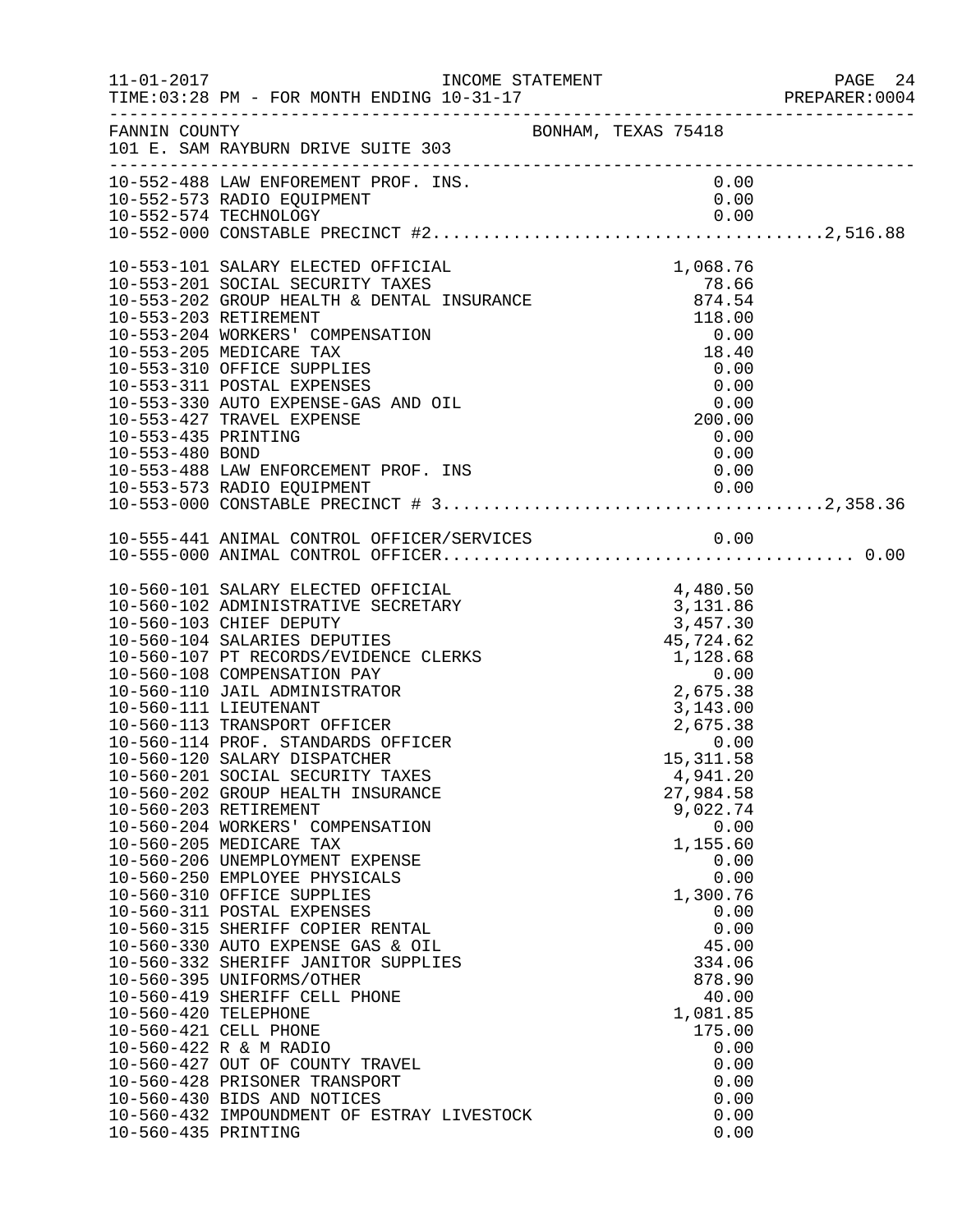|                                    |                                                                                                                                                                                                                                                                                                                                                                                                                                                                           |  |                                                                                                          | PAGE 25<br>PREPARER: 0004 |
|------------------------------------|---------------------------------------------------------------------------------------------------------------------------------------------------------------------------------------------------------------------------------------------------------------------------------------------------------------------------------------------------------------------------------------------------------------------------------------------------------------------------|--|----------------------------------------------------------------------------------------------------------|---------------------------|
|                                    |                                                                                                                                                                                                                                                                                                                                                                                                                                                                           |  |                                                                                                          |                           |
|                                    | $\begin{tabular}{c c c} $0$ & $B$ & -F0k$ \\ \hline \multicolumn{3}{c}{\multicolumn{3}{c}{\multicolumn{3}{c}{\multicolumn{3}{c}{\multicolumn{3}{c}{\multicolumn{3}{c}{\multicolumn{3}{c}{\multicolumn{3}{c}{\multicolumn{3}{c}{\multicolumn{3}{c}{\multicolumn{3}{c}{\multicolumn{3}{c}{\multicolumn{3}{c}{\multicolumn{3}{c}{\multicolumn{3}{c}{\multicolumn{3}{c}{\multicolumn{3}{c}{\multicolumn{3}{c}{\multicolumn{3}{c}{\multicolumn{3}{c}{\multicolumn{3}{c}{\mult$ |  |                                                                                                          |                           |
|                                    |                                                                                                                                                                                                                                                                                                                                                                                                                                                                           |  |                                                                                                          |                           |
| 10-565-500 LAND<br>10-565-532 JAIL | 10-565-380 PRISONER HOUSING<br>10-565-400 PRISONER TRANSPORT/GUARD<br>10-565-405 PRISONER MEDICAL<br>10-565-429 SCHOLARSHIP AWARDS<br>10-565-442 CR4200 UTILITY WATER<br>10-565-450 R&M BUILDING<br>10-565-482 FIRE INSURANCE<br>10-565-491 JUSTICE ASSISTANCE GRANT                                                                                                                                                                                                      |  | 0.00<br>0.00<br>0.00<br>0.00<br>0.00<br>0.00<br>0.00<br>0.00<br>0.00<br>0.00                             |                           |
| 10-570-420 TELEPHONE               | 10-570-421 TELEPHONE SYSTEM INSTALLATION                                                                                                                                                                                                                                                                                                                                                                                                                                  |  | 200.36<br>0.00                                                                                           |                           |
| 10-573-420 TELEPHONE               | 10-573-103 SALARY-BOND SUPERVISOR<br>10-573-201 SOCIAL SECURITY TAXES<br>10-573-202 GROUP HEALTH INSURANCE<br>10-573-203 RETIREMENT<br>10-573-204 WORKERS' COMPENSATION<br>10-573-205 MEDICARE TAX<br>10-573-310 OFFICE SUPPLIES<br>10-573-311 POSTAL EXPENSES<br>10-573-313 DRUG TESTING SUPPLIES<br>10-573-340 EVALUATIONS<br>10-573-353 COMPUTER EXPENSE                                                                                                               |  | 3,051.24<br>189.18<br>874.54<br>336.86<br>0.00<br>44.24<br>0.00<br>0.00<br>0.00<br>0.00<br>0.00<br>66.01 |                           |
| 10-575-311 POSTAGE                 | 10-575-408 DETENTION OPERATING COST<br>10-575-415 RESIDENTIAL PLACEMENT<br>10-575-416 COUNSELING SERVICES                                                                                                                                                                                                                                                                                                                                                                 |  | 0.00<br>0.00<br>0.00<br>0.00                                                                             |                           |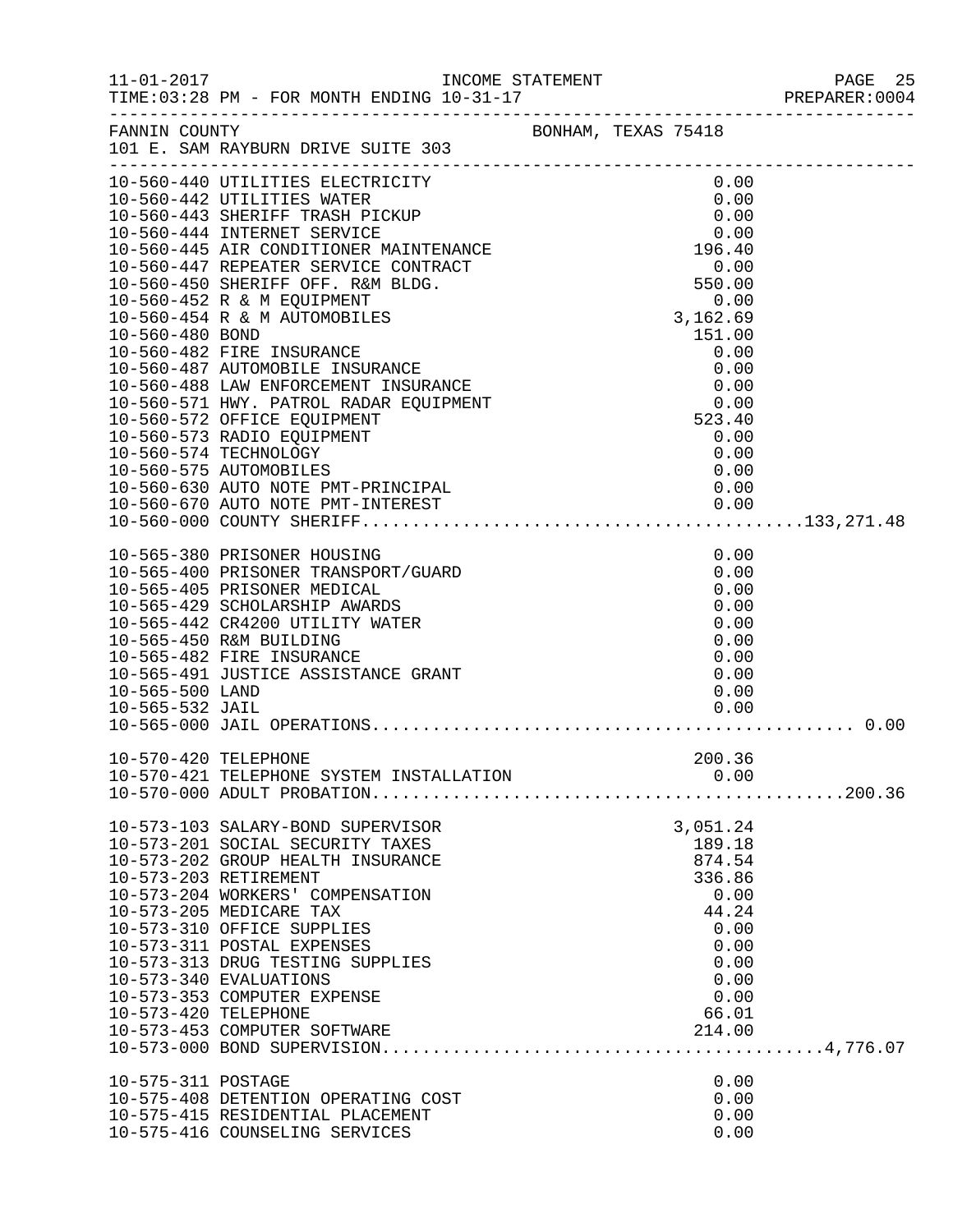|                      |                                                                                                                                                                    |  |              | PREPARER: 0004 |
|----------------------|--------------------------------------------------------------------------------------------------------------------------------------------------------------------|--|--------------|----------------|
|                      | FANNIN COUNTY<br>101 E. SAM RAYBURN DRIVE SUITE 303                                                                                                                |  |              |                |
| 10-575-420 TELEPHONE |                                                                                                                                                                    |  | 2.54         |                |
|                      |                                                                                                                                                                    |  |              |                |
|                      |                                                                                                                                                                    |  |              |                |
|                      |                                                                                                                                                                    |  |              |                |
|                      |                                                                                                                                                                    |  |              |                |
|                      |                                                                                                                                                                    |  |              |                |
|                      |                                                                                                                                                                    |  |              |                |
|                      |                                                                                                                                                                    |  |              |                |
|                      |                                                                                                                                                                    |  |              |                |
|                      |                                                                                                                                                                    |  |              |                |
|                      |                                                                                                                                                                    |  |              |                |
|                      |                                                                                                                                                                    |  |              |                |
|                      |                                                                                                                                                                    |  |              |                |
|                      |                                                                                                                                                                    |  |              |                |
|                      |                                                                                                                                                                    |  | 0.00         |                |
| 10-590-420 TELEPHONE | 10-590-315 COPIER RENTAL<br>10-590-330 AUTO EXPENSE GAS & OIL<br>10-590-420 TELEPHONE                                                                              |  | 64.53        |                |
|                      | 10-590-427 OUT OF COUNTY TRAVEL                                                                                                                                    |  | 0.00         |                |
|                      |                                                                                                                                                                    |  | 0.00         |                |
|                      |                                                                                                                                                                    |  |              |                |
|                      |                                                                                                                                                                    |  | 0.00<br>0.00 |                |
|                      | 10-590-435 PRINTING<br>10-590-453 SOFTWARE MAINTENANCE SAFE<br>10-590-454 R&M AUTO<br>10-590-467 VISITING HEALTH INSPECTOR                                         |  | 102.08       |                |
| 10-590-480 BOND      |                                                                                                                                                                    |  | 0.00         |                |
| 10-590-481 DUES      |                                                                                                                                                                    |  | 0.00         |                |
|                      | 10-590-487 AUTOMOBILE INSURANCE                                                                                                                                    |  | 0.00         |                |
|                      | 10-590-572 OFFICE EQUIPMENT                                                                                                                                        |  | 252.70       |                |
|                      | 10-590-574 TECHNOLOGY                                                                                                                                              |  | 0.00         |                |
|                      |                                                                                                                                                                    |  |              |                |
|                      |                                                                                                                                                                    |  |              |                |
|                      |                                                                                                                                                                    |  |              |                |
|                      |                                                                                                                                                                    |  | 0.00         |                |
|                      |                                                                                                                                                                    |  | 0.00         |                |
|                      | 10-640-410 FANNIN CO. CHILDRENS CTR<br>10-640-411 FANNIN CO. WELFARE BOARD<br>10-640-412 FANNIN CO. HISTORICAL SOC<br>10-640-413 TEXOMA COMMUNITY CENTER(M.H.M.R.) |  | 0.00         |                |
|                      |                                                                                                                                                                    |  | 0.00         |                |
|                      | 10-640-414 FANNIN COUNTY CRISIS CENTER                                                                                                                             |  | 0.00         |                |
|                      | 10-640-415 TAPS PUBLIC TRANSIT                                                                                                                                     |  | 5,000.00     |                |
|                      | 10-640-416 TRI-COUNTY SNAP                                                                                                                                         |  | 0.00         |                |
|                      | 10-640-440 UTILITIES ELECTRICITY<br>10-640-441 UTILITIES GAS                                                                                                       |  | 0.00         |                |
|                      | 10-640-442 UTILITIES WATER                                                                                                                                         |  | 0.00         |                |
|                      | 10-640-443 TRASH PICK-UP                                                                                                                                           |  | 0.00<br>0.00 |                |
|                      | 10-640-450 R & M BUILDINGS (TDHS)                                                                                                                                  |  | 0.00         |                |
|                      | 10-640-482 FIRE INSURANCE                                                                                                                                          |  | 0.00         |                |
|                      | 10-640-493 DHS PARKING LOT                                                                                                                                         |  | 0.00         |                |
|                      | 10-640-575 LAKE FANNIN                                                                                                                                             |  | 0.00         |                |
|                      |                                                                                                                                                                    |  |              |                |
|                      |                                                                                                                                                                    |  |              |                |
|                      | 10-641-102 SALARY APPOINTED OFFICIAL                                                                                                                               |  | 200.00       |                |
|                      |                                                                                                                                                                    |  |              |                |
|                      | 10-645-102 SALARY IHC DIRECTOR                                                                                                                                     |  | 3,060.70     |                |
|                      | 10-645-107 SALARY ASSISTANT                                                                                                                                        |  | 1,227.88     |                |
|                      | 10-645-201 SOCIAL SECURITY TAX                                                                                                                                     |  | 257.22       |                |
|                      | 10-645-202 GROUP HEALTH INSURANCE                                                                                                                                  |  | 1,311.82     |                |
|                      | 10-645-203 RETIREMENT                                                                                                                                              |  | 473.46       |                |
|                      | 10-645-204 WORKER'S COMP                                                                                                                                           |  | 0.00         |                |
|                      |                                                                                                                                                                    |  |              |                |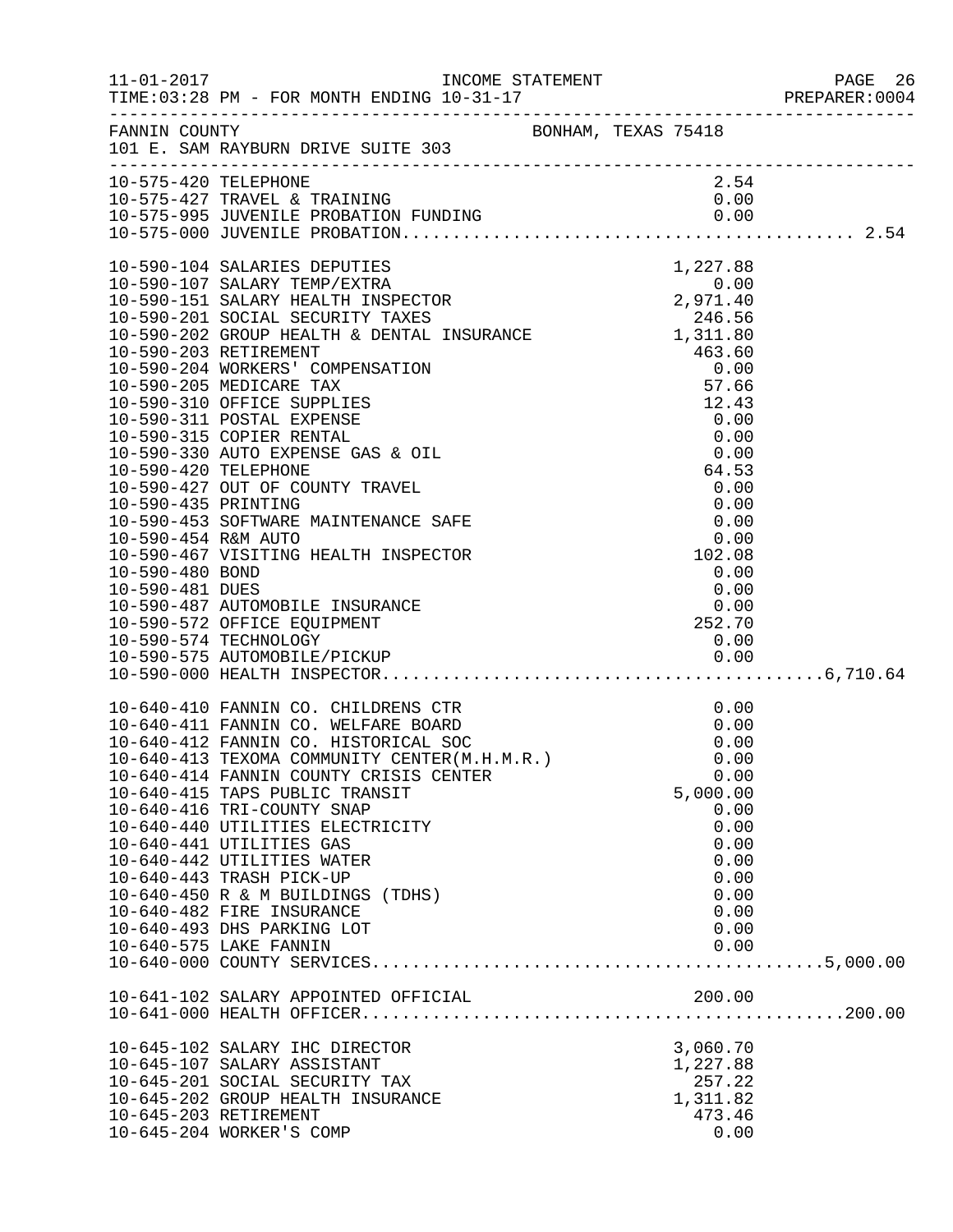| $11 - 01 - 2017$     |                                                                                                             | INCOME STATEMENT    |                | PAGE 27<br>PREPARER: 0004 |
|----------------------|-------------------------------------------------------------------------------------------------------------|---------------------|----------------|---------------------------|
|                      | FANNIN COUNTY<br>101 E. SAM RAYBURN DRIVE SUITE 303                                                         | BONHAM, TEXAS 75418 |                |                           |
|                      | 10-645-205 MEDICARE TAX                                                                                     |                     | 60.16          |                           |
|                      | 10-645-210 TOTAL SALARY & BENEFITS                                                                          |                     |                | 6,391.24                  |
|                      | 10-645-310 OFFICE SUPPLIES                                                                                  |                     | 0.00           |                           |
|                      | 10-645-311 POSTAL EXPENSE<br>10-645-330 BIDS & NOTICES                                                      |                     | 0.00<br>0.00   |                           |
|                      | 10-645-353 COMPUTER EXPENSE                                                                                 |                     | 2,118.00       |                           |
|                      | 10-645-390 SUBSCRIPTIONS                                                                                    |                     | 0.00           |                           |
|                      | 10-645-399 SUBTOTAL OFFICE EXPENSE                                                                          |                     |                | 2,118.00                  |
|                      | 10-645-404 COBRA/INSURANCE                                                                                  |                     | 0.00           |                           |
|                      | 10-645-407 INELIGIBLE IHC EXPENSE                                                                           |                     | 0.00           |                           |
|                      | 10-645-409 DIABETIC SUPPLIES                                                                                |                     | 0.00           |                           |
|                      | 10-645-410 CERT. REG. NURSE ANES.<br>10-645-411 PHYSICIAN, NON-EMERGENCY                                    |                     | 0.00<br>0.00   |                           |
|                      | 10-645-412 PRESCRIPTIONS, DRUGS                                                                             |                     | 0.00           |                           |
|                      | 10-645-413 HOSPITAL, INPATIENT                                                                              |                     | 0.00           |                           |
|                      | 10-645-414 HOSPITAL, OUTPATIENT                                                                             |                     | 0.00           |                           |
|                      | 10-645-415 LABORATORY/ X-RAY                                                                                |                     | 0.00           |                           |
|                      | 10-645-416 SKILLED NURSING FACILITY                                                                         |                     | 0.00           |                           |
|                      | 10-645-417 FAMILY PLANNING                                                                                  |                     | 0.00           |                           |
|                      | 10-645-418 FED. QUALIFIED HEALTH CENTER                                                                     |                     | 0.00           |                           |
|                      | 10-645-419 COUNSELING SERVICE                                                                               |                     | 0.00           |                           |
|                      | 10-645-420 RURAL HEALTH CLINIC<br>10-645-421 STATE HOSPITAL CONTRACTS                                       |                     | 0.00<br>0.00   |                           |
|                      | 10-645-422 AMBULATORY SURGICAL CENTE                                                                        |                     | 0.00           |                           |
|                      | 10-645-423 MEDICAL EQUIP. PURCHASE                                                                          |                     | 0.00           |                           |
|                      | 10-645-425 TOTAL MEDICAL/IHC                                                                                |                     |                | 0.00                      |
|                      | 10-645-427 OUT OF COUNTY TRAVEL                                                                             |                     | 0.00           |                           |
| 10-645-435 PRINTING  |                                                                                                             |                     | 0.00           |                           |
| 10-645-440 TELEPHONE |                                                                                                             |                     | 127.77         |                           |
| 10-645-441 DSL LINE  |                                                                                                             |                     | 42.99          |                           |
|                      | 10-645-499 SERVICES & OTHER CHARGES<br>10-645-574 TECHNOLOGY                                                |                     | 0.00           | 170.76                    |
|                      | 10-645-599 CAPITAL OUTLAY                                                                                   |                     |                | 0.00                      |
|                      |                                                                                                             |                     |                |                           |
|                      | 10-665-105 SALARY SECRETARY                                                                                 |                     | 1,996.78       |                           |
|                      | 10-665-107 REGULAR-TEMP. PART-TIME                                                                          |                     | 0.00           |                           |
|                      | 10-665-150 CO. AGENTS SALARIES                                                                              |                     | 2,136.80       |                           |
|                      | 10-665-201 SOCIAL SECURITY TAXES                                                                            |                     | 211.74         |                           |
|                      | 10-665-202 GROUP HEALTH & DENTAL INSURANCE                                                                  |                     | 874.54         |                           |
|                      | 10-665-203 RETIREMENT<br>10-665-204 WORKERS' COMPENSATION                                                   |                     | 220.44<br>0.00 |                           |
|                      | 10-665-205 MEDICARE TAX                                                                                     |                     | 49.52          |                           |
|                      | 10-665-310 OFFICE SUPPLIES                                                                                  |                     | 25.00          |                           |
|                      | 10-665-311 POSTAL EXPENSE                                                                                   |                     | 0.00           |                           |
|                      | 10-665-315 COPIER RENTAL                                                                                    |                     | 0.00           |                           |
|                      | 10-665-335 PROGRAM SUPPLIES                                                                                 |                     | 0.00           |                           |
| 10-665-420 TELEPHONE |                                                                                                             |                     | 140.51         |                           |
|                      | 10-665-421 CELL PHONE ALLOWANCE                                                                             |                     | 100.00         |                           |
|                      | 10-665-422 CABLE INTERNET<br>10-665-427 IN/OUT CO.TRAVEL-AG.                                                |                     | 56.00          |                           |
|                      | 10-665-428 IN/OUT CO.IRAVEL-RG.<br>10-665-428 IN/OUT CO.TRAVEL-F.C.S.<br>10-665-429 IN/OUT CO.TRAVEL-F.C.S. |                     | 0.00<br>293.75 |                           |
|                      |                                                                                                             |                     | 0.00           |                           |
|                      | 10-665-572 OFFICE EQUIPMENT                                                                                 |                     | 0.00           |                           |
|                      | 10-665-574 TECHNOLOGY                                                                                       |                     | 0.00           |                           |
|                      |                                                                                                             |                     |                |                           |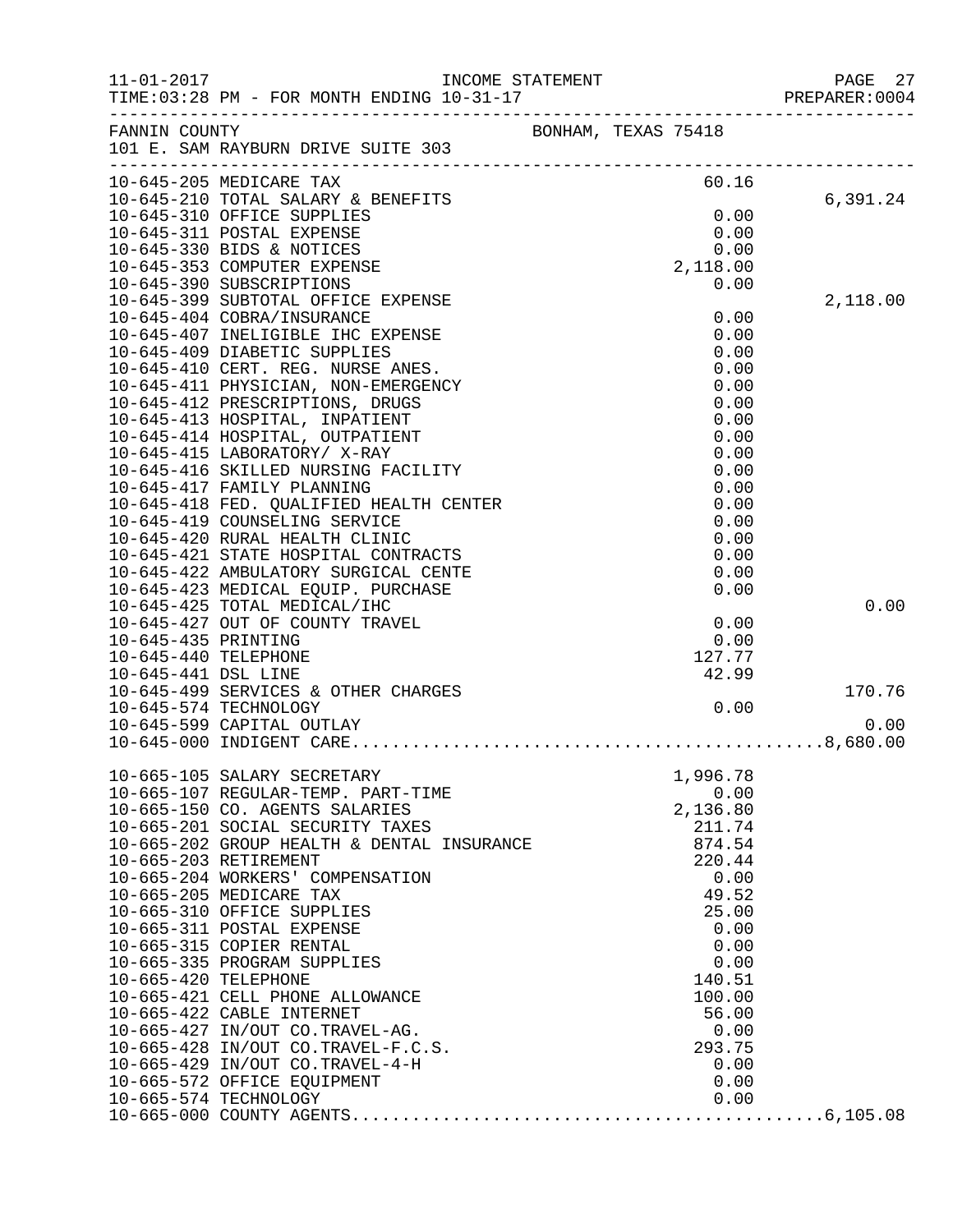| $11 - 01 - 2017$     | INCOME STATEMENT                                                                                                                                                                                                                                                                                                                                                                                                                                                          |                                                                                                                                     | PAGE 28<br>PREPARER:0004 |
|----------------------|---------------------------------------------------------------------------------------------------------------------------------------------------------------------------------------------------------------------------------------------------------------------------------------------------------------------------------------------------------------------------------------------------------------------------------------------------------------------------|-------------------------------------------------------------------------------------------------------------------------------------|--------------------------|
| FANNIN COUNTY        | 101 E. SAM RAYBURN DRIVE SUITE 303<br>_____________________________________                                                                                                                                                                                                                                                                                                                                                                                               | BONHAM, TEXAS 75418                                                                                                                 |                          |
|                      | 10-696-491 SOIL & WATER CONSERVATION<br>10-696-492 INDIGENT BURIAL<br>10-696-494 FLOOD CONTROL SITE MAINTENANCE                                                                                                                                                                                                                                                                                                                                                           | 0.00<br>0.00<br>0.00                                                                                                                |                          |
| 11-435-107 PART TIME |                                                                                                                                                                                                                                                                                                                                                                                                                                                                           | 0.00                                                                                                                                |                          |
| 11-510-571 EQUIPMENT |                                                                                                                                                                                                                                                                                                                                                                                                                                                                           | 0.00                                                                                                                                |                          |
| 11-560-205 MEDICARE  | 11-560-130 SALARY/BAILIFF<br>11-560-201 SOCIAL SECURITY<br>11-560-203 RETIREMENT<br>11-560-204 WORKER'S COMPENSATION<br>11-560-427 BAILIFF CONT.ED./OUT OF COUNTY                                                                                                                                                                                                                                                                                                         | 0.00<br>0.00<br>0.00<br>0.00<br>0.00<br>0.00                                                                                        |                          |
|                      | 12-403-310 OFFICE SUPPLIES<br>12-403-427 OUT OF COUNTY TRAVEL<br>12-403-574 COMPUTER EQUIPMENT                                                                                                                                                                                                                                                                                                                                                                            | 0.00<br>0.00<br>0.00                                                                                                                |                          |
|                      | 13-498-489 10% TO STATE COMPTROLLER                                                                                                                                                                                                                                                                                                                                                                                                                                       | 0.00                                                                                                                                |                          |
|                      | 14-435-320 JP1 SECURITY EXPENSE<br>14-435-321 JP2 SECURITY EXPENSE<br>14-435-322 JP3 SECURITY EXPENSE                                                                                                                                                                                                                                                                                                                                                                     | 0.00<br>0.00<br>0.00                                                                                                                |                          |
|                      | 16-400-310 OFFICE SUPPLIES<br>16-400-427 OUT OF COUNTY TRAVEL<br>16-400-572 OFFICE EQUIPMENT                                                                                                                                                                                                                                                                                                                                                                              | 0.00<br>0.00<br>0.00                                                                                                                |                          |
|                      | 17-400-427 OUT OF COUNTY TRAVEL                                                                                                                                                                                                                                                                                                                                                                                                                                           | 0.00                                                                                                                                |                          |
| 18-402-420 TELEPHONE | 18-402-103 SALARY ASSISTANT<br>18-402-107 SALARY TEMP/EXTRA<br>18-402-201 SOCIAL SECURITY TAXES<br>18-402-202 GROUP HEALTH INSURANCE<br>18-402-203 RETIREMENT<br>18-402-204 WORKERS COMPENSATION<br>18-402-205 MEDICARE TAX<br>18-402-310 OFFICE SUPPLIES<br>18-402-312 IMAGING SYSTEM<br>18-402-315 COPIER MAINTENANCE<br>18-402-437 DIGITAL IMAGING OF MICROFILM<br>18-402-453 COMPUTER SOFTWARE<br>18-402-490 CO. CLERK MISCELLANEOUS<br>18-402-574 COMPUTER EQUIPMENT | 2,247.42<br>0.00<br>110.98<br>874.56<br>248.12<br>0.00<br>25.96<br>0.00<br>1,725.00<br>0.00<br>0.00<br>0.00<br>0.00<br>0.00<br>0.00 |                          |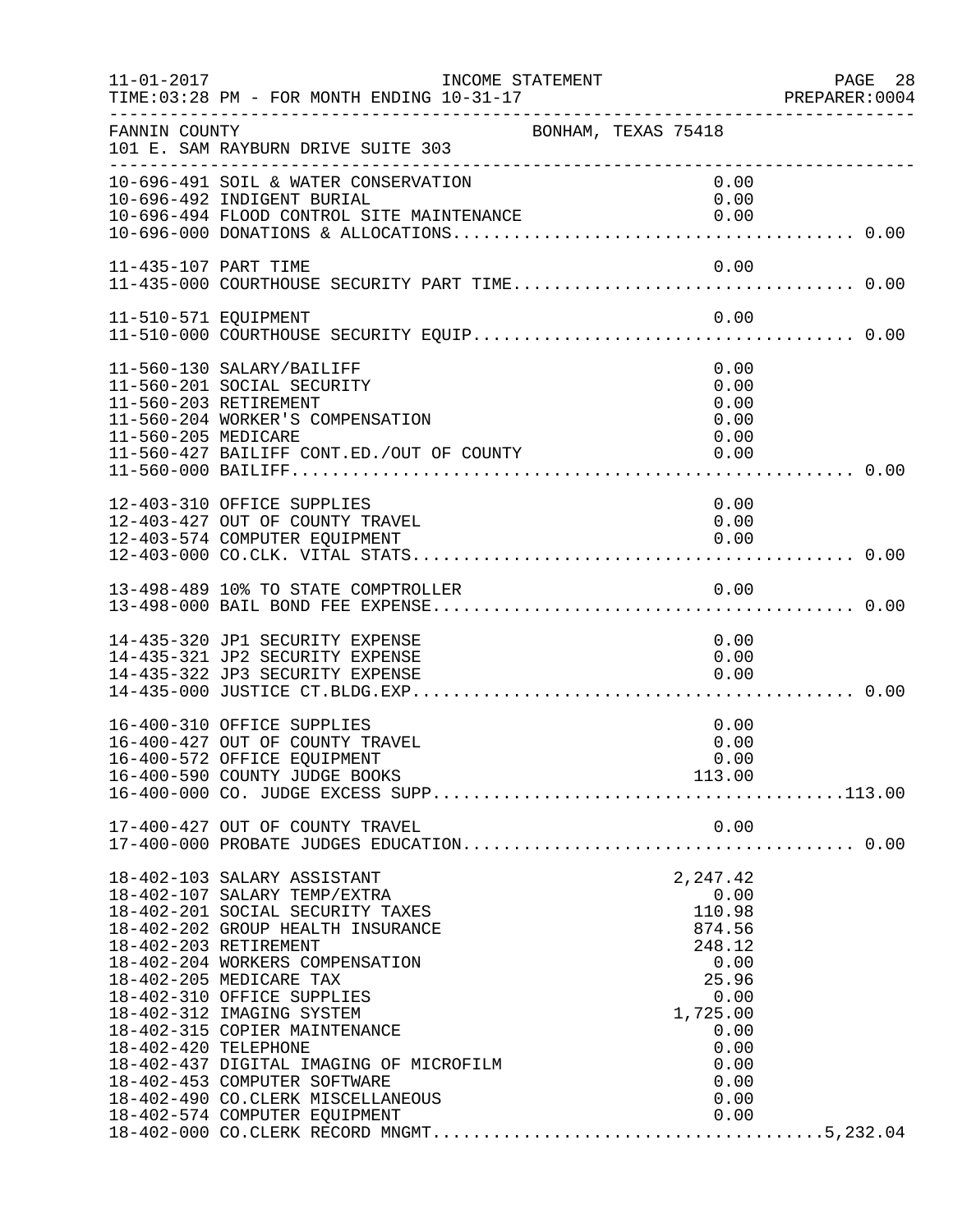| $11 - 01 - 2017$                           | INCOME STATEMENT                                                                                                                                                                                                                                                                                                                                                                                                                                                                                                                                            |  |                                                                                                                                          | PAGE 29<br>PREPARER: 0004 |  |
|--------------------------------------------|-------------------------------------------------------------------------------------------------------------------------------------------------------------------------------------------------------------------------------------------------------------------------------------------------------------------------------------------------------------------------------------------------------------------------------------------------------------------------------------------------------------------------------------------------------------|--|------------------------------------------------------------------------------------------------------------------------------------------|---------------------------|--|
|                                            | FANNIN COUNTY BONHAM, TEXAS 75418<br>101 E. SAM RAYBURN DRIVE SUITE 303                                                                                                                                                                                                                                                                                                                                                                                                                                                                                     |  |                                                                                                                                          |                           |  |
| 19-450-435 PRINTING                        | 19-450-107 SALARY TEMP/EXTRA<br>19-450-201 SOCIAL SECURITY TAXES<br>19-450-203 RETIREMENT<br>19-450-204 WORKERS COMPENSATION<br>19-450-205 MEDICARE TAX<br>19-450-310 OFFICE SUPPLIES<br>19-450-400 RECORDS STORAGE SHELVING<br>19-450-572 OFFICE EQUIPMENT                                                                                                                                                                                                                                                                                                 |  | 0.00<br>0.00<br>0.00<br>0.00<br>0.00<br>0.00<br>0.00<br>0.00<br>0.00                                                                     |                           |  |
|                                            | 20-449-103 SALARY ASSISTANT<br>20-449-107 SALARY TEMP./EXTRA<br>20-449-201 SOCIAL SECURITY TAXES<br>20-449-202 GROUP HEALTH INSURANCE<br>20-449-203 RETIREMENT<br>20-449-204 WORKERS COMPENSATION                                                                                                                                                                                                                                                                                                                                                           |  | 0.00<br>628.43<br>38.96<br>0.00<br>69.38<br>0.00                                                                                         |                           |  |
|                                            | 21-509-475 CONTINGENCY                                                                                                                                                                                                                                                                                                                                                                                                                                                                                                                                      |  | 0.00                                                                                                                                     |                           |  |
|                                            | 21-621-100 COMPENSATION PAY<br>21-621-101 SALARY ELECTED OFFICIAL<br>21-621-105 SALARY SECRETARY<br>21-621-106 SALARY PRECINCT EMPLOYEES<br>21-621-107 REGULAR-TEMP. PART-TIME<br>21-621-108 SALARY-FOREMAN<br>21-621-199 TOTAL SALARIES<br>21-621-201 SOCIAL SECURITY TAXES<br>21-621-202 GROUP HEALTH INSURANCE<br>21-621-203 RETIREMENT<br>21-621-204 WORKERS' COMPENSATION<br>21-621-205 MEDICARE TAX<br>21-621-206 UNEMPLOYMENT EXPENSE<br>21-621-299 TOTAL EMPLOYEE BENEFITS<br>21-621-314 EMPLOYEE PHYSICALS/DOT TESTING<br>21-621-340 SHOP SUPPLIES |  | 0.00<br>4,684.18<br>0.00<br>13,983.82<br>0.00<br>3,344.60<br>1,331.58<br>6,071.75<br>2,430.18<br>0.00<br>311.40<br>0.00<br>40.00<br>0.00 | 22,012.60<br>10,144.91    |  |
| $21-621-342$ R & B<br>21-621-345 CHEMICALS | 21-621-341 R & B MAT. ROCK & GRAVEL<br>MAT. CULVERTS<br>21-621-343 R & B MAT. HARDWRE & LUMB<br>21-621-344 R & B MAT ASPHALT /RD OIL<br>21-621-346 CETRZ EXPENDITURES<br>21-621-350 DEBRIS REMOVAL<br>21-621-399 TOTAL R&B MATERIAL<br>21-621-400 LEGAL FEES<br>21-621-420 UTILITY TELEPHONE<br>21-621-421 CELL PHONE ALLOWANCE                                                                                                                                                                                                                             |  | 6,741.80<br>8,965.18<br>0.00<br>0.00<br>0.00<br>0.00<br>0.00<br>0.00<br>58.30<br>50.00                                                   | 15,746.98                 |  |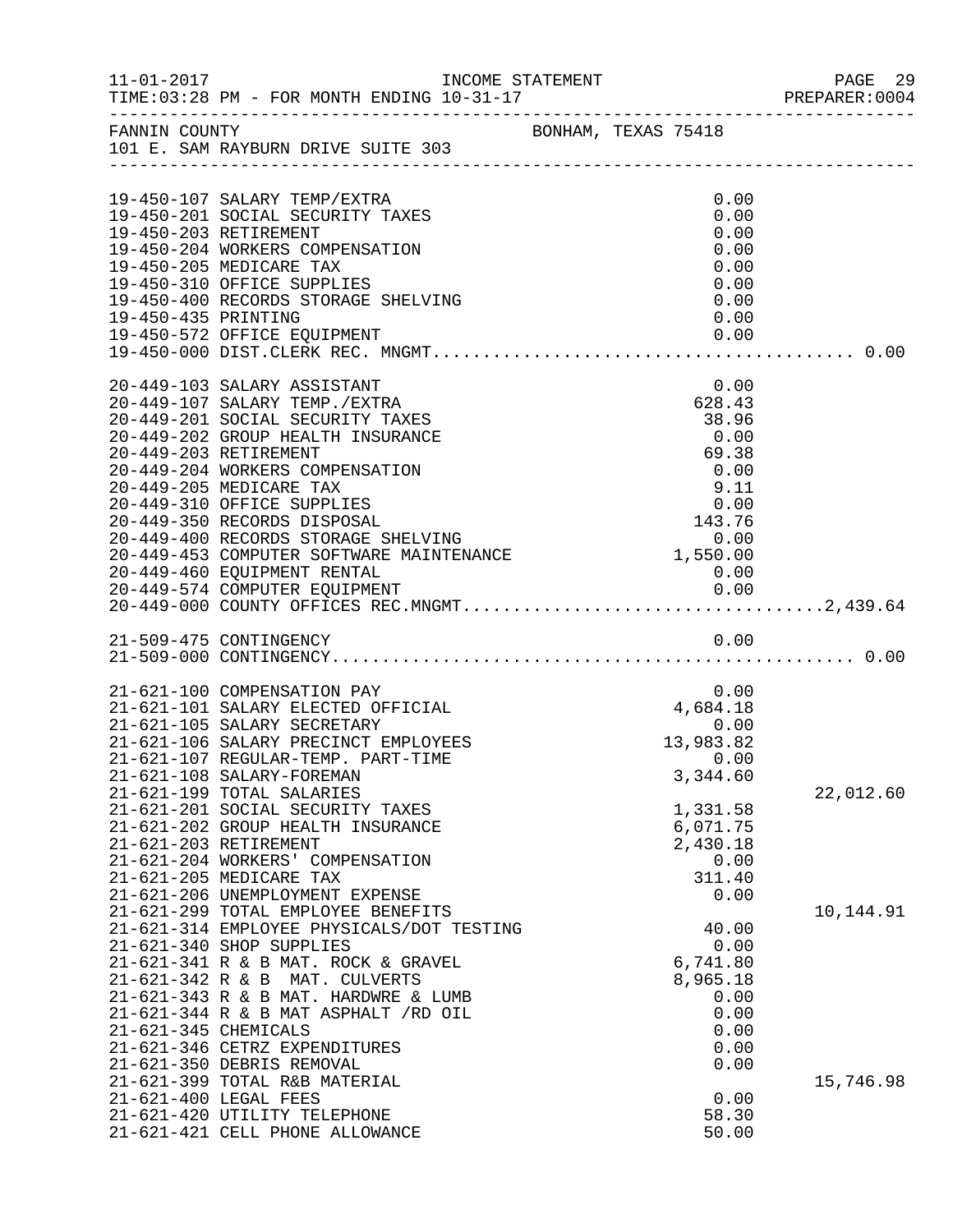|                 |                                                                                                                                                                                                            |  |                 | PREPARER: 0004 |
|-----------------|------------------------------------------------------------------------------------------------------------------------------------------------------------------------------------------------------------|--|-----------------|----------------|
|                 | FANNIN COUNTY BONHAM, TEXAS 75418<br>101 E. SAM RAYBURN DRIVE SUITE 303                                                                                                                                    |  |                 |                |
|                 | 21-621-423 INTERNET SERVICE                                                                                                                                                                                |  | 0.00            |                |
|                 |                                                                                                                                                                                                            |  | 0.00            |                |
|                 |                                                                                                                                                                                                            |  | 0.00            |                |
|                 |                                                                                                                                                                                                            |  | 0.00            |                |
|                 |                                                                                                                                                                                                            |  | 67.15<br>16.58  |                |
|                 |                                                                                                                                                                                                            |  | 71.40           |                |
|                 |                                                                                                                                                                                                            |  | 0.00            |                |
|                 |                                                                                                                                                                                                            |  | 0.00            |                |
|                 |                                                                                                                                                                                                            |  | 0.00            |                |
|                 |                                                                                                                                                                                                            |  | 0.00            |                |
|                 |                                                                                                                                                                                                            |  | 179.84          |                |
|                 |                                                                                                                                                                                                            |  | 0.00            |                |
|                 |                                                                                                                                                                                                            |  | 0.00            |                |
|                 |                                                                                                                                                                                                            |  | 0.00            |                |
|                 |                                                                                                                                                                                                            |  | 0.00            |                |
|                 |                                                                                                                                                                                                            |  | 0.00<br>0.00    |                |
|                 |                                                                                                                                                                                                            |  | 0.00            |                |
|                 |                                                                                                                                                                                                            |  | 0.00            |                |
|                 | 21-621-491 SUID & WALER CONSINUES.<br>21-621-492 TDRA FLOOD CASH MATCH<br>21-621-494 FLOOD CONTROL SITE MAINTENANCE<br>21-621-495 PIPELINE SALES TAX REIMBURSEMENT<br>21-621-496 TCOG HAZARDOUS WASTEMATCH |  | 0.00            |                |
|                 |                                                                                                                                                                                                            |  | 0.00            |                |
|                 |                                                                                                                                                                                                            |  | 0.00            |                |
|                 |                                                                                                                                                                                                            |  | 0.00            |                |
|                 | 21-621-499 TOTAL SER. & OTHER CHARGES                                                                                                                                                                      |  |                 | 443.27         |
|                 | 21-621-570 COMPUTER EQUIPMENT                                                                                                                                                                              |  | 0.00            |                |
|                 | 21-621-571 PURCHASE OF MACH./EQUIP.                                                                                                                                                                        |  | 0.00            |                |
|                 | 21-621-573 RADIO EQUIPMENT                                                                                                                                                                                 |  | 0.00            |                |
|                 | 21-621-575 LAND AND BUILDING                                                                                                                                                                               |  | 0.00            |                |
|                 | 21-621-599 CAPITAL OUTLAY                                                                                                                                                                                  |  | 0.00            | 0.00           |
|                 |                                                                                                                                                                                                            |  | 0.00            |                |
|                 |                                                                                                                                                                                                            |  | 0.00            |                |
|                 | - 21-030 NOTE PAYMENT<br>21-621-670 NOTE PAYMENT-INTEREST<br>21-621-695 SURVEYING<br>21-621-000 ROAD & BRIDGE                                                                                              |  |                 |                |
|                 |                                                                                                                                                                                                            |  |                 |                |
|                 | 21-625-105 SALARY SECRETARY                                                                                                                                                                                |  | 737.96          |                |
|                 | 21-625-201 SOCIAL SECURITY TAXES<br>21-625-202 GROUP HEALTH INSURANCE                                                                                                                                      |  | 32.54<br>218.62 |                |
|                 | 21-625-203 RETIREMENT                                                                                                                                                                                      |  | 81.44           |                |
|                 | 21-625-204 WORKERS' COMPENSATION                                                                                                                                                                           |  | 0.00            |                |
|                 | 21-625-205 MEDICARE TAX                                                                                                                                                                                    |  | 7.60            |                |
|                 | 21-625-310 OFFICE SUPPLIES                                                                                                                                                                                 |  | 0.00            |                |
|                 | 21-625-311 POSTAL EXPENSES                                                                                                                                                                                 |  | 0.00            |                |
|                 | 21-625-353 COMPUTER EXPENSE                                                                                                                                                                                |  | 0.00            |                |
|                 | 21-625-427 OUT OF COUNTY TRAVEL                                                                                                                                                                            |  | 0.00            |                |
| 21-625-480 BOND |                                                                                                                                                                                                            |  | 24.75           |                |
|                 | 21-625-572 OFFICE EQUIPMENT                                                                                                                                                                                |  | 0.00            |                |
|                 | 21-625-574 COMPUTER EQUIPMENT                                                                                                                                                                              |  | 0.00            |                |
|                 |                                                                                                                                                                                                            |  |                 |                |
|                 | 22-509-475 CONTINGENCY                                                                                                                                                                                     |  | 0.00            |                |
|                 |                                                                                                                                                                                                            |  |                 |                |
|                 | 22-622-100 COMPENSATION PAY                                                                                                                                                                                |  | 0.00            |                |
|                 | 22-622-101 SALARY ELECTED OFFICIAL                                                                                                                                                                         |  | 4,684.18        |                |
|                 | 22-622-105 SALARY SECRETARY                                                                                                                                                                                |  | 0.00            |                |
|                 | 22-622-106 SALARY PRECINCT EMPLOYEES                                                                                                                                                                       |  | 16,442.68       |                |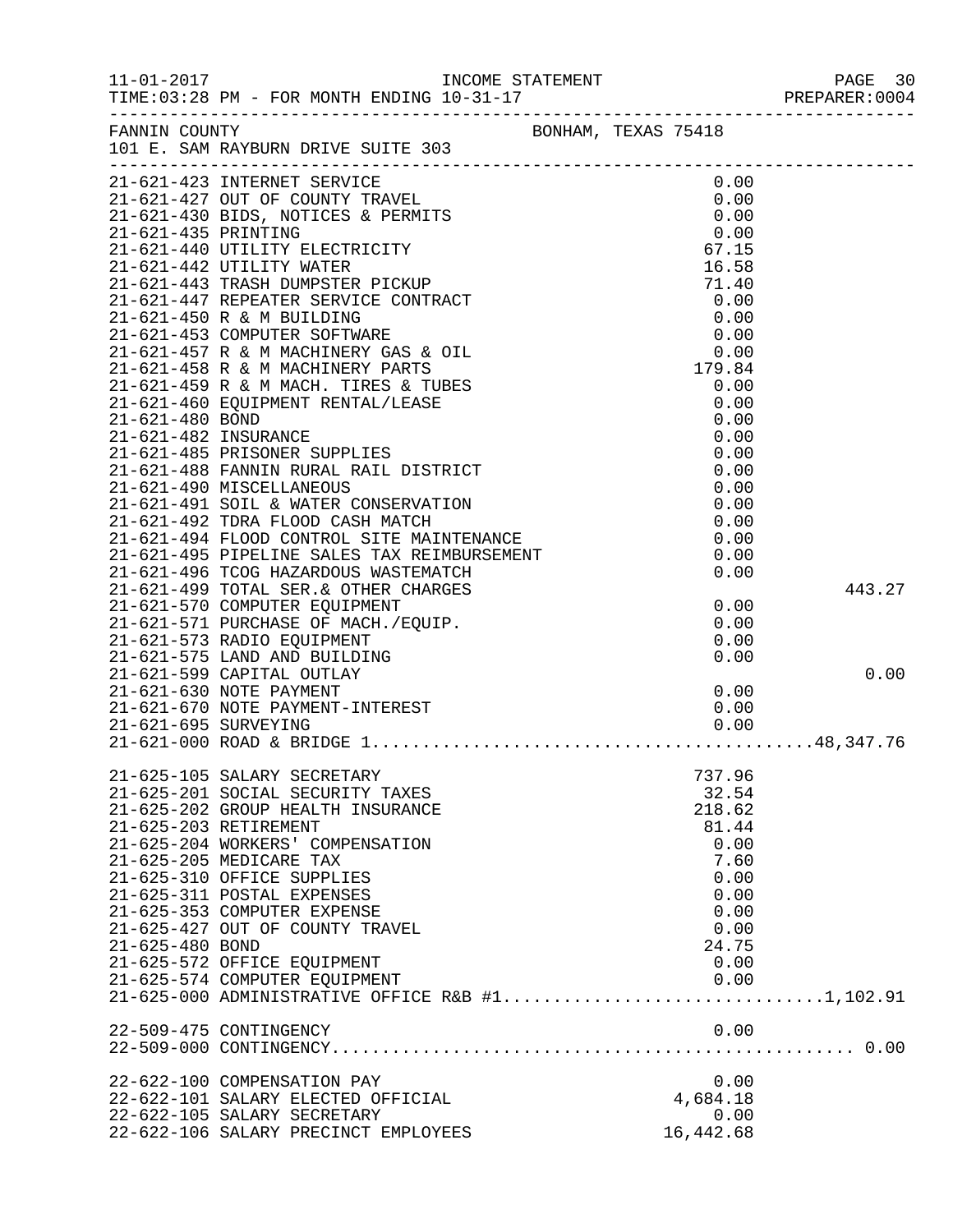| $11 - 01 - 2017$     |                                                                                                    |                     | INCOME STATEMENT<br>10 21 17 | PAGE 31<br>PREPARER: 0004 |
|----------------------|----------------------------------------------------------------------------------------------------|---------------------|------------------------------|---------------------------|
|                      | FANNIN COUNTY<br>101 E. SAM RAYBURN DRIVE SUITE 303                                                | BONHAM, TEXAS 75418 |                              |                           |
|                      |                                                                                                    |                     | 0.00                         |                           |
|                      |                                                                                                    |                     | 1,255.44                     | 21,126.86                 |
|                      |                                                                                                    |                     | 6,996.32                     |                           |
|                      | 22-622-203 RETIREMENT                                                                              |                     | 2,332.38                     |                           |
|                      | 22-622-204 WORKERS' COMPENSATION                                                                   |                     | 0.00                         |                           |
|                      | 22-622-205 MEDICARE TAX                                                                            |                     | 293.60                       |                           |
|                      | 22-622-206 UNEMPLOYMENT EXPENSE                                                                    |                     | 0.00                         |                           |
|                      | 22-622-299 TOTAL EMPLOYEE BENEFITS                                                                 |                     |                              | 10,877.74                 |
|                      | 22-622-312 CONTRACT LABOR                                                                          |                     | 0.00                         |                           |
|                      | 22-622-312 CONTRACT LABOR<br>22-622-314 EMPLOYEE PHYSICALS/DOT TESTING<br>22-622-312 SUOR SURPLIES |                     | 0.00                         |                           |
|                      | 22-622-340 SHOP SUPPLIES                                                                           |                     | $0.00$<br>0.00<br>8,147.00   |                           |
|                      | 22-622-341 R & B MAT. ROCK & GRAVEL                                                                |                     |                              |                           |
|                      | 22-622-342 R & B MAT. CULVERTS                                                                     |                     |                              |                           |
|                      | 22-622-343 R & B MAT. HARDWRE & LUMB<br>22-622-344 R & B MAT. ASPHALT/RD OIL                       |                     | 0.00<br>0.00                 |                           |
| 22-622-345 CHEMICALS |                                                                                                    |                     | 0.00                         |                           |
|                      | 22-622-346 CETRZ EXPENDITURES                                                                      |                     | 0.00                         |                           |
|                      | 22-622-350 DEBRIS REMOVAL                                                                          |                     | 0.00                         |                           |
| 22-622-395 UNIFORMS  |                                                                                                    |                     | 0.00                         |                           |
|                      | 22-622-399 TOTAL R&B MATERIALS                                                                     |                     |                              | 8,147.00                  |
|                      | 22-622-400 LEGAL FEES                                                                              |                     | 0.00                         |                           |
|                      | 22-622-420 UTILITY TELEPHONE                                                                       |                     | 139.02                       |                           |
|                      | 22-622-421 CELL PHONE ALLOWANCE                                                                    |                     | 50.00                        |                           |
|                      | 22-622-427 OUT OF COUNTY TRAVEL                                                                    |                     | 0.00                         |                           |
|                      | 22-622-430 BIDS, NOTICES & PERMITS                                                                 |                     | 0.00                         |                           |
| 22-622-435 PRINTING  |                                                                                                    |                     | 0.00                         |                           |
|                      | 22-622-440 UTILITY ELECTRICITY                                                                     |                     | 144.80                       |                           |
|                      | 22-622-441 UTILITY GAS<br>22-622-442 UTILITY WATER                                                 |                     | 0.00<br>0.00                 |                           |
|                      | 22-622-443 TRASH PICKUP                                                                            |                     | 0.00                         |                           |
|                      | 22-622-447 REPEATER SERVICE CONTRACT                                                               |                     | 0.00                         |                           |
|                      | 22-622-450 R&M BUILDING                                                                            |                     | 0.00                         |                           |
|                      | 22-622-453 COMPUTER SOFTWARE                                                                       |                     | 0.00                         |                           |
|                      | 22-622-457 R & M MACHINERY GAS & OIL                                                               |                     | 0.00                         |                           |
|                      | 22-622-458 R & M MACHINERY PARTS                                                                   |                     | 1,130.39                     |                           |
|                      | 22-622-459 R & M MACH. TIRES & TUBES                                                               |                     | 0.00                         |                           |
|                      | 22-622-460 EQUIPMENT RENTAL/LEASE                                                                  |                     | 0.00                         |                           |
| 22-622-480 BOND      |                                                                                                    |                     | 0.00                         |                           |
| 22-622-482 INSURANCE |                                                                                                    |                     | 0.00                         |                           |
|                      | 22-622-485 PRISONER SUPPLIES                                                                       |                     | 0.00                         |                           |
|                      | 22-622-488 FANNIN RURAL RAIL DISTRICT<br>22-622-490 MISCELLANEOUS                                  |                     | 0.00<br>0.00                 |                           |
|                      | 22-622-491 SOIL & WATER CONSERVATION                                                               |                     | 0.00                         |                           |
|                      | 22-622-492 TDRA FLOOD CASH MATCH                                                                   |                     | 0.00                         |                           |
|                      | 22-622-493 TRENTON HIGH MEADOWS SUBDIVISION                                                        |                     | 0.00                         |                           |
|                      | 22-622-494 FLOOD CONTROL SITE MAINTENANCE                                                          |                     | 0.00                         |                           |
|                      | 22-622-495 PIPELINE SALES TAX REIMBURSEMENT                                                        |                     | 0.00                         |                           |
|                      | 22-622-496 TCOG HAZARDOUS WASTEMATCH                                                               |                     | 0.00                         |                           |
|                      | 22-622-499 TOTAL SER. & OTHER CHARGES                                                              |                     |                              | 1,464.21                  |
|                      | 22-622-562 LAND/BUILDING                                                                           |                     | 0.00                         |                           |
|                      | 22-622-570 COMPUTER EQUIPMENT                                                                      |                     | 0.00                         |                           |
|                      | 22-622-571 PURCHASE OF MACH./EQUIP.                                                                |                     | 0.00                         |                           |
|                      | 22-622-573 RADIO EQUIPMENT                                                                         |                     | 0.00                         |                           |
|                      | 22-622-580 PRECINCT BRIDGE                                                                         |                     | 0.00                         |                           |
|                      | 22-622-599 CAPITAL OUTLAY                                                                          |                     |                              | 0.00                      |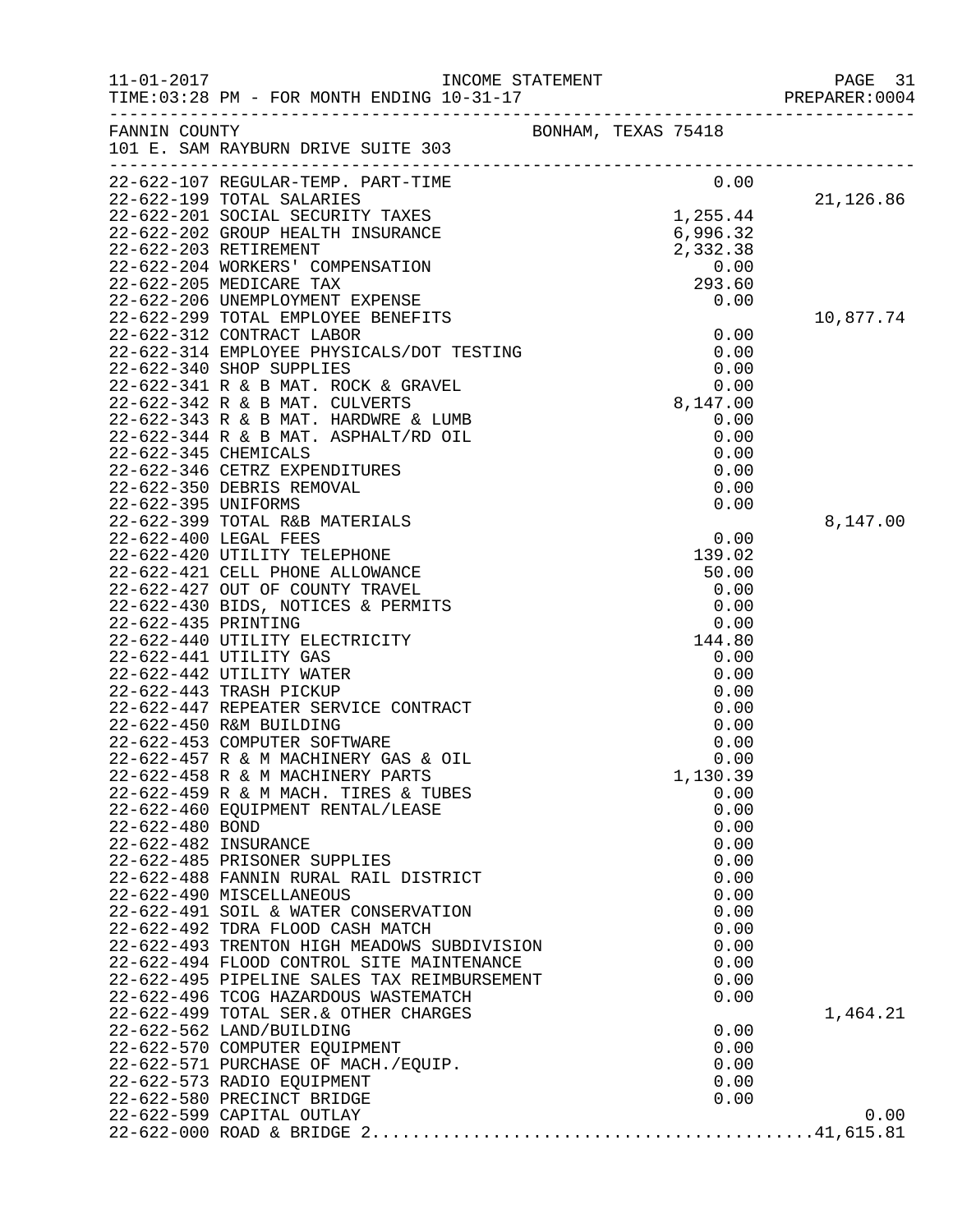| $11 - 01 - 2017$                            | TIME: 03:28 PM - FOR MONTH ENDING 10-31-17                                                                                                                                                                                                                                                     | INCOME STATEMENT    |  |                                                                     |      | PAGE 32<br>PREPARER: 0004 |
|---------------------------------------------|------------------------------------------------------------------------------------------------------------------------------------------------------------------------------------------------------------------------------------------------------------------------------------------------|---------------------|--|---------------------------------------------------------------------|------|---------------------------|
|                                             | FANNIN COUNTY<br>101 E. SAM RAYBURN DRIVE SUITE 303                                                                                                                                                                                                                                            | BONHAM, TEXAS 75418 |  |                                                                     |      |                           |
|                                             | 22-625-105 SALARY SECRETARY<br>22-625-201 SOCIAL SECURITY TAXES<br>22-625-202 GROUP HEALTH INSURANCE<br>22-625-203 RETIREMENT<br>22-625-204 WORKERS' COMPENSATION                                                                                                                              |                     |  | 737.96<br>32.58<br>218.64<br>81.48<br>0.00                          |      |                           |
| 22-625-480 BOND                             | 22-625-205 MEDICARE TAX<br>22-625-310 OFFICE SUPPLIES<br>22-625-311 POSTAL EXPENSES<br>22-625-353 COMPUTER EXPENSE<br>22-625-427 OUT OF COUNTY TRAVEL                                                                                                                                          |                     |  | 7.62<br>0.00<br>0.00<br>0.00<br>0.00<br>24.75                       |      |                           |
|                                             | 22-625-572 OFFICE EQUIPMENT<br>22-625-574 COMPUTER EQUIPMENT 0.00<br>22-625-000 ADMINISTRATIVE OFFICE R&B #21,103.03                                                                                                                                                                           |                     |  | 0.00                                                                |      |                           |
|                                             |                                                                                                                                                                                                                                                                                                |                     |  |                                                                     |      |                           |
|                                             | 23-509-475 CONTINGENCY                                                                                                                                                                                                                                                                         |                     |  | 0.00                                                                |      |                           |
|                                             | 23-623-100 COMPENSATION PAY<br>23-623-101 SALARY ELECTED OFFICIAL<br>23-623-105 SALARY SECRETARY<br>23-623-106 SALARY PRECINCT EMPLOYEES<br>23-623-107 REGULAR-TEMP. PART-TIME                                                                                                                 |                     |  | 0.00<br>4,684.18<br>677.03<br>16,021.56<br>0.00                     |      |                           |
| 23-623-203 RETIREMENT                       | 23-623-199 TOTAL SALARIES<br>23-623-201 SOCIAL SECURITY TAXES<br>23-623-202 GROUP HEALTH INSURANCE<br>23-623-204 WORKERS' COMPENSATION<br>23-623-205 MEDICARE TAX                                                                                                                              |                     |  | 1,319.32<br>8,745.42<br>2,360.66<br>0.00<br>308.55                  |      | 21,382.77                 |
|                                             | 23-623-206 UNEMPLOYMENT EXPENSE<br>23-623-299 TOTAL EMPLOYEE BENEFITS<br>23-623-310 OFFICE SUPPLIES<br>23-623-314 EMPLOYEE PHYSICALS/DOT TESTING<br>23-623-315 COPIER EXPENSE<br>23-623-340 SHOP SUPPLIES                                                                                      |                     |  | 0.00<br>27.36<br>0.00<br>0.00<br>0.00                               |      | 12,733.95                 |
| 23-623-345 CHEMICALS<br>23-623-395 UNIFORMS | 23-623-341 R & B MAT. ROCK & GRAVEL<br>23-623-342 R & B MAT. CULVERTS<br>23-623-343 R & B MAT. HARDWRE & LUMB<br>23-623-344 R & B MAT. ASPHALT/RD OIL<br>23-623-346 CETRZ EXPENDITURES<br>23-623-350 DEBRIS REMOVAL                                                                            |                     |  | 2,180.25<br>0.00<br>0.00<br>0.00<br>0.00<br>0.00<br>0.00<br>0.00    |      |                           |
| 23-623-435 PRINTING                         | 23-623-399 TOTAL R&B MATERIALS<br>23-623-400 LEGAL FEES<br>23-623-420 UTILITY TELEPHONE<br>23-623-421 INTERNET SERVICE<br>23-623-423 CELL PHONE ALLOWANCE<br>23-623-427 OUT OF COUNTY TRAVEL<br>23-623-430 BIDS, NOTICES & PERMITS<br>23-623-440 UTILITY ELECTRICITY<br>23-623-441 UTILITY GAS |                     |  | 0.00<br>35.82<br>74.95<br>50.00<br>564.74<br>0.00<br>0.00<br>220.62 | 0.00 | 2,207.61                  |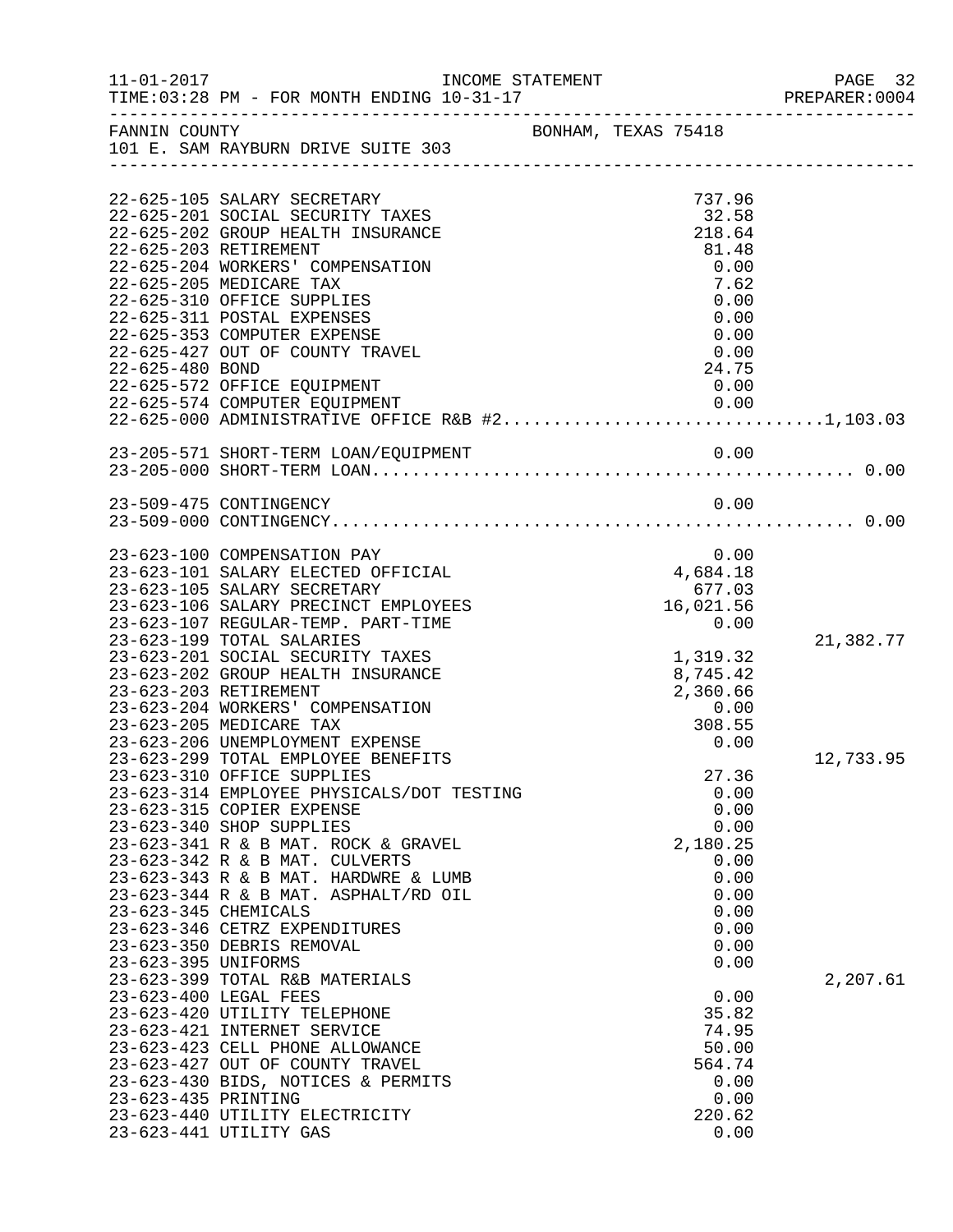| $11 - 01 - 2017$ | $\begin{array}{ccc}\n & \text{INCOME} & \text{STATEMENT} \\  \hline\n & \text{SFRT} & \text{SFRT} & \text{SFRT} & \text{SFRT} & \text{SFRT} & \text{SFRT} & \text{SFRT} & \text{SFRT} & \text{SFRT} & \text{SFRT} & \text{SFRT} & \text{SFRT} & \text{SFRT} & \text{SFRT} & \text{SFRT} & \text{SFRT} & \text{SFRT} & \text{SFRT} & \text{SFRT} & \text{SFRT} & \text{SFRT} & \text{SFRT} & \text{SFRT} & \text{SFRT$ |                     |                         | PAGE 33<br>PREPARER: 0004 |
|------------------|-----------------------------------------------------------------------------------------------------------------------------------------------------------------------------------------------------------------------------------------------------------------------------------------------------------------------------------------------------------------------------------------------------------------------|---------------------|-------------------------|---------------------------|
|                  | FANNIN COUNTY<br>101 E. SAM RAYBURN DRIVE SUITE 303                                                                                                                                                                                                                                                                                                                                                                   | BONHAM, TEXAS 75418 |                         |                           |
|                  | 23-623-442 UTILITY WATER                                                                                                                                                                                                                                                                                                                                                                                              |                     | 0.00                    |                           |
|                  |                                                                                                                                                                                                                                                                                                                                                                                                                       |                     |                         |                           |
|                  |                                                                                                                                                                                                                                                                                                                                                                                                                       |                     |                         |                           |
|                  |                                                                                                                                                                                                                                                                                                                                                                                                                       |                     |                         |                           |
|                  |                                                                                                                                                                                                                                                                                                                                                                                                                       |                     |                         |                           |
|                  |                                                                                                                                                                                                                                                                                                                                                                                                                       |                     |                         |                           |
|                  |                                                                                                                                                                                                                                                                                                                                                                                                                       |                     | 0.00                    |                           |
|                  | 23-623-494 FLOOD CONTROL SITE MAINTENANCE<br>23-623-495 PIPELINE SALES TAX REIMBURSEMENT<br>23-623-496 FCOC WAINDOWS WAS REIMBURSEMENT<br>23-623-496 TCOG HAZARDOUS WASTEMATCH<br>23-623-499 TOTAL SER. & OTHER CHARGES                                                                                                                                                                                               |                     | 0.00<br>0.00            | 7,011.08                  |
|                  | 23-623-562 LAND/BUILDING<br>23-623-570 COMPUTER EQUIPMENT                                                                                                                                                                                                                                                                                                                                                             |                     | 0.00<br>0.00            |                           |
|                  | 23-623-571 PURCHASE OF MACH./EQUIP.<br>23-623-572 OFFICE EQUIPMENT<br>23-623-573 RADIO EQUIPMENT                                                                                                                                                                                                                                                                                                                      |                     | 0.00<br>0.00<br>0.00    |                           |
|                  | 23-623-575 LAND/BUILDING<br>23-623-580 PRECINCT BRIDGE                                                                                                                                                                                                                                                                                                                                                                |                     | 0.00<br>0.00            |                           |
|                  | 23-623-599 CAPITAL OUTLAY                                                                                                                                                                                                                                                                                                                                                                                             |                     |                         | 0.00                      |
|                  |                                                                                                                                                                                                                                                                                                                                                                                                                       |                     |                         |                           |
|                  | 23-625-105 SALARY SECRETARY<br>23-625-201 SOCIAL SECURITY TAXES<br>23-625-202 GROUP HEALTH INSURANCE                                                                                                                                                                                                                                                                                                                  |                     | 737.96<br>32.58         |                           |
|                  | 23-625-203 RETIREMENT<br>23-625-204 WORKERS' COMPENSATION                                                                                                                                                                                                                                                                                                                                                             |                     | 218.64<br>81.48<br>0.00 |                           |
|                  | 23-625-205 MEDICARE TAX<br>23-625-310 OFFICE SUPPLIES<br>23-625-311 POSTAL EXPENSES                                                                                                                                                                                                                                                                                                                                   |                     | 7.62<br>0.00<br>0.00    |                           |
|                  | 23-625-353 COMPUTER EXPENSE<br>23-625-427 OUT OF COUNTY TRAVEL                                                                                                                                                                                                                                                                                                                                                        |                     | 0.00<br>0.00            |                           |
| 23-625-480 BOND  | 23-625-572 OFFICE EQUIPMENT<br>23-625-574 COMPUTER EQUIPMENT                                                                                                                                                                                                                                                                                                                                                          |                     | 24.75<br>0.00<br>0.00   |                           |
|                  | 23-625-000 ADMINISTRATIVE OFFICE R&B #31,103.03                                                                                                                                                                                                                                                                                                                                                                       |                     |                         |                           |
|                  | 24-509-475 CONTINGENCY                                                                                                                                                                                                                                                                                                                                                                                                |                     | 0.00                    |                           |
|                  | 24-624-100 COMPENSATION PAY<br>24-624-101 SALARY ELECTED OFFICIAL                                                                                                                                                                                                                                                                                                                                                     |                     | 0.00<br>4,684.18        |                           |
|                  | 24-624-105 SALARY SECRETARY<br>24-624-106 SALARY PRECINCT EMPLOYEES                                                                                                                                                                                                                                                                                                                                                   |                     | 2,056.60<br>9,435.70    |                           |
|                  | 24-624-107 REGULAR-TEMP. PART-TIME<br>24-624-108 LABOR REIMBURSEMENT<br>24-624-199 TOTAL SALARIES                                                                                                                                                                                                                                                                                                                     |                     | 1,311.92<br>0.00        | 17,488.40                 |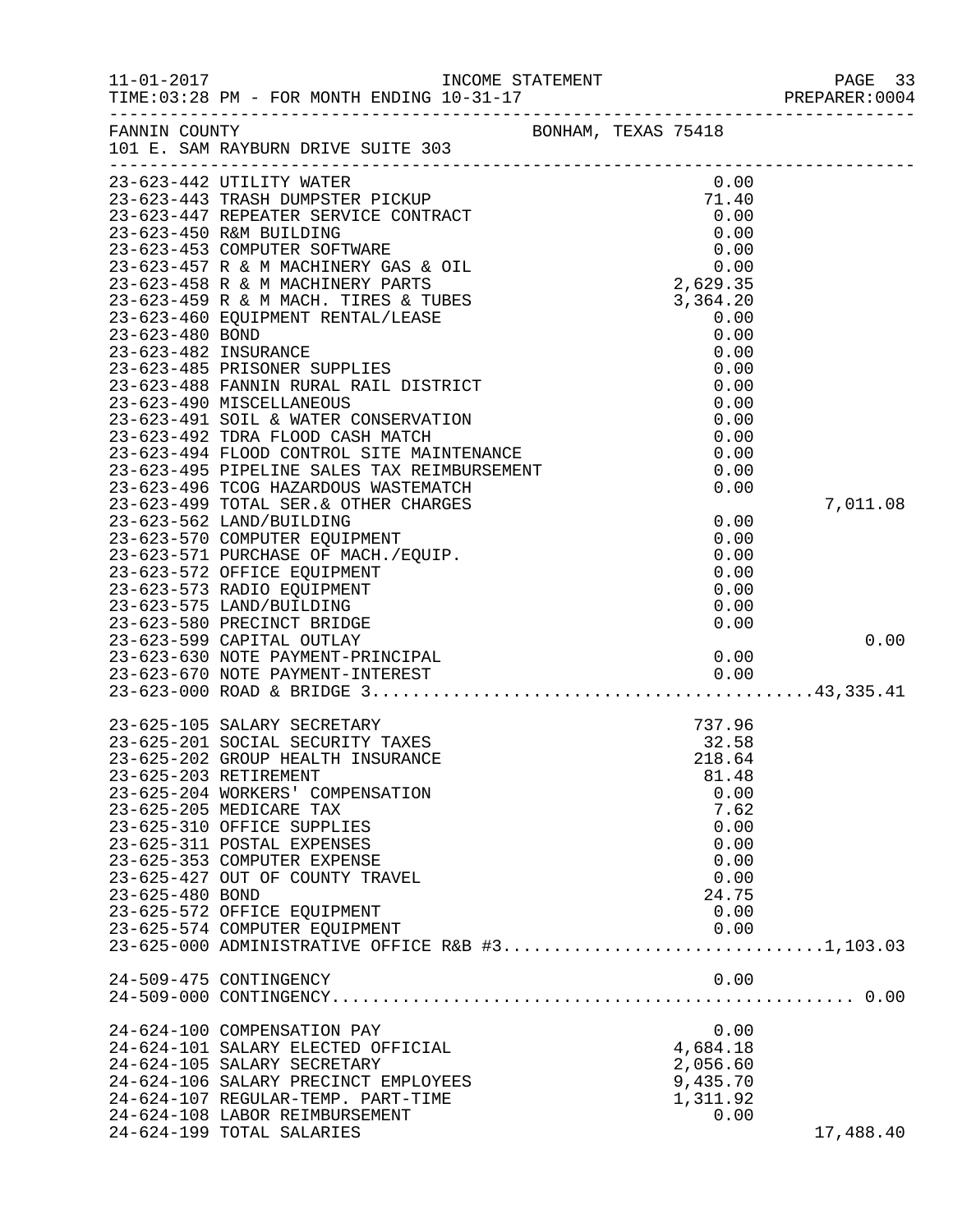|                      |                                                                                                                                                                                                                                                                                                                                                                                                                                                      |                     |                 | PREPARER: 0004 |
|----------------------|------------------------------------------------------------------------------------------------------------------------------------------------------------------------------------------------------------------------------------------------------------------------------------------------------------------------------------------------------------------------------------------------------------------------------------------------------|---------------------|-----------------|----------------|
|                      | FANNIN COUNTY                                                                                                                                                                                                                                                                                                                                                                                                                                        | BONHAM, TEXAS 75418 |                 |                |
|                      |                                                                                                                                                                                                                                                                                                                                                                                                                                                      |                     |                 |                |
|                      |                                                                                                                                                                                                                                                                                                                                                                                                                                                      |                     |                 |                |
|                      |                                                                                                                                                                                                                                                                                                                                                                                                                                                      |                     |                 |                |
|                      |                                                                                                                                                                                                                                                                                                                                                                                                                                                      |                     |                 |                |
|                      |                                                                                                                                                                                                                                                                                                                                                                                                                                                      |                     |                 |                |
|                      |                                                                                                                                                                                                                                                                                                                                                                                                                                                      |                     |                 |                |
|                      |                                                                                                                                                                                                                                                                                                                                                                                                                                                      |                     |                 |                |
|                      | 24-624-299 TOTAL EMPLOYEE BENEFITS<br>24-624-310 OFFICE SUPPLIES 0.00<br>24-624-314 EMPLOYEE PHYSICALS/DOT TESTING 0.00<br>24-624-340 SHOP SUPPLIES 148.60<br>24-624-341 R & B MAT. ROCK & GRAVEL 3,081.42<br>3,081.42                                                                                                                                                                                                                               |                     |                 | 8,509.96       |
|                      |                                                                                                                                                                                                                                                                                                                                                                                                                                                      |                     |                 |                |
|                      |                                                                                                                                                                                                                                                                                                                                                                                                                                                      |                     |                 |                |
|                      |                                                                                                                                                                                                                                                                                                                                                                                                                                                      |                     |                 |                |
|                      |                                                                                                                                                                                                                                                                                                                                                                                                                                                      |                     |                 |                |
|                      |                                                                                                                                                                                                                                                                                                                                                                                                                                                      |                     |                 |                |
|                      |                                                                                                                                                                                                                                                                                                                                                                                                                                                      |                     |                 |                |
|                      |                                                                                                                                                                                                                                                                                                                                                                                                                                                      |                     |                 |                |
|                      |                                                                                                                                                                                                                                                                                                                                                                                                                                                      |                     |                 |                |
|                      |                                                                                                                                                                                                                                                                                                                                                                                                                                                      |                     |                 |                |
|                      |                                                                                                                                                                                                                                                                                                                                                                                                                                                      |                     |                 |                |
|                      |                                                                                                                                                                                                                                                                                                                                                                                                                                                      |                     |                 | 5,823.64       |
|                      |                                                                                                                                                                                                                                                                                                                                                                                                                                                      |                     |                 |                |
|                      |                                                                                                                                                                                                                                                                                                                                                                                                                                                      |                     |                 |                |
|                      |                                                                                                                                                                                                                                                                                                                                                                                                                                                      |                     |                 |                |
|                      |                                                                                                                                                                                                                                                                                                                                                                                                                                                      |                     |                 |                |
|                      |                                                                                                                                                                                                                                                                                                                                                                                                                                                      |                     |                 |                |
|                      |                                                                                                                                                                                                                                                                                                                                                                                                                                                      |                     |                 |                |
|                      | $\begin{tabular}{c c c} $ & $for \texttt{X$} \\ $ & $ \texttt{D} \texttt{SDF} \\ $ & $ \texttt{A} \texttt{ B} \texttt{ BAT}$. ROL, \\ $ & $ \texttt{A} \texttt{ B} \texttt{ BAT}$. ROL, \\ $ & $ \texttt{A} \texttt{ B} \texttt{ BAT}$. RADURE & $\texttt{A} \texttt{C}$ \\ $ & $ \texttt{A} \texttt{ B} \texttt{ BAT}$. ASPHALIT/RD OIL}\\ $ & $ \texttt{S} \texttt{ C} \texttt{ETRZ} \texttt{ BXPRLI}/R \texttt{ D} \texttt{ OIL}\\ $ & $ \texttt$ |                     |                 |                |
|                      |                                                                                                                                                                                                                                                                                                                                                                                                                                                      |                     |                 |                |
|                      |                                                                                                                                                                                                                                                                                                                                                                                                                                                      |                     |                 |                |
|                      |                                                                                                                                                                                                                                                                                                                                                                                                                                                      |                     |                 |                |
|                      |                                                                                                                                                                                                                                                                                                                                                                                                                                                      |                     |                 |                |
|                      |                                                                                                                                                                                                                                                                                                                                                                                                                                                      |                     |                 |                |
|                      |                                                                                                                                                                                                                                                                                                                                                                                                                                                      |                     |                 |                |
|                      |                                                                                                                                                                                                                                                                                                                                                                                                                                                      |                     |                 |                |
|                      |                                                                                                                                                                                                                                                                                                                                                                                                                                                      |                     |                 |                |
|                      |                                                                                                                                                                                                                                                                                                                                                                                                                                                      |                     |                 |                |
|                      |                                                                                                                                                                                                                                                                                                                                                                                                                                                      |                     |                 |                |
|                      |                                                                                                                                                                                                                                                                                                                                                                                                                                                      |                     |                 |                |
| 24-624-482 INSURANCE |                                                                                                                                                                                                                                                                                                                                                                                                                                                      |                     | 0.00            |                |
|                      | 24-624-485 PRISONER'S SUPPLIES                                                                                                                                                                                                                                                                                                                                                                                                                       |                     | 0.00            |                |
|                      | 24-624-488 FANNIN RURAL RAIL DISTRICT<br>24-624-490 MISCELLANEOUS                                                                                                                                                                                                                                                                                                                                                                                    |                     | 0.00<br>0.00    |                |
|                      | 24-624-491 SOIL & WATER CONSERVATION                                                                                                                                                                                                                                                                                                                                                                                                                 |                     | 0.00            |                |
|                      | 24-624-492 TDRA FLOOD CASH MATCH                                                                                                                                                                                                                                                                                                                                                                                                                     |                     | 0.00            |                |
|                      | 24-624-494 FLOOD CONTROL SITE MAINTENANCE                                                                                                                                                                                                                                                                                                                                                                                                            |                     | 0.00            |                |
|                      | 24-624-495 PIPELINE SALES TAX REIMBURSEMENT                                                                                                                                                                                                                                                                                                                                                                                                          |                     | 0.00            |                |
|                      | 24-624-496 TCOG HAZARDOUS WASTEMATCH                                                                                                                                                                                                                                                                                                                                                                                                                 |                     | 0.00            |                |
|                      | 24-624-499 TOTAL SER. & OTHER CHARGES                                                                                                                                                                                                                                                                                                                                                                                                                |                     |                 | 3,191.95       |
|                      | 24-624-570 COMPUTER EQUIPMENT                                                                                                                                                                                                                                                                                                                                                                                                                        |                     | 0.00            |                |
|                      | 24-624-571 PURCHASE OF MACH./EQUIP.                                                                                                                                                                                                                                                                                                                                                                                                                  |                     | 145,945.00      |                |
|                      | 24-624-573 RADIO EQUIPMENT                                                                                                                                                                                                                                                                                                                                                                                                                           |                     | 0.00            |                |
| 24-624-575 BUILDING  |                                                                                                                                                                                                                                                                                                                                                                                                                                                      |                     | 0.00            |                |
|                      | 24-624-599 CAPITAL OUTLAY                                                                                                                                                                                                                                                                                                                                                                                                                            |                     |                 | 145,945.00     |
|                      |                                                                                                                                                                                                                                                                                                                                                                                                                                                      |                     |                 |                |
|                      |                                                                                                                                                                                                                                                                                                                                                                                                                                                      |                     |                 |                |
|                      | 24-625-105 SALARY SECRETARY<br>24-625-201 SOCIAL SECURITY TAXES                                                                                                                                                                                                                                                                                                                                                                                      |                     | 737.96<br>32.58 |                |
|                      |                                                                                                                                                                                                                                                                                                                                                                                                                                                      |                     |                 |                |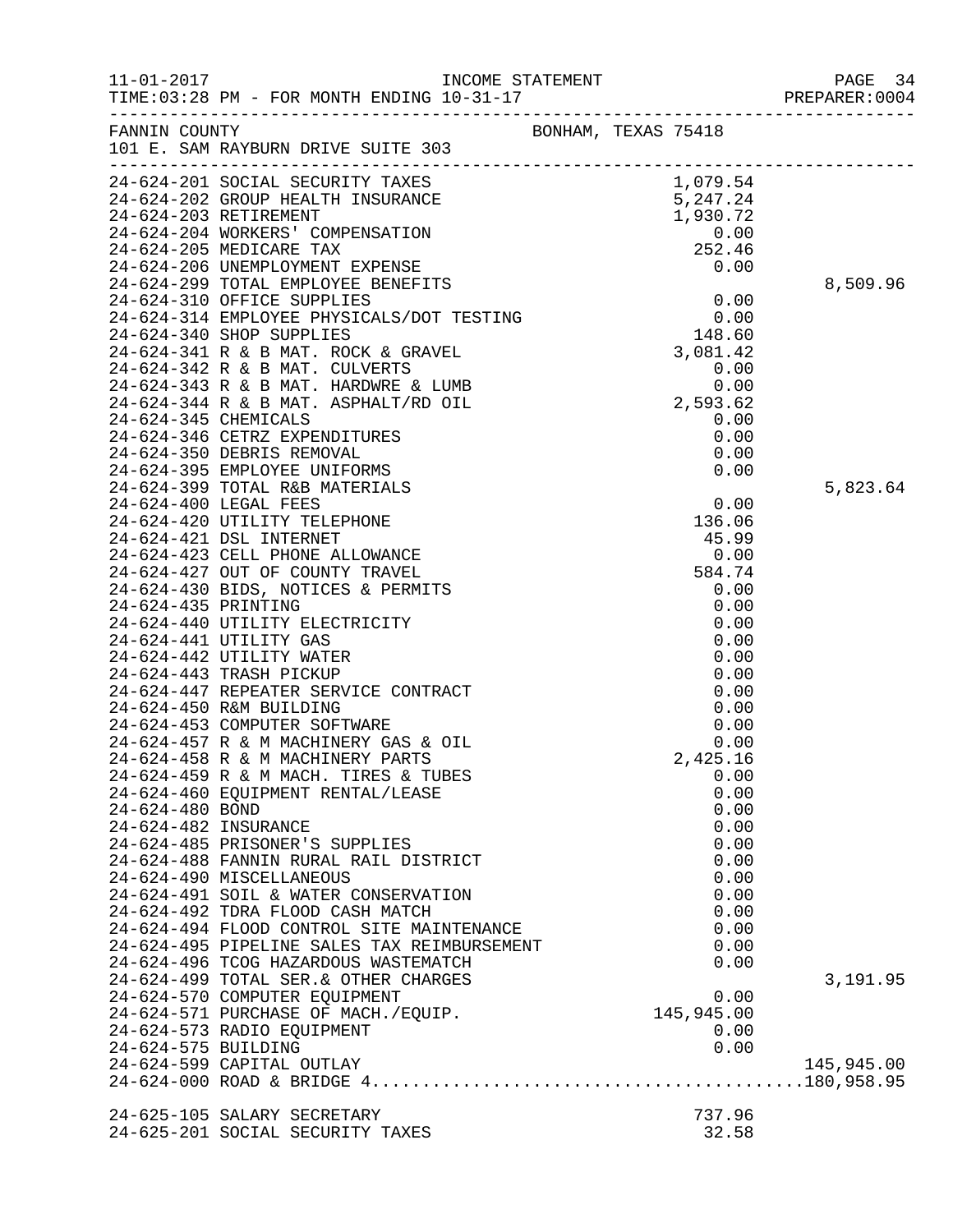| $11 - 01 - 2017$     | INCOME STATEMENT                                                                                                                                                                                                                                                                                                                                                           |                     |  |                                                                                  | PAGE 35 |
|----------------------|----------------------------------------------------------------------------------------------------------------------------------------------------------------------------------------------------------------------------------------------------------------------------------------------------------------------------------------------------------------------------|---------------------|--|----------------------------------------------------------------------------------|---------|
| FANNIN COUNTY        | 101 E. SAM RAYBURN DRIVE SUITE 303                                                                                                                                                                                                                                                                                                                                         | BONHAM, TEXAS 75418 |  |                                                                                  |         |
| 24-625-480 BOND      | 24-625-202 GROUP HEALTH INSURANCE<br>24-625-203 RETIREMENT<br>24-625-204 WORKERS' COMPENSATION<br>24-625-205 MEDICARE TAX<br>24-625-310 OFFICE SUPPLIES<br>24-625-311 POSTAL EXPENSES<br>24-625-353 COMPUTER EXPENSE<br>24-625-427 OUT OF COUNTY TRAVEL<br>24-625-572 OFFICE EQUIPMENT<br>24-625-574 COMPUTER EQUIPMENT<br>24-625-000 ADMINISTRATIVE OFFICE R&B #41,103.03 |                     |  | 218.64<br>81.48<br>0.00<br>7.62<br>0.00<br>0.00<br>0.00<br>0.00<br>24.75<br>0.00 |         |
|                      | 25-625-310 OFFICE SUPPLIES<br>25-625-343 ROAD SIGNS<br>25-625-353 COMPUTER EXPENSE<br>25-625-427 TRAVEL EXPENSE<br>25-625-572 OFFICE EQUIPMENT                                                                                                                                                                                                                             |                     |  | 0.00<br>0.00<br>0.00<br>0.00<br>0.00                                             |         |
|                      | 26-455-420 OMNIBASE TELEPHONE LINE                                                                                                                                                                                                                                                                                                                                         |                     |  | 0.00<br>1,396.22                                                                 |         |
|                      |                                                                                                                                                                                                                                                                                                                                                                            |                     |  |                                                                                  |         |
|                      | 28-457-572 OFFICE EQUIPMENT                                                                                                                                                                                                                                                                                                                                                |                     |  | 0.00                                                                             |         |
| 30-569-571 EQUIPMENT | 30-569-310 OFFICE SUPPLIES<br>30-569-421 ONLINE RESEARCH                                                                                                                                                                                                                                                                                                                   |                     |  | 0.00<br>0.00<br>0.00                                                             |         |
|                      | 31-510-490 MISCELLANEOUS                                                                                                                                                                                                                                                                                                                                                   |                     |  | 0.00                                                                             |         |
|                      | 33-498-310 OFFICE SUPPLIES<br>33-498-427 OUT OF COUNTY TRAVEL                                                                                                                                                                                                                                                                                                              |                     |  | 0.00<br>0.00                                                                     |         |
|                      | 34-450-107 SALARYTEMP/EXTRA<br>34-450-201 SOCIAL SECURITY TAXES<br>34-450-203 RETIREMENT<br>34-450-204 WORKERS COMPENSATION<br>34-450-205 MEDICARE TAX<br>34-450-572 OFFICE EQUIPMENT                                                                                                                                                                                      |                     |  | 0.00<br>0.00<br>0.00<br>0.00<br>0.00<br>0.00                                     |         |
| 35-475-590 LAW BOOKS | 35-475-310 OFFICE SUPPLIES<br>35-475-421 LEXIS NEXIS ONLINE LEGAL RESEARCH<br>35-475-453 R&M COMPUTER<br>35-475-574 TECHNOLOGY                                                                                                                                                                                                                                             |                     |  | 0.00<br>0.00<br>0.00<br>0.00<br>0.00                                             |         |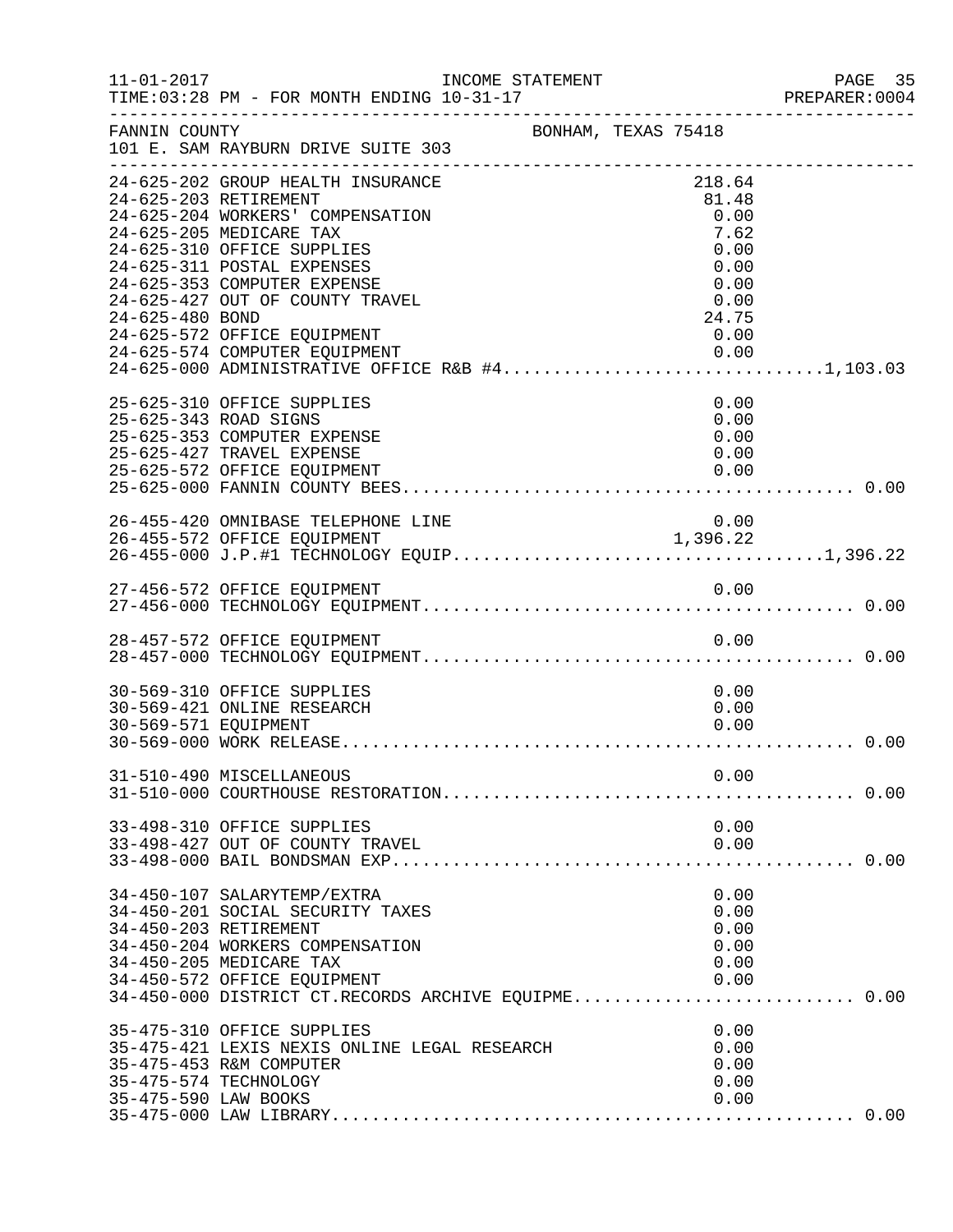|                                                                   | INCOME STATEMENT                                                                                                                                                                                                                                                                                                                                                                             |  |                                                                                                | PREPARER: 0004 |
|-------------------------------------------------------------------|----------------------------------------------------------------------------------------------------------------------------------------------------------------------------------------------------------------------------------------------------------------------------------------------------------------------------------------------------------------------------------------------|--|------------------------------------------------------------------------------------------------|----------------|
| FANNIN COUNTY                                                     | BONHAM, TEXAS 75418<br>101 E. SAM RAYBURN DRIVE SUITE 303                                                                                                                                                                                                                                                                                                                                    |  |                                                                                                |                |
|                                                                   | 36-475-107 SALARY SUPPLEMENT<br>36-475-201 SOCIAL SECURITY TAXES<br>36-475-203 RETIREMENT<br>36-475-204 WORKERS COMPENSATION<br>36-475-205 MEDICARE TAX<br>36-475-310 OFFICE SUPPLIES<br>36-475-321 CONTINUING EDUCATION<br>36-475-353 COMPUTER EXPENSE<br>36-475-421 INVESTIGATOR/HOT CK. ONLINE<br>36-475-490 MISCELLANEOUS<br>36-475-499 BANK SERVICE FEES<br>36-475-572 OFFICE EQUIPMENT |  | 0.00<br>0.00<br>0.00<br>0.00<br>0.00<br>0.00<br>0.00<br>0.00<br>0.00<br>0.00<br>0.00<br>0.00   |                |
|                                                                   | 36-475-574 COMPUTER EQUIPMENT                                                                                                                                                                                                                                                                                                                                                                |  |                                                                                                |                |
| 36-477-203 RETIREMENT<br>36-477-321 TRAINING<br>36-477-480 TOWING | 36-477-107 SALARY SUPPLEMENT<br>36-477-201 SOCIAL SECURITY TAXES<br>36-477-204 WORKERS COMPENSATION<br>36-477-205 MEDICARE TAX<br>36-477-310 OFFICE SUPPLIES<br>36-477-470 CIVIL PROCESS<br>36-477-490 MISCELLANEOUS<br>36-477-499 BANK SERVICE FEES<br>36-477-572 OFFICE EQUIPMENT                                                                                                          |  | 0.00<br>0.00<br>0.00<br>0.00<br>0.00<br>0.00<br>0.00<br>0.00<br>0.00<br>100.00<br>0.00<br>0.00 |                |
|                                                                   | 38-645-412 PRESCRIPTIONS                                                                                                                                                                                                                                                                                                                                                                     |  | 0.00                                                                                           |                |
|                                                                   | 39-645-404 COBRA/INSURANCE<br>39-645-410 CERT. REG. NURSE ANES.<br>39-645-411 PHYSICIAN, NON-EMERGENCY<br>39-645-412 PRESCRIPTIONS, DRUGS<br>39-645-413 HOSPITAL-INPATIENT<br>39-645-414 HOSPITAL, OUTPATIENT<br>39-645-415 LABORATORY/X-RAY<br>39-645-418 FED. QUALIFIED HEALTH CENTER<br>39-645-422 AMBULATORY SURGICAL CENTER                                                             |  | 0.00<br>0.00<br>0.00<br>0.00<br>0.00<br>0.00<br>0.00<br>0.00<br>0.00                           |                |
|                                                                   | 40-411-310 OFFICE SUPPLIES<br>40-411-427 OUT OF COUNTY TRAVEL<br>40-411-574 COMPUTER EQUIPMENT                                                                                                                                                                                                                                                                                               |  | 37.99<br>0.00<br>0.00                                                                          |                |
| 41-406-310 SUPPLIES<br>41-406-330 GAS & OIL                       | 41-406-427 TRAINING EXPENSE                                                                                                                                                                                                                                                                                                                                                                  |  | 0.00<br>0.00<br>0.00                                                                           |                |
|                                                                   | 42-477-310 OFFICE SUPPLIES<br>42-477-415 CONSULTANT<br>42-477-427 TRAVEL AND TRAINING                                                                                                                                                                                                                                                                                                        |  | 0.00<br>0.00<br>0.00                                                                           |                |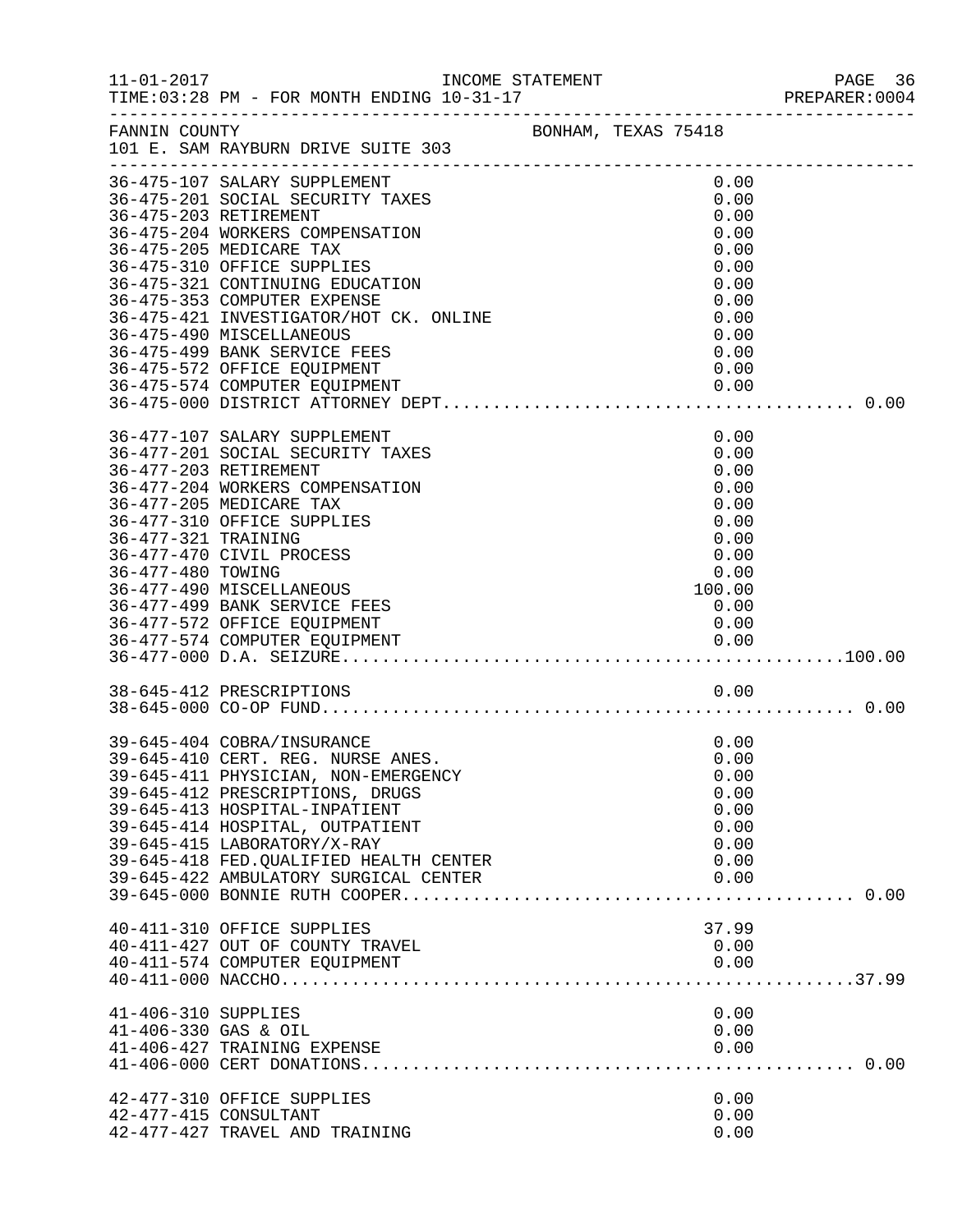| $11 - 01 - 2017$                          | INCOME STATEMENT                                                                                                                                                                                                                                                                                   |                                                                              | PAGE 37<br>PREPARER:0004 |
|-------------------------------------------|----------------------------------------------------------------------------------------------------------------------------------------------------------------------------------------------------------------------------------------------------------------------------------------------------|------------------------------------------------------------------------------|--------------------------|
| FANNIN COUNTY                             | BONHAM, TEXAS 75418<br>101 E. SAM RAYBURN DRIVE SUITE 303                                                                                                                                                                                                                                          |                                                                              |                          |
|                                           | 42-477-574 COMPUTER EQUIPMENT                                                                                                                                                                                                                                                                      |                                                                              |                          |
|                                           | 44-412-578 2011 EQUIPMENT<br>44-412-579 2012 EQUIPMENT<br>44-412-580 2013 EQUIPMENT<br>44-412-581 2014 EQUIPMENT<br>44-412-582 2015 EQUIPMENT<br>44-412-583 2016 EQUIPMENT                                                                                                                         | 0.00<br>0.00<br>0.00<br>0.00<br>0.00<br>0.00                                 |                          |
| 45-403-103 SALARY                         | 45-403-201 SOCIAL SECURITY<br>45-403-204 WORKERS COMPENSATION<br>45-403-205 MEDICARE TAX<br>45-403-310 OFFICE SUPPLIES<br>45-403-427 OUT OF COUNTY TRAVEL<br>45-403-572 OFFICE EQUIPMENT<br>45-403-573 ELECTION EQUIPMENT<br>45-403-574 COMPUTER EQUIPMENT                                         | 0.00<br>0.00<br>0.00<br>0.00<br>0.00<br>0.00<br>0.00<br>0.00<br>0.00         |                          |
| 46-475-330 GAS/OIL<br>46-475-454 R&M AUTO | 46-475-310 OFFICE SUPPLIES<br>46-475-314 SAFE ROOM REIMBURSEMENT<br>46-475-427 OUT OF COUNTY TRAVEL<br>46-475-573 RADIO EQUIPMENT<br>46-475-574 COMPUTER EQUIPMENT<br>46-475-574 COMPUTER EQUIPMENT<br>46-475-000 SAFE ROOM REIMBURSEMENT PROGRAM0.00                                              | 0.00<br>0.00<br>0.00<br>0.00<br>0.00<br>0.00<br>0.00                         |                          |
|                                           | 48-403-485 LICENSE/SUPPORT<br>48-403-573 ELECTION EQUIPMENT                                                                                                                                                                                                                                        | 0.00<br>0.00                                                                 |                          |
| 49-475-103 SALARY                         | 49-475-201 SOCIAL SECURITY<br>49-475-202 GROUP HEALTH INSURANCE<br>49-475-203 RETIREMENT<br>49-475-204 WORKER'S COMPENSATION<br>49-475-205 MEDICARE TAX<br>49-475-310 OFFICE SUPPLIES<br>49-475-427 TRAINING/TUITION/OUT OF COUNTY<br>49-475-572 OFFICE EQUIPMENT<br>49-475-574 COMPUTER EQUIPMENT | 0.00<br>0.00<br>0.00<br>0.00<br>0.00<br>0.00<br>0.00<br>0.00<br>0.00<br>0.00 |                          |
|                                           | 51-440-572 OFFICE EQUIPMENT<br>51-440-000 CO.CLK.COURT TECHNOLOGY EQUIPMENT 0.00                                                                                                                                                                                                                   | 0.00                                                                         |                          |
|                                           | 52-449-572 OFFICE EQUIPMENT<br>52-449-000 CO.CLK.COURT RECORDS PRES.EQUIPMENT 0.00                                                                                                                                                                                                                 | 0.00                                                                         |                          |
|                                           | 53-403-437 DIGITAL IMAGING<br>53-403-490 CO.CLERK MISCELLANEOUS                                                                                                                                                                                                                                    | 0.00<br>0.00                                                                 |                          |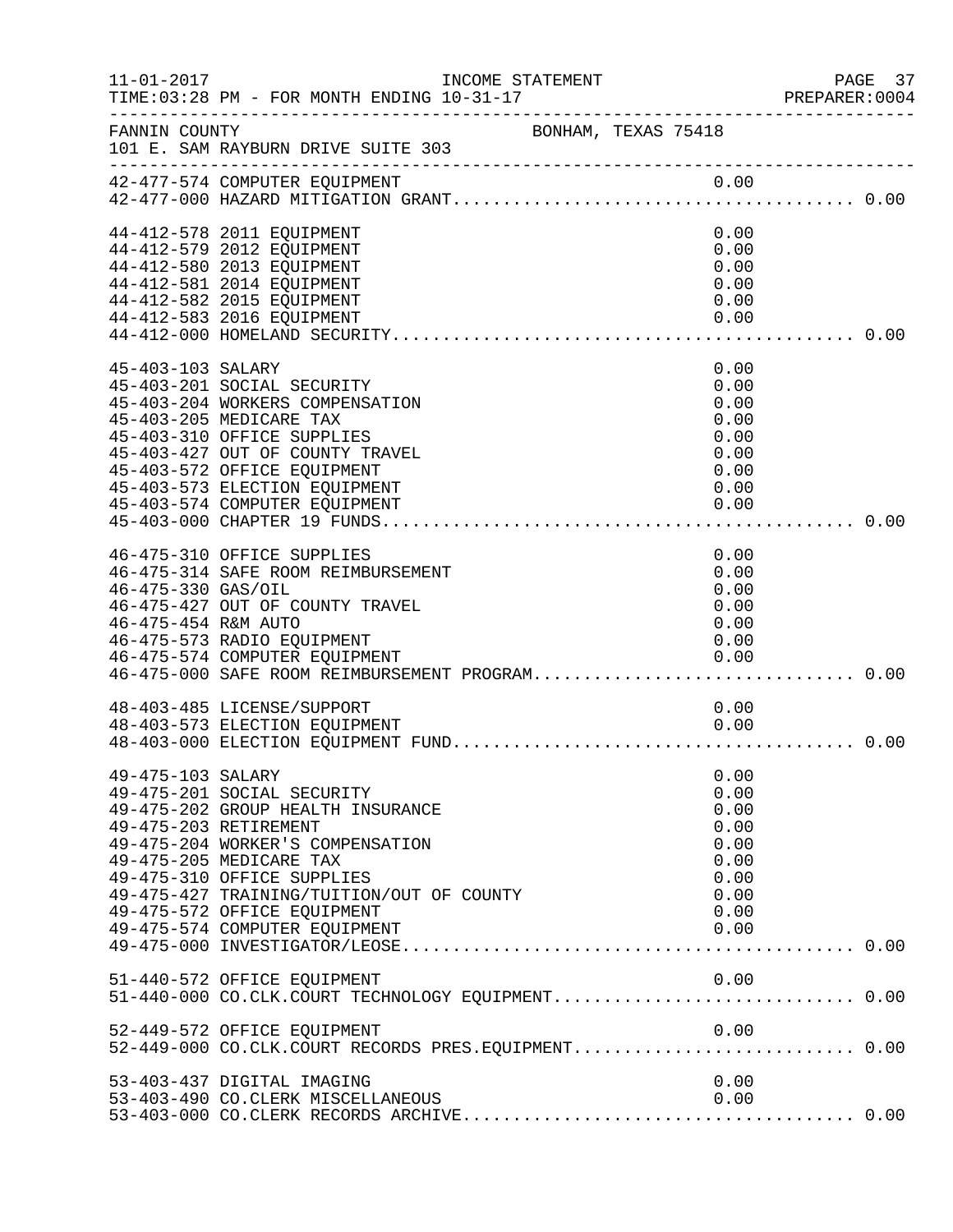|                                                                    |                                                                                                                                                                                                                                                                                                                                                                                                                                                                                                                               |                                                                                                                                        | PAGE 38<br>PREPARER:0004 |
|--------------------------------------------------------------------|-------------------------------------------------------------------------------------------------------------------------------------------------------------------------------------------------------------------------------------------------------------------------------------------------------------------------------------------------------------------------------------------------------------------------------------------------------------------------------------------------------------------------------|----------------------------------------------------------------------------------------------------------------------------------------|--------------------------|
|                                                                    | FANNIN COUNTY BONHAM, TEXAS 75418<br>101 E. SAM RAYBURN DRIVE SUITE 303                                                                                                                                                                                                                                                                                                                                                                                                                                                       |                                                                                                                                        |                          |
| 55-560-435 PRINTING                                                | 55-560-427 OUT OF COUNTY TRAVEL<br>55-560-428 TRAINING & TUITION                                                                                                                                                                                                                                                                                                                                                                                                                                                              | 0.00<br>0.00<br>0.00                                                                                                                   |                          |
| 56-560-108 SALARY<br>56-560-203 RETIREMENT<br>56-560-310 SUPPLIES  | 56-560-108 SALARY<br>56-560-201 SOCIAL SECURITY TAXES<br>56-560-202 GROUP HEALTH INSURANCE<br>56-560-203 RETIREMENT<br>56-560-204 WORKERS COMPENSATION<br>56-560-205 MEDICARE TAX<br>56-560-316 EMPLOYEE AWARDS BANQUET<br>56-560-395 UNIFORMS/PROT.VESTS<br>56-560-423 INTERNET SERVICE<br>56-560-427 OUT OF COUNTY TRAVEL<br>56-560-428 TRAINING & TUITION<br>56-560-452 R & M EQUIPMENT<br>56-560-454 R&M AUTO<br>56-560-495 NARCOTICS AND/OR OTHER INVESTIGATIO<br>56-560-499 BANK SERVICE FEES<br>56-560-571 AUTOMOBILES | 0.00<br>0.00<br>0.00<br>0.00<br>0.00<br>0.00<br>0.00<br>0.00<br>0.00<br>227.94<br>0.00<br>0.00<br>0.00<br>0.00<br>0.00<br>0.00<br>0.00 |                          |
| 56-565-108 SALARY                                                  | 56-565-201 SOCIAL SECURITY TAXES<br>56-565-202 GROUP HEALTH INSURANCE<br>56-565-203 RETIREMENT<br>56-565-204 WORKERS COMPENSATION<br>56-565-205 MEDICARE TAX<br>56-565-000 INTEGLARE TAX<br>56-565-000 INVESTIGATOR CRIMES AGAINST CHILDRE 0.00                                                                                                                                                                                                                                                                               | 0.00<br>0.00<br>0.00<br>0.00<br>0.00<br>0.00                                                                                           |                          |
| 57-560-310 SUPPLIES<br>57-560-395 UNIFORMS<br>57-560-571 EQUIPMENT | 57-560-427 OUT OF COUNTY TRAVEL<br>57-560-428 TRAINING/TUITION<br>57-560-580 PURCHASE OF ANIMAL                                                                                                                                                                                                                                                                                                                                                                                                                               | 0.00<br>0.00<br>0.00<br>0.00<br>0.00<br>0.00                                                                                           |                          |
|                                                                    | 59-425-433 DRUG COURT PROGRAMS                                                                                                                                                                                                                                                                                                                                                                                                                                                                                                | 0.00                                                                                                                                   |                          |
|                                                                    | 60-620-309 ANNUAL PAYING AGENT REGISTRAR FEES<br>60-620-400 BOND LEGAL FEES<br>60-620-401 CONTINUING DISCLOSURE FEES<br>60-620-490 MISCELLANEOUS<br>60-620-627 PRINCIPAL, 2017 GO BONDS<br>60-620-628 PRINCIPAL, JAIL '98 BONDS<br>60-620-629 PRINCIPAL, SERIAL BONDS 1992                                                                                                                                                                                                                                                    | 0.00<br>0.00<br>0.00<br>0.00<br>0.00<br>0.00<br>0.00                                                                                   |                          |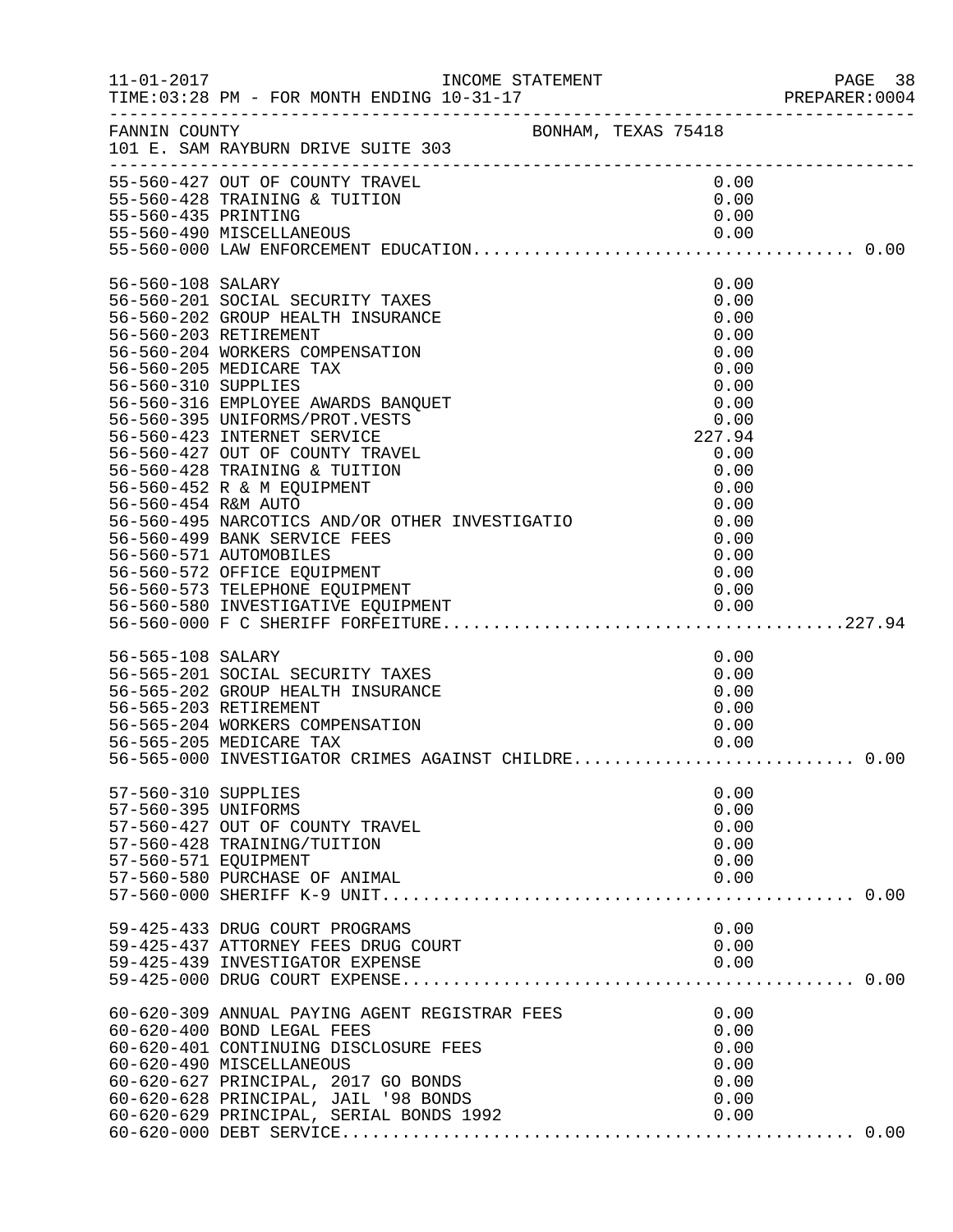| $11 - 01 - 2017$                            | INCOME STATEMENT                                                                                                                                                                                                  |                                                              | PAGE 39<br>PREPARER: 0004 |
|---------------------------------------------|-------------------------------------------------------------------------------------------------------------------------------------------------------------------------------------------------------------------|--------------------------------------------------------------|---------------------------|
| FANNIN COUNTY                               | 101 E. SAM RAYBURN DRIVE SUITE 303                                                                                                                                                                                | BONHAM, TEXAS 75418                                          |                           |
|                                             | 60-660-667 INTEREST, 2017 GO BONDS<br>60-660-668 INTEREST JAIL'98 BONDS<br>60-660-669 INTEREST, SERIAL BONDS                                                                                                      | 0.00<br>0.00<br>0.00                                         |                           |
|                                             | 61-440-572 OFFICE EQUIPMENT<br>61-440-000 DIST.CLK.COURT TECHNOLOGY EQUIPMENT 0.00                                                                                                                                | 0.00                                                         |                           |
|                                             | 62-449-572 OFFICE EQUIPMENT                                                                                                                                                                                       | 0.00                                                         |                           |
|                                             | 63-551-427 OUT OF COUNTY TRAVEL<br>63-551-428 TRAINING & TUITION                                                                                                                                                  | 0.00<br>0.00                                                 |                           |
|                                             | 64-552-427 OUT OF COUNTY TRAVEL<br>64-552-428 TRAINING & TUITION                                                                                                                                                  | 0.00<br>0.00                                                 |                           |
|                                             | 65-553-427 OUT OF COUNTY TRAVEL<br>65-553-428 TRAINING & TUITION                                                                                                                                                  | 0.00<br>0.00                                                 |                           |
| 66-666-535 BUILDING<br>66-666-695 SURVEYING | 66-666-165 CONSTRUCTION<br>66-666-402 ENGINEERING<br>66-666-430 BIDS & NOTICES<br>66-666-450 R & M BUILDINGS<br>66-666-482 DEMOLITION<br>66-666-490 MISCELLANEOUS                                                 | 0.00<br>0.00<br>0.00<br>0.00<br>0.00<br>0.00<br>0.00<br>0.00 |                           |
|                                             | 67-560-428 TRAINING & TUITION<br>67-560-580 INVESTIGATIVE EQUIPMENT<br>67-560-000 F.C. SHERIFF ANNUAL PAYMENT415.50                                                                                               | 415.50                                                       |                           |
|                                             | 70-622-399 CLAIM SETTLEMENTS<br>70-622-426 APPRAISAL FEES<br>70-622-429 RELOCATING UTILITIES<br>70-622-449 CONTRACT EXPENSES FOR FM87 R.O.W.                                                                      | 0.00<br>0.00<br>0.00<br>0.00                                 |                           |
|                                             | 70-629-500 RIGHT OF WAY PUR HWY #82<br>70-629-501 RIGHT OF WAY PURCHASE FM #87<br>70-629-502 RIGHT OF WAY PURCHASE HWY #121                                                                                       | 0.00<br>0.00<br>0.00                                         |                           |
| 71-475-108 SALARY                           | 71-475-201 SOCIAL SECURITY TAXES<br>71-475-202 GROUP HEALTH INSURANCE<br>71-475-203 RETIREMENT<br>71-475-204 WORKERS COMPENSATION<br>71-475-205 MEDICARE TAX<br>71-475-000 INVESTIGATOR CRIMES AGAINST WOMEN 0.00 | 0.00<br>0.00<br>0.00<br>0.00<br>0.00<br>0.00                 |                           |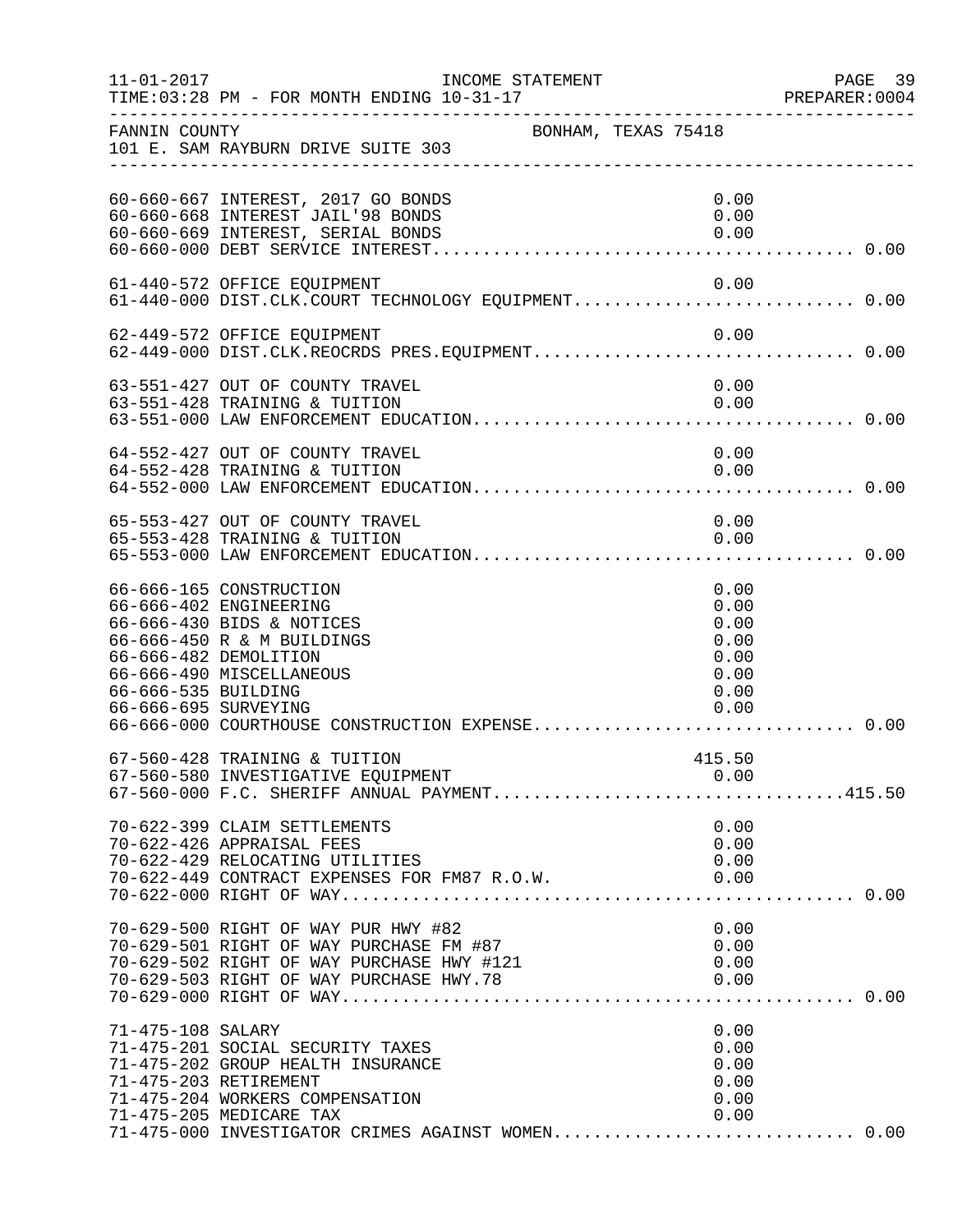|                   | 11-01-2017    INCOME STATEMENT                                                                                                                                                                                                                                                                                                                                      |                                                                                 | PAGE 40<br>PREPARER: 0004 |
|-------------------|---------------------------------------------------------------------------------------------------------------------------------------------------------------------------------------------------------------------------------------------------------------------------------------------------------------------------------------------------------------------|---------------------------------------------------------------------------------|---------------------------|
|                   | FANNIN COUNTY BONHAM, TEXAS 75418<br>101 E. SAM RAYBURN DRIVE SUITE 303                                                                                                                                                                                                                                                                                             |                                                                                 |                           |
| 72-560-108 SALARY | 72-560-201 SOCIAL SECURITY TAXES<br>72-560-202 GROUP HEALTH INSURANCE<br>72-560-203 RETIREMENT<br>72-560-204 WORKERS COMPENSATION<br>72-560-205 MEDICARE TAX<br>72-560-205 MEDICARE TAX                         0.00<br>72-560-000 INVESTIGATOR CRIMES AGAINST CHILDRE 0.00                                                                                         | 0.00<br>0.00<br>0.00<br>0.00<br>0.00<br>0.00                                    |                           |
|                   | 87-575-310 OFFICE SUPP./MISC.<br>87-575-319 RESTITUTION<br>87-575-320 COURT COSTS<br>87-575-321 REIMBURSEMENT OF FEES FOR OTHER COU<br>87-575-353 COMPUTER EXPENSE<br>87-575-416 STRUCTURAL FAMILY THERAPY                                                                                                                                                          | 7.80<br>0.00<br>0.00<br>0.00<br>0.00                                            |                           |
|                   | 88-645-409 DIABETIC SUPPLIES<br>88-645-410 CERT. REG. NURSE ANES.<br>88-645-411 PHYSICIAN, NON-EMERGENCY<br>88-645-412 PRESCRIPTIONS, DRUGS<br>88-645-413 HOSPITAL, INPATIENT<br>88-645-414 HOSPITAL, OUTPATIENT<br>88-645-415 LABORATORY/X-RAY<br>88-645-418 FED. QUALIFIED HEALTH CENTER<br>88-645-420 RURAL HEALTH CLINIC                                        | 0.00<br>0.00<br>0.00<br>0.00<br>0.00<br>0.00<br>0.00<br>0.00<br>0.00            |                           |
|                   | 89-581-416 STRUCTURAL FAMILY THERAPY 12,500.00<br>89-581-000 STRUCTURAL FAMILY THERAPY OOG12,500.00                                                                                                                                                                                                                                                                 |                                                                                 |                           |
|                   | 89-588-103 SALARY COMM.CORR.OFFICERS<br>89-588-201 SOCIAL SECURITY TAX<br>89-588-202 GROUP HEALTH INSURANCE<br>89-588-203 RETIREMENT<br>89-588-204 WORKERS COMPENSATION<br>89-588-205 MEDICARE TAX<br>89-588-310 OFFICE SUPPLIES<br>89-588-574 COMPUTER EQUIPMENT                                                                                                   | 0.00<br>0.00<br>0.00<br>0.00<br>0.00<br>0.00<br>0.00<br>0.00                    |                           |
|                   | 89-589-416 STRUCTURAL FAMILY THERAPY<br>89-589-000 REGIONAL DIVERSIONS ALTERNATIVES 0.00                                                                                                                                                                                                                                                                            | 0.00                                                                            |                           |
|                   | 89-590-102 SALARY APPOINTED OFFICIAL<br>89-590-103 SALARY COMM.CORR.OFFICERS<br>89-590-201 SOCIAL SECURITY TAX<br>89-590-202 GROUP HEALTH INSURANCE<br>89-590-203 RETIREMENT<br>89-590-204 WORKERS COMPENSATION<br>89-590-205 MEDICARE TAX<br>89-590-310 OPERATING/TRAVEL EXPENSES<br>89-590-469 UNEXPENDED FUNDS<br>89-590-000 BASIC PROBATION SUPERVISION8,112.29 | 2,398.36<br>2,811.82<br>314.72<br>1,202.46<br>575.18<br>0.00<br>73.54<br>736.21 |                           |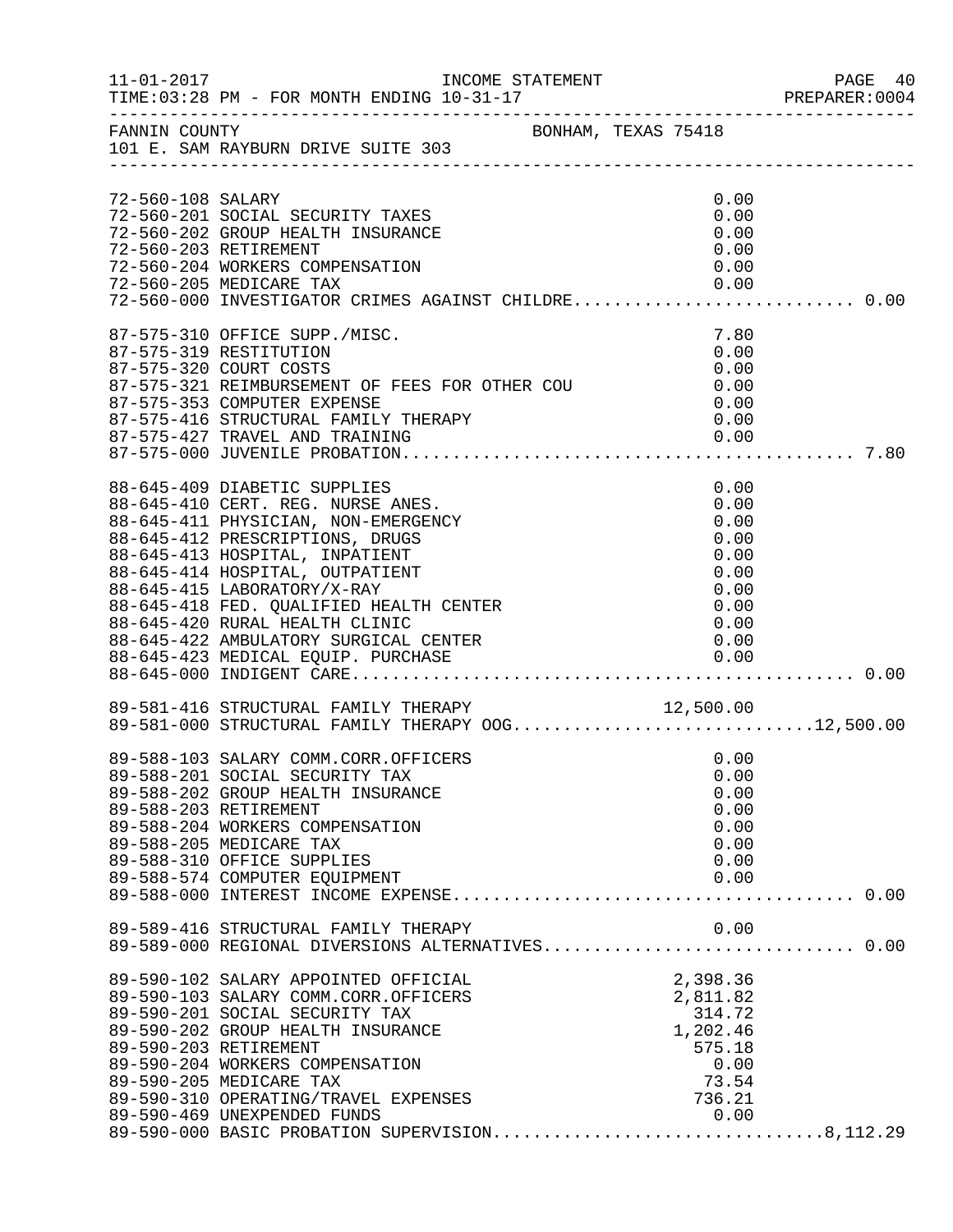| $11 - 01 - 2017$     | INCOME STATEMENT                                                                                                                                                                                                                                                                                                                                                                                                                                                                                                                                              |                     |                                                                                                                  | PAGE 41<br>PREPARER: 0004 |
|----------------------|---------------------------------------------------------------------------------------------------------------------------------------------------------------------------------------------------------------------------------------------------------------------------------------------------------------------------------------------------------------------------------------------------------------------------------------------------------------------------------------------------------------------------------------------------------------|---------------------|------------------------------------------------------------------------------------------------------------------|---------------------------|
| FANNIN COUNTY        | 101 E. SAM RAYBURN DRIVE SUITE 303                                                                                                                                                                                                                                                                                                                                                                                                                                                                                                                            | BONHAM, TEXAS 75418 |                                                                                                                  |                           |
|                      | 89-591-102 SALARY APPOINTED OFFICIAL<br>89-591-103 SALARY COMM.CORR.OFFICERS<br>89-591-201 SOCIAL SECURITY TAX<br>89-591-202 GROUP HEALTH INSURANCE<br>89-591-203 RETIREMENT<br>89-591-204 WORKERS COMPENSATION<br>89-591-205 MEDICARE TAX                                                                                                                                                                                                                                                                                                                    |                     | 2,006.96<br>2,352.94<br>263.32<br>1,006.14<br>481.32<br>0.00<br>61.60                                            |                           |
| 89-592-408 DETENTION | 89-592-102 SALARY APPOINTED OFFICIAL<br>89-592-103 SALARY COMM.CORR.OFFICERS<br>89-592-201 SOCIAL SECURITY TAX<br>89-592-202 GROUP HEALTH INSURANCE<br>89-592-203 RETIREMENT<br>89-592-204 WORKERS COMPENSATION<br>89-592-205 MEDICARE TAX<br>89-592-469 UNEXPENDED FUNDS<br>89-592-000 PRE/POST ADJUDICATION FACILITIES925.70                                                                                                                                                                                                                                |                     | 301.04<br>352.94<br>39.46<br>150.84<br>72.18<br>0.00<br>9.24<br>0.00                                             |                           |
|                      | 89-593-102 SALARY APPOINTED OFFICIAL<br>89-593-103 SALARY COMM.CORR.OFFICERS<br>89-593-201 SOCIAL SECURITY TAX<br>89-593-202 GROUP HEALTH INSURANCE<br>89-593-203 RETIREMENT<br>89-593-204 WORKERS COMPENSATION<br>89-593-205 MEDICARE TAX<br>89-593-415 RESIDENTIAL PLACEMENT                                                                                                                                                                                                                                                                                |                     | 301.04<br>352.94<br>39.46<br>150.84<br>72.18<br>0.00<br>9.24                                                     |                           |
|                      | 89-594-102 SALARY APPOINTED OFFICIAL<br>89-594-103 SALARY COMM.CORR.OFFICERS<br>89-594-201 SOCIAL SECURITY TAX<br>89-594-202 GROUP HEALTH INSURANCE<br>89-594-203 RETIREMENT<br>89-594-204 WORKERS COMPENSATION<br>89-594-205 MEDICARE TAX                                                                                                                                                                                                                                                                                                                    |                     | 150.52<br>176.46<br>19.78<br>75.54<br>36.16<br>0.00<br>4.64                                                      |                           |
|                      | 89-594-000 PERSIARY APPOINTED OFFICIAL<br>89-995-102 SALARY APPOINTED OFFICIAL<br>89-995-103 SALARY COMM.CORR.OFFICERS<br>89-995-105 OFFICE MANAGER<br>89-995-201 SOCIAL SECURITY TAX<br>89-995-202 GROUP HEALTH INSURANCE<br>89-995-203 RETIREMENT<br>89-995-204 WORKERS COMPENSATION<br>89-995-205 MEDICARE TAX<br>89-995-401 AUDIT EXPENSE<br>89-995-406 DETENTION OPERATING COST FY18<br>89-995-407 DETENTION OPERATING COST FY17<br>89-995-408 DETENTION OPERATING COST FY16<br>89-995-415 RESIDENTIAL PLACEMENT<br>89-995-416 STRUCTURAL FAMILY THERAPY |                     | 75.26<br>88.24<br>0.00<br>9.88<br>37.80<br>18.06<br>0.00<br>2.32<br>0.00<br>0.00<br>0.00<br>0.00<br>0.00<br>0.00 |                           |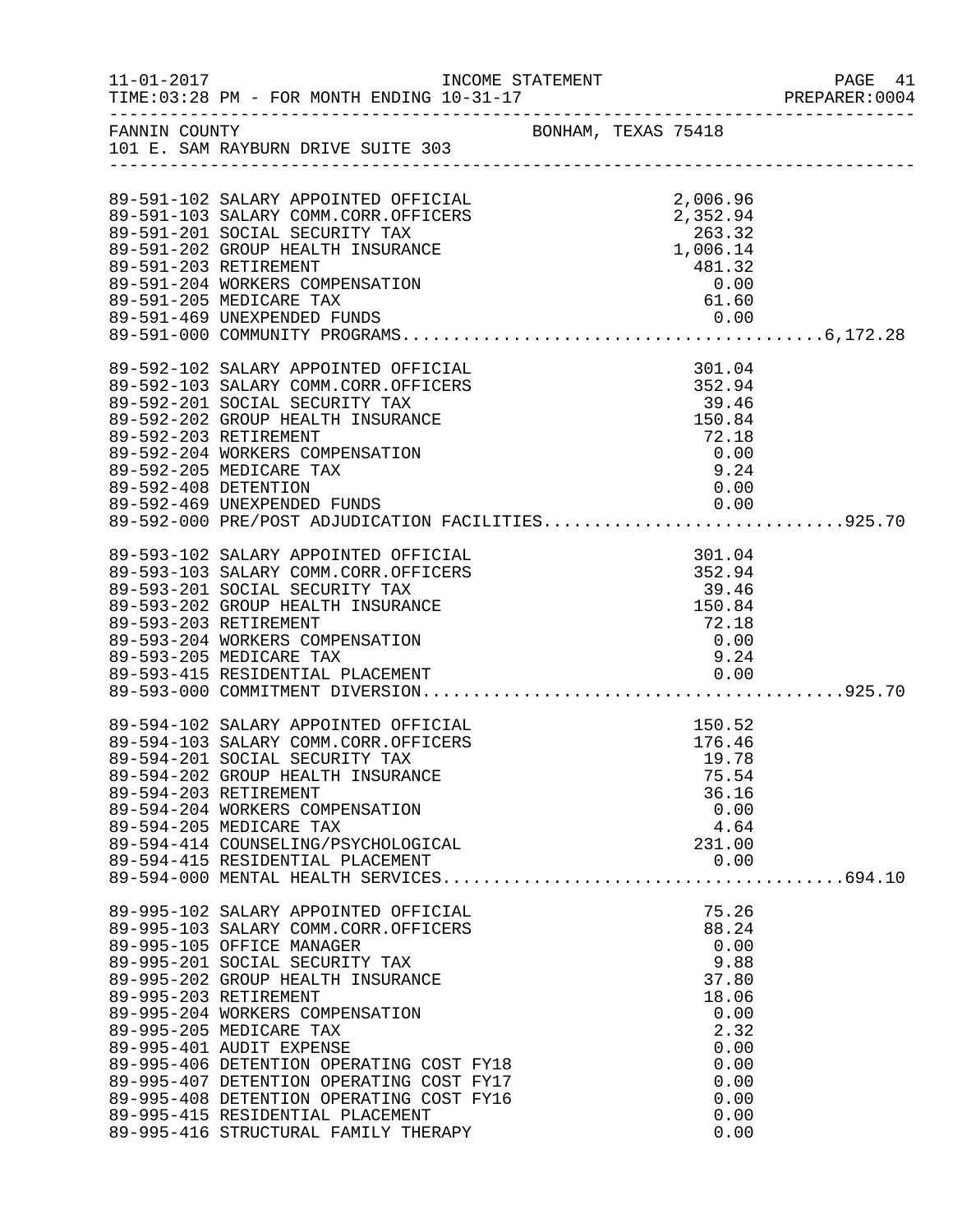|                                                                    |                     | PAGE 42 |
|--------------------------------------------------------------------|---------------------|---------|
| FANNIN COUNTY<br>101 E. SAM RAYBURN DRIVE SUITE 303                | BONHAM, TEXAS 75418 |         |
| 89-995-427 TRAVEL AND TRAINING                                     | 0.00                |         |
| 92-700-310 OFFICE SUPPLIES<br>92-700-430 BIDS AND NOTICES          | 0.00<br>0.00        |         |
| 93-909-414 GRANT ADMINISTRATION<br>93-909-415 CONSTRUCTION EXPENSE | 0.00<br>0.00        |         |
|                                                                    |                     |         |
|                                                                    |                     |         |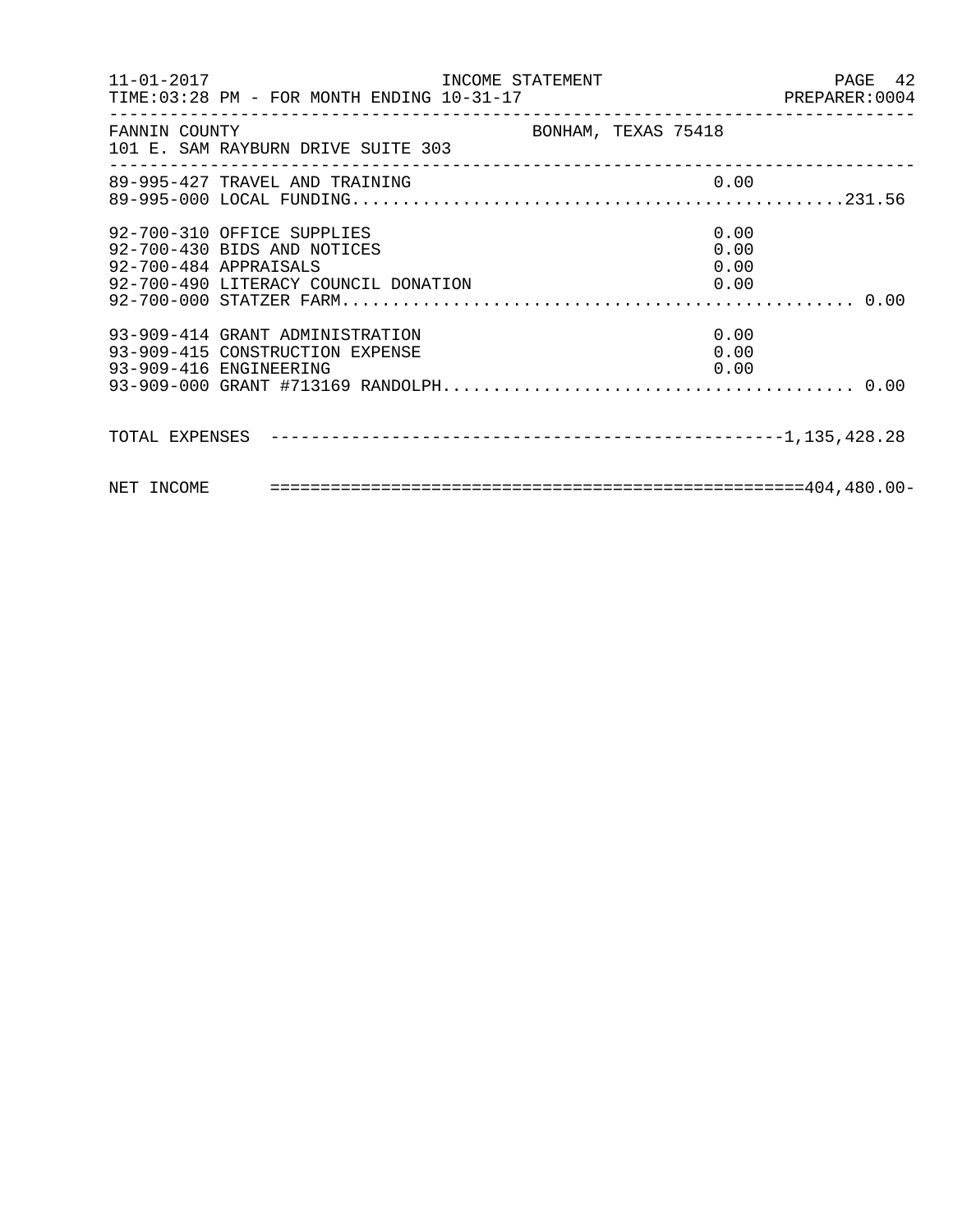| FANNIN COUNTY       | 101 E. SAM RAYBURN DRIVE SUITE 303                                                                                                                                                                                                                            | BONHAM, TEXAS 75418                                                         |  |
|---------------------|---------------------------------------------------------------------------------------------------------------------------------------------------------------------------------------------------------------------------------------------------------------|-----------------------------------------------------------------------------|--|
|                     | ***** ASSETS *****                                                                                                                                                                                                                                            |                                                                             |  |
| 10-100-100 PAYROLL  |                                                                                                                                                                                                                                                               | 1.55                                                                        |  |
|                     | 10-103-100 GENERAL-COMBINED FUNDS CHECKING 1,418,895.50                                                                                                                                                                                                       |                                                                             |  |
|                     |                                                                                                                                                                                                                                                               |                                                                             |  |
|                     | 10-105-003 COUNTY CLERK CHANGE FUND<br>10-105-075 CO.ATTORNEY CHANGE FUND<br>10-105-115 JURY CASH ON HAND<br>10-105-450 DISTRICT CLK.CHANGE FUND<br>10-105-455 JP#1 CASH ON HAND<br>10-105-457 JP#3 CASH ON HAND<br>10-105-499 TAX ASSESSOR CHANGE FUND       | 100.00<br>0.00<br>0.00<br>1,000.00<br>50.00<br>100.00<br>100.00<br>1,300.00 |  |
|                     | 10-120-305 FINES RECEIVABLE<br>10-120-306 ALLOWANCE FOR UNCOLLECTIBLES 1,710,769.53-<br>10-120-307 ALOWANCE FOR UNCOLLECTIBLES HOSPITA 100,000.00-<br>10-120-311 TAXES RECEIVABLE<br>10-120-312 DUE FROM OTHER GOVERNMENTS<br>10-120-313 DUE FROM OTHER FUNDS | 6,024,016.44<br>567,943.62<br>115,461.01<br>185,152.01                      |  |
|                     | 10-133-089 DUE FROM T.J.P.C.                                                                                                                                                                                                                                  | 0.00                                                                        |  |
| 10-513-162 BUILDING |                                                                                                                                                                                                                                                               | 0.00                                                                        |  |
|                     | 10-999-100 A/P CLEARING ACCOUNT                                                                                                                                                                                                                               | 0.00                                                                        |  |
| 11-100-100 PAYROLL  |                                                                                                                                                                                                                                                               | 0.00                                                                        |  |
|                     | 11-102-100 A/P CLEARING                                                                                                                                                                                                                                       | 0.00                                                                        |  |
|                     | 11-103-100 C.H. SECURITY-COMBINED FUNDS CKING 117,383.08                                                                                                                                                                                                      |                                                                             |  |
|                     | 11-120-313 DUE FROM OTHER FUNDS                                                                                                                                                                                                                               | 4,119.57                                                                    |  |
|                     | 12-102-100 A/P CLEARING                                                                                                                                                                                                                                       | 0.00                                                                        |  |
|                     | 12-103-100 CO.CLK.VITAL STAT.-COMB.FUNDS CKING 7,300.70                                                                                                                                                                                                       |                                                                             |  |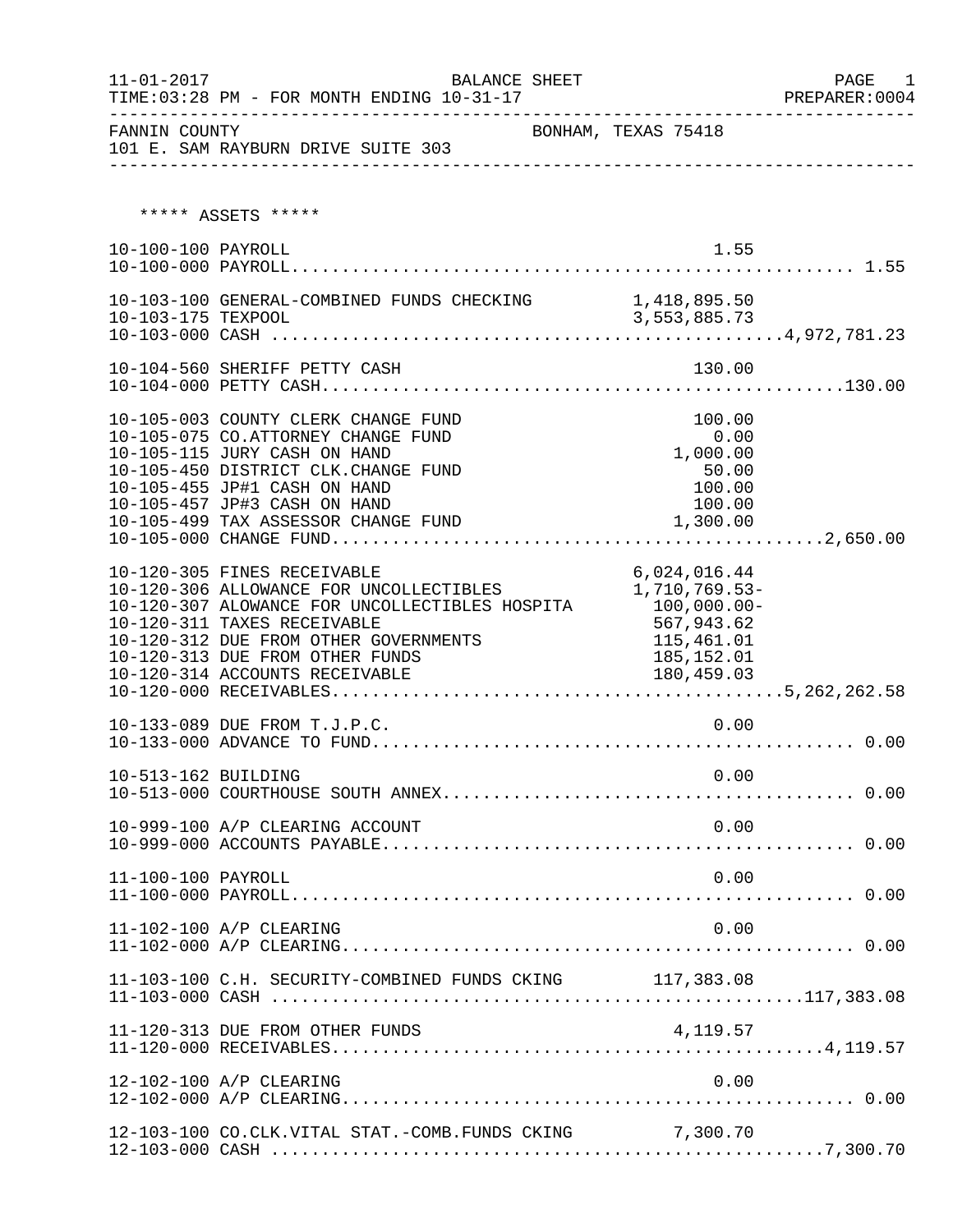| $11 - 01 - 2017$   | <b>BALANCE SHEET</b><br>TIME: 03:28 PM - FOR MONTH ENDING 10-31-17 |                     | PAGE 2 |
|--------------------|--------------------------------------------------------------------|---------------------|--------|
| FANNIN COUNTY      | 101 E. SAM RAYBURN DRIVE SUITE 303                                 | BONHAM, TEXAS 75418 |        |
|                    | 12-120-313 DUE FROM OTHER FUNDS                                    | 319.00              |        |
|                    | 13-102-100 A/P CLEARING                                            | 0.00                |        |
|                    | 13-103-113 SURETY BAIL BOND FEE                                    | 5,700.00            |        |
|                    | 14-102-100 A/P CLEARING                                            | 0.00                |        |
|                    | 14-103-100 JUST.CT.BLDG.SEC.-COMB.FUNDS CKING 16,116.42            |                     |        |
|                    | 14-120-313 DUE FROM OTHER FUNDS                                    | 180.10              |        |
|                    | 16-102-100 A/P CLEARING                                            | 0.00                |        |
|                    | 16-103-100 CO.JUDGE EXCESS SUPP.-COMB.FUND CK 17,624.67            |                     |        |
|                    | 17-102-100 A/P CLEARING                                            | 0.00                |        |
|                    | 17-103-100 PROB.JUDGES ED.-COMB. FUNDS CKING 4,742.14              |                     |        |
|                    | 17-120-313 DUE FROM OTHER FUNDS                                    | 310.26              |        |
| 18-100-100 PAYROLL |                                                                    | 0.00                |        |
|                    | 18-102-100 A/P CLEARING                                            | 0.00                |        |
|                    |                                                                    |                     |        |
|                    | 18-120-313 DUE FROM OTHER FUNDS                                    | 23,815.17           |        |
| 19-100-100 PAYROLL |                                                                    | 0.00                |        |
|                    | 19-102-100 A/P CLEARING                                            | 0.00                |        |
|                    | 19-103-100 DIST.CLK.REC.MNGMT-COMB.FUNDS CKING 8,643.53            |                     |        |
|                    | 19-120-313 DUE FROM OTHER FUNDS                                    | 436.56              |        |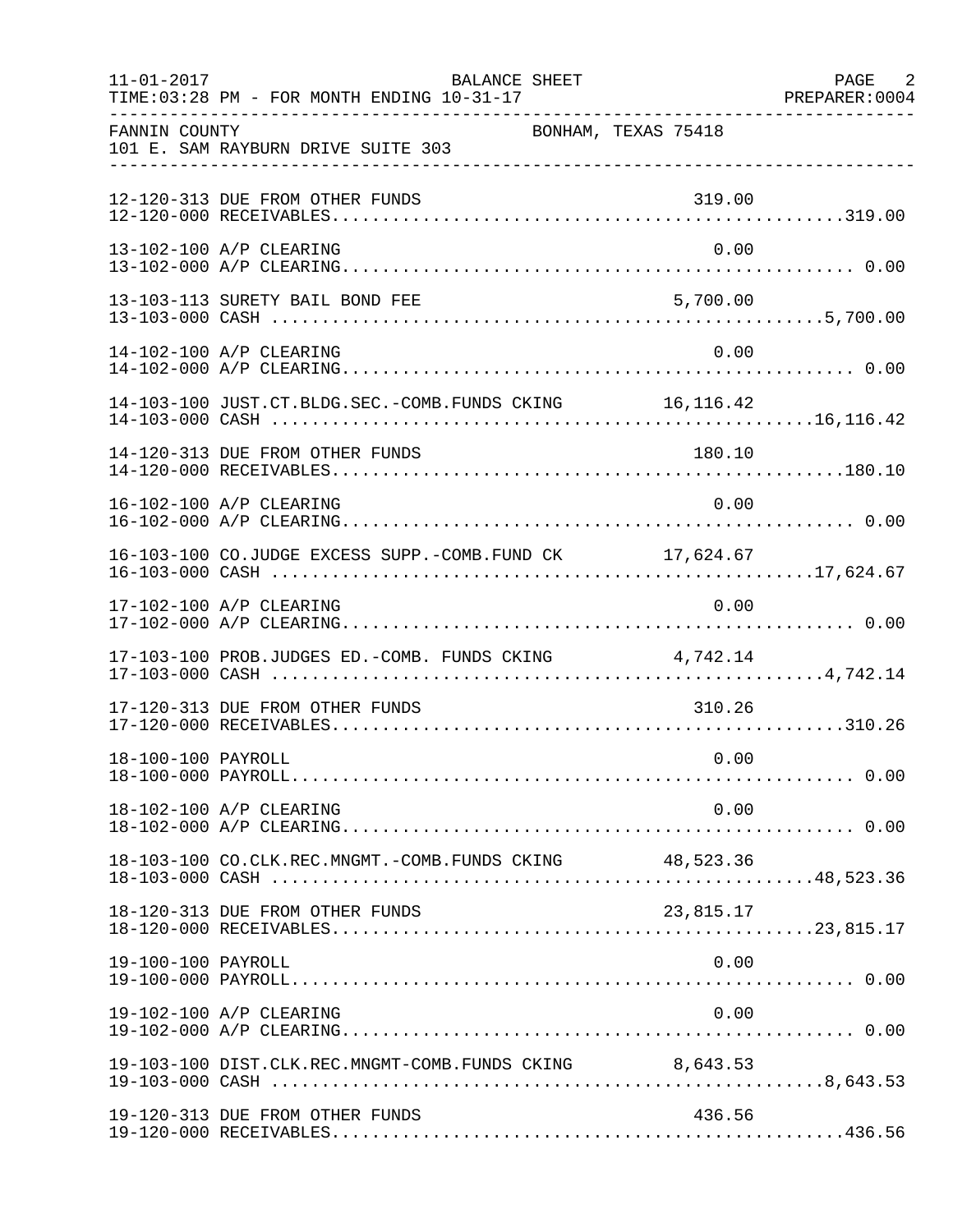| $11 - 01 - 2017$                       | BALANCE SHEET<br>TIME: 03:28 PM - FOR MONTH ENDING 10-31-17                                                                           |                                                 | PAGE 3<br>PREPARER:0004 |
|----------------------------------------|---------------------------------------------------------------------------------------------------------------------------------------|-------------------------------------------------|-------------------------|
| FANNIN COUNTY                          | 101 E. SAM RAYBURN DRIVE SUITE 303                                                                                                    | BONHAM, TEXAS 75418                             |                         |
| 20-100-100 PAYROLL                     |                                                                                                                                       | 0.00                                            |                         |
|                                        | 20-102-100 A/P CLEARING                                                                                                               | 0.00                                            |                         |
|                                        | 20-103-100 CO.OFF.REC.MNGMT-COMB. FUNDS CKING 40,695.65                                                                               |                                                 |                         |
|                                        | 20-120-313 DUE FROM OTHER FUNDS                                                                                                       | 3,668.45                                        |                         |
| 21-100-100 PAYROLL                     |                                                                                                                                       | 0.00                                            |                         |
|                                        | 21-102-100 A/P CLEARING                                                                                                               | 0.00                                            |                         |
| 21-103-175 TEXPOOL                     | 21-103-100 R&B#1-COMBINED FUNDS CHECKING                                                                                              | 149,798.99<br>17,480.56                         |                         |
|                                        | 21-120-311 TAXES RECEIVABLE<br>21-120-312 DUE FROM OTHER GOVERNMENTS<br>21-120-313 DUE FROM OTHER FUNDS<br>21-120-315 INVENTORY ASSET | 29,558.47<br>6,633.14<br>8,927.99<br>3,473.88   |                         |
| 21-621-500 LAND<br>21-621-535 BUILDING | 21-621-599 CAPITAL OUTLAY                                                                                                             | 0.00<br>0.00                                    | 0.00                    |
| 22-100-100 PAYROLL                     |                                                                                                                                       | 0.00                                            |                         |
|                                        | 22-102-100 A/P CLEARING                                                                                                               | 0.00                                            |                         |
| 22-103-175 TEXPOOL                     | 22-103-100 R&B#2- COMBINED FUNDS CHECKING                                                                                             | 178,061.06<br>380,737.77                        |                         |
|                                        | 22-120-311 TAXES RECEIVABLE<br>22-120-312 DUE FROM OTHER GOVERNMENT<br>22-120-313 DUE FROM OTHER FUNDS<br>22-120-315 INVENTORY ASSET  | 32,900.60<br>7,258.43<br>10,399.94<br>41,975.72 |                         |
| 22-622-500 LAND<br>22-622-535 BUILDING | 22-622-575 LAND/BUILDING<br>22-622-599 CAPITAL OUTLAY                                                                                 | 0.00<br>0.00<br>0.00                            | 0.00                    |
| 23-100-100 PAYROLL                     |                                                                                                                                       | 0.00                                            |                         |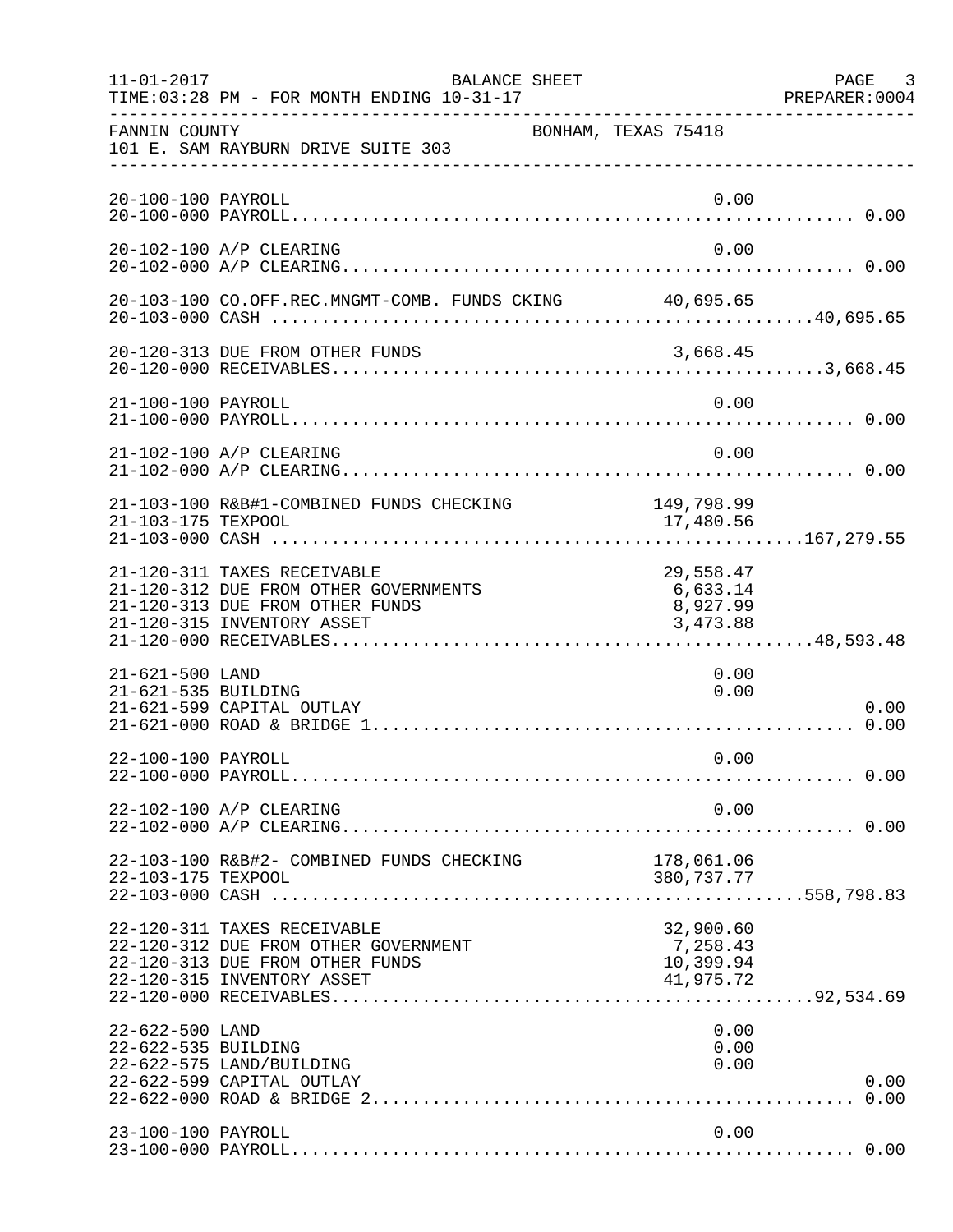| $11 - 01 - 2017$                       | <b>BALANCE SHEET</b><br>TIME: 03:28 PM - FOR MONTH ENDING 10-31-17                                      |                                                    | PAGE 4<br>PREPARER:0004 |
|----------------------------------------|---------------------------------------------------------------------------------------------------------|----------------------------------------------------|-------------------------|
| FANNIN COUNTY                          | 101 E. SAM RAYBURN DRIVE SUITE 303                                                                      | BONHAM, TEXAS 75418                                |                         |
|                                        | 23-102-100 A/P CLEARING                                                                                 | 0.00                                               |                         |
| 23-103-175 TEXPOOL                     | 23-103-100 R&B#3-COMBINED FUNDS CHECKING                                                                | 506,493.21<br>229,161.56                           |                         |
| 23-120-315 INVENTORY                   | 23-120-311 TAXES RECEIVABLE<br>23-120-312 DUE FROM OTHER GOVERNMENTS<br>23-120-313 DUE FROM OTHER FUNDS | 49, 363. 23<br>11,590.67<br>15,599.90<br>33,404.57 |                         |
| 23-623-500 LAND<br>23-623-535 BUILDING | 23-623-599 CAPITAL OUTLAY                                                                               | 0.00<br>0.00                                       | 0.00                    |
| 24-100-100 PAYROLL                     |                                                                                                         | 0.00                                               |                         |
|                                        | 24-102-100 A/P CLEARING                                                                                 | 0.00                                               |                         |
| 24-103-175 TEXPOOL                     | 24-103-100 R&B#4- COMBINED FUNDS CHECKING                                                               | 20,754.90-<br>201, 477.81                          |                         |
| 24-120-315 INVENTORY                   | 24-120-311 TAXES RECEIVABLE<br>24-120-312 DUE FROM OTHER GOVERNMENTS<br>24-120-313 DUE FROM OTHER FUNDS | 27,083.12<br>6,597.33<br>8,879.84<br>6, 291.25     |                         |
| 24-624-500 LAND<br>24-624-535 BUILDING | 24-624-599 CAPITAL OUTLAY                                                                               | 0.00<br>0.00                                       | 0.00                    |
|                                        | 25-103-100 BEES-COMBINED FUNDS CHECKING                                                                 | 2,177.67                                           |                         |
|                                        | 26-102-100 A/P CLEARING                                                                                 | 0.00                                               |                         |
|                                        | 26-103-100 J.P.#1 JUST.CT.TECH-COMB.FUND CKING 45,055.72                                                |                                                    |                         |
|                                        | 26-120-313 DUE FROM OTHER FUNDS                                                                         | 487.74                                             |                         |
|                                        | 27-102-100 A/P CLEARING                                                                                 | 0.00                                               |                         |
|                                        | 27-103-100 J.P.#2 JUST.CT.TECH-COMB.FUND CKING 11,024.90                                                |                                                    |                         |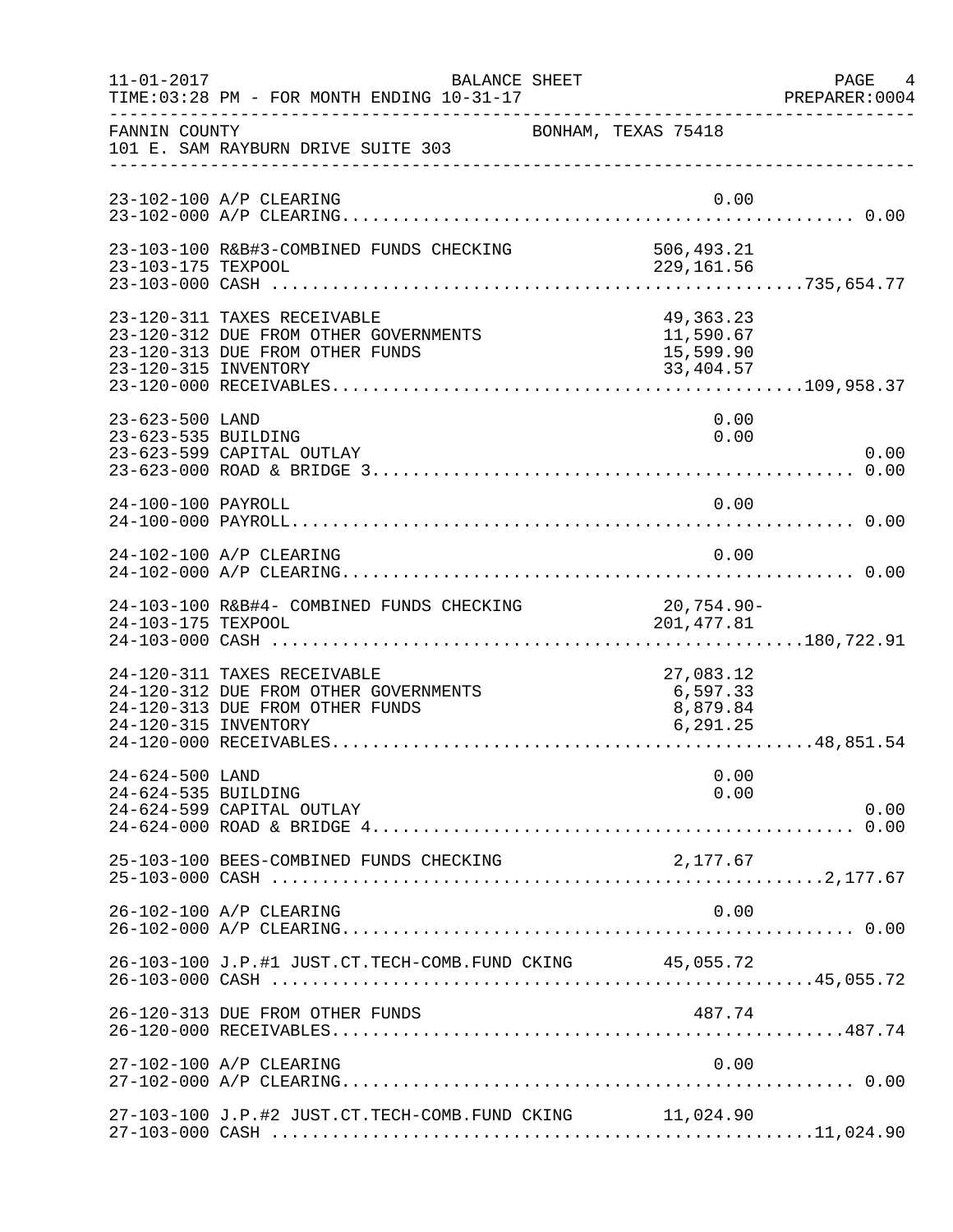| $11 - 01 - 2017$   | <b>BALANCE SHEET</b><br>TIME: 03:28 PM - FOR MONTH ENDING 10-31-17                                     |                       | PAGE 5 |
|--------------------|--------------------------------------------------------------------------------------------------------|-----------------------|--------|
| FANNIN COUNTY      | 101 E. SAM RAYBURN DRIVE SUITE 303                                                                     | BONHAM, TEXAS 75418   |        |
|                    | 27-120-313 DUE FROM OTHER FUNDS                                                                        | 84.20                 |        |
|                    | 28-102-100 A/P CLEARING                                                                                | 0.00                  |        |
|                    | 28-103-100 J.P.#3 JUST.CT.TECH-COMB.FUND CKING 4,562.88                                                |                       |        |
|                    | 28-120-313 DUE FROM OTHER FUNDS                                                                        | 156.60                |        |
|                    |                                                                                                        |                       |        |
| 31-103-175 TEXPOOL | 31-103-100 COURTHOUSE RESTORATION-COMB.FUND                                                            | 115.00<br>0.00        |        |
|                    | 33-102-100 A/P CLEARING                                                                                | 0.00                  |        |
|                    | 33-103-100 BAIL BONDSMAN APP.-COMB FUND CKING 8,596.74<br>33-103-000 BAIL BONDSMAN AP.FEE CASH8,596.74 |                       |        |
| 34-100-100 PAYROLL |                                                                                                        | 0.00                  |        |
|                    | 34-103-100 DISTRICT CT.REC.ARCHIVE COMB.FUND C 23,138.77                                               |                       |        |
|                    | 34-120-313 DUE FROM OTHER FUNDS                                                                        | 817.02                |        |
|                    | 35-103-100 LAW LIBRARY-COMBINED FUND CHECKING 144,373.41                                               |                       |        |
|                    | 35-120-313 DUE FROM OTHER FUNDS                                                                        | 4,553.07              |        |
| 36-100-100 PAYROLL |                                                                                                        | 0.00                  |        |
|                    | 36-102-100 A/P CLEARING                                                                                | 0.00                  |        |
|                    | 36-103-136 D. A. FEE CASH ACCT.<br>36-103-236 D.A. FEE SEIZURE FUND                                    | 7,863.35<br>15,140.06 |        |
|                    | 36-999-100 A/P CLEARING ACCOUNT                                                                        | 0.00                  |        |
|                    | 37-103-137 CASH-CONTRABAND SEIZURE                                                                     | 5,610.50              |        |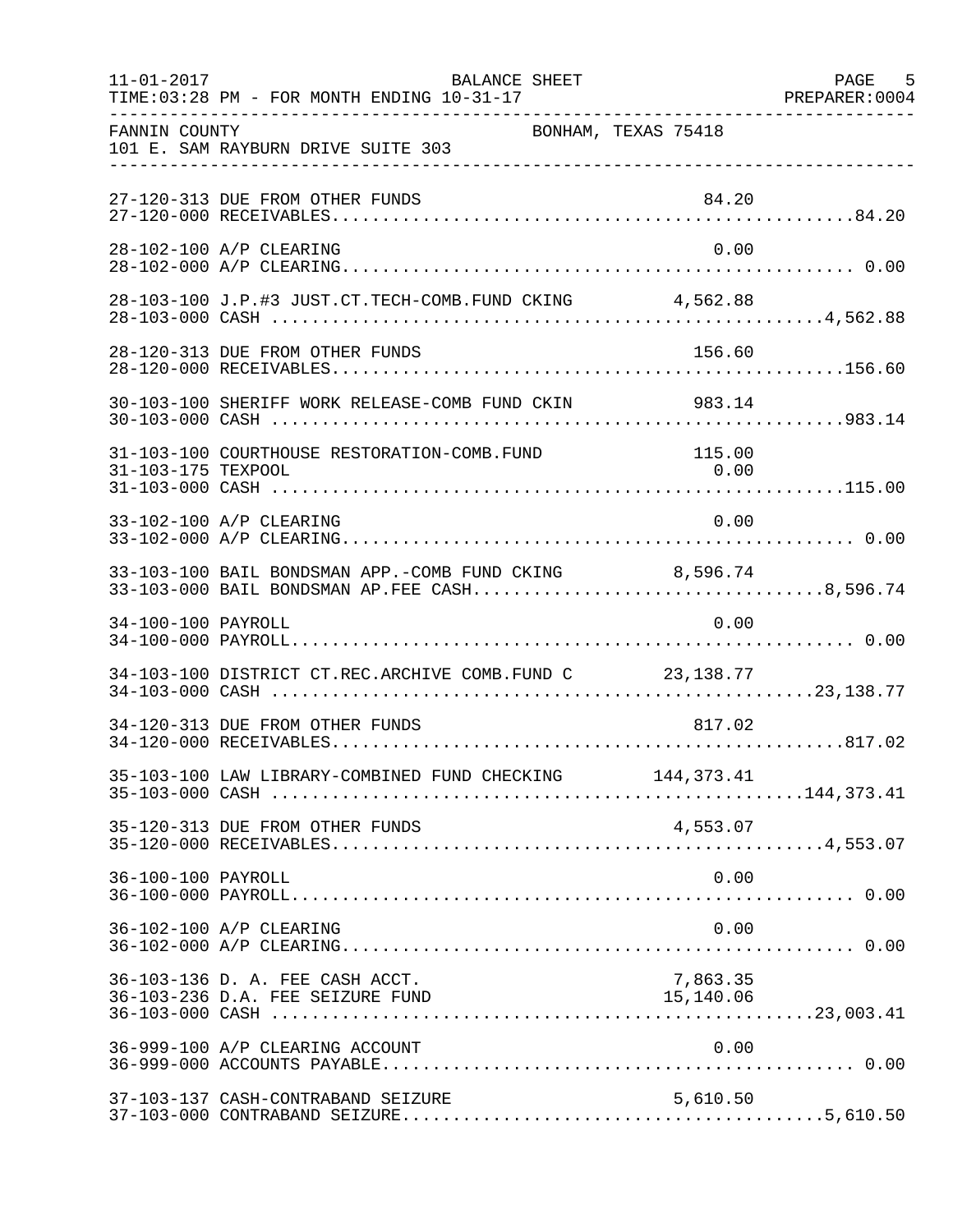| $11 - 01 - 2017$   | BALANCE SHEET<br>TIME: 03:28 PM - FOR MONTH ENDING 10-31-17                       |                     | PAGE 6 |
|--------------------|-----------------------------------------------------------------------------------|---------------------|--------|
| FANNIN COUNTY      | 101 E. SAM RAYBURN DRIVE SUITE 303                                                | BONHAM, TEXAS 75418 |        |
|                    |                                                                                   |                     |        |
|                    |                                                                                   |                     |        |
|                    | 39-102-100 A/P CLEARING                                                           | 0.00                |        |
|                    | 39-103-100 IHC B.R. COOPER-COMB. FUND CHECKING 11,965.19                          |                     |        |
|                    | 40-103-100 NAACHO-COMBINED FUND CKING                                             | 4,634.74            |        |
|                    | 41-102-100 A/P CLEARING                                                           | 0.00                |        |
|                    | 41-103-100 CITIZEN CORPS(CERT)-COMB. FUND CKING 0.00<br>41-103-406 CERT DONATIONS | 300.00              |        |
|                    | 41-120-312 DUE FROM OTHER GOVERNMENTS                                             | 0.00                |        |
|                    | 42-103-100 HAZARD MITIGATION-COMB. FUND CKING. 428.64-                            |                     |        |
|                    | 44-102-100 A/P CLEARING                                                           | 0.00                |        |
|                    | 44-103-100 HOMELAND SECURITY-COMB. FUND CHKING                                    | 0.00                |        |
|                    | 44-120-312 DUE FROM OTHER GOVERNMENT                                              | 0.00                |        |
| 45-100-100 PAYROLL |                                                                                   | 0.00                |        |
|                    | 45-103-100 CHAPTER 19-COMBINED FUNDS CHECKING 3,975.00-                           |                     |        |
|                    | 45-120-312 DUE FROM OTHER GOVERNMENT                                              | 0.00                |        |
|                    | 46-103-100 SAFE ROOM REIMB. PROG. - COMB. FUNDS 5, 450.98                         |                     |        |
|                    | 46-120-312 DUE FROM OTHER GOVERNMENTS                                             | 0.00                |        |
|                    | 48-103-100 ELECTION EQUIP.FUND-COMBINED FUNDS 35,128.73                           |                     |        |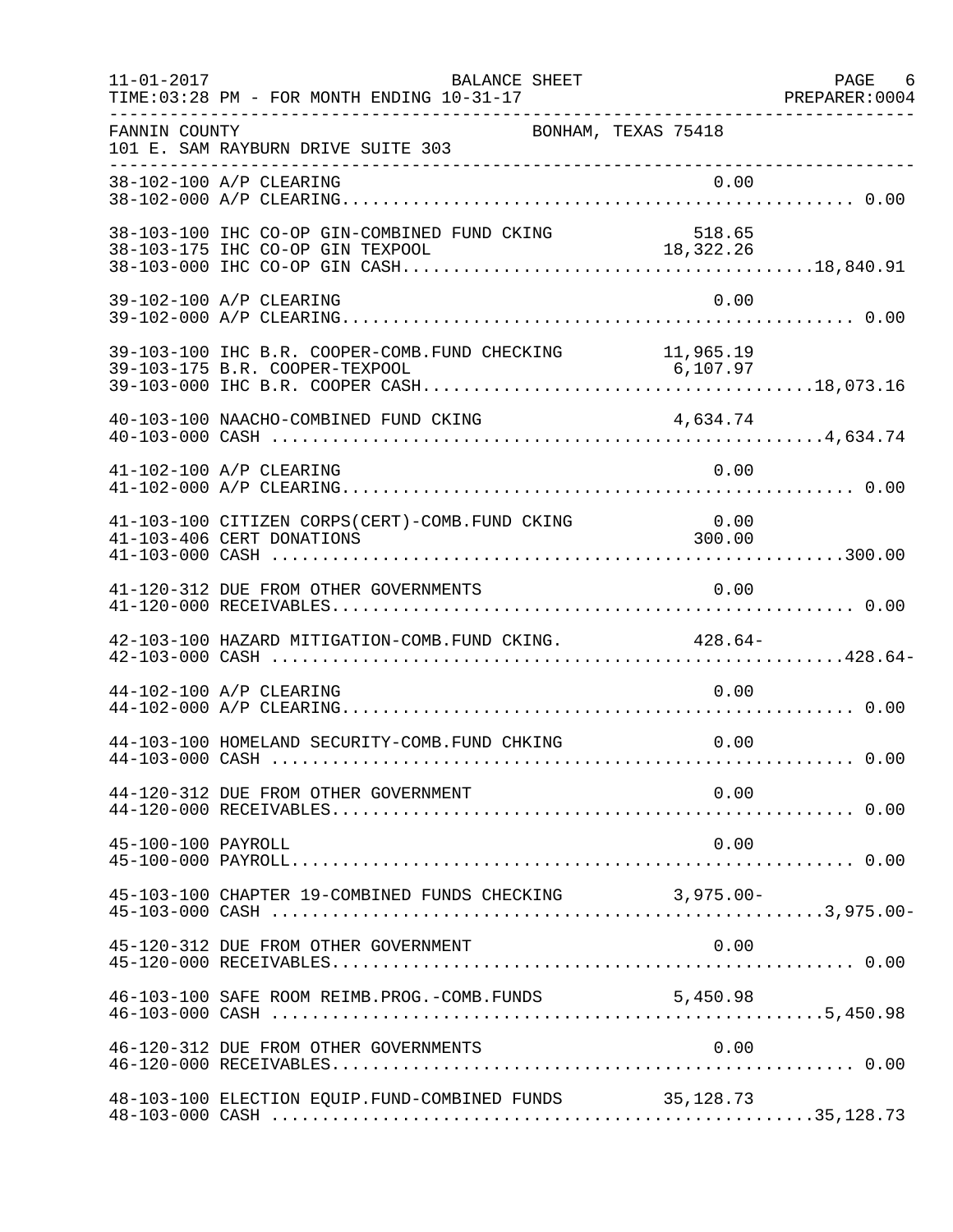| $11 - 01 - 2017$   | BALANCE SHEET<br>TIME: 03:28 PM - FOR MONTH ENDING 10-31-17 |                     | PAGE 7 |
|--------------------|-------------------------------------------------------------|---------------------|--------|
| FANNIN COUNTY      | 101 E. SAM RAYBURN DRIVE SUITE 303                          | BONHAM, TEXAS 75418 |        |
|                    |                                                             |                     |        |
|                    | 49-103-100 INVESTIGATOR/LEOSE-COMB.FUNDS                    | 682.59              |        |
|                    | 51-103-100 CO.CLK.CO.& DIST.CT.TECHNOLOGY-COMB 6,975.92     |                     |        |
|                    | 51-120-313 DUE FROM OTHER FUNDS                             | 356.83              |        |
|                    | 52-103-100 CO.CLK.COURT RECORDS PRESERVATION-C 12,101.79    |                     |        |
|                    | 52-120-313 DUE FROM OTHER FUNDS                             | 900.00              |        |
|                    | 53-103-100 CO.CLK.REC.ARCHIVE -COMB.FUNDS CKIN 258,013.30   |                     |        |
|                    | 53-120-313 DUE FROM OTHER FUNDS                             | 24,590.00           |        |
|                    | 55-102-100 A/P CLEARING                                     | 0.00                |        |
|                    | 55-103-155 F.C. LAW ENFORCEMENT EDUCATION                   | 246.52              |        |
|                    | 55-999-100 A/P CLEARING ACCOUNT                             | 0.00                |        |
| 56-100-100 PAYROLL |                                                             | 0.00                |        |
|                    | 56-102-100 A/P CLEARING                                     | 0.00                |        |
|                    | 56-103-156 CASH-F C SHERIFF FORFEITURE                      |                     |        |
|                    | 56-999-100 A/P CLEARING ACCOUNT                             | 0.00                |        |
|                    | 57-103-100 SHERIFF K-9 UNIT-COMB.FUND CHECKING              | 595.29              |        |
|                    | 59-103-100 DRUG COURT-COMBINED FUNDS                        | 33, 226. 75         |        |
|                    | 59-120-313 DUE FROM OTHER FUNDS                             | 1,650.01            |        |
| 60-103-175 TEXPOOL | 60-103-100 SINKING-COMBINED FUND CHECKING                   | 39,554.13<br>0.00   |        |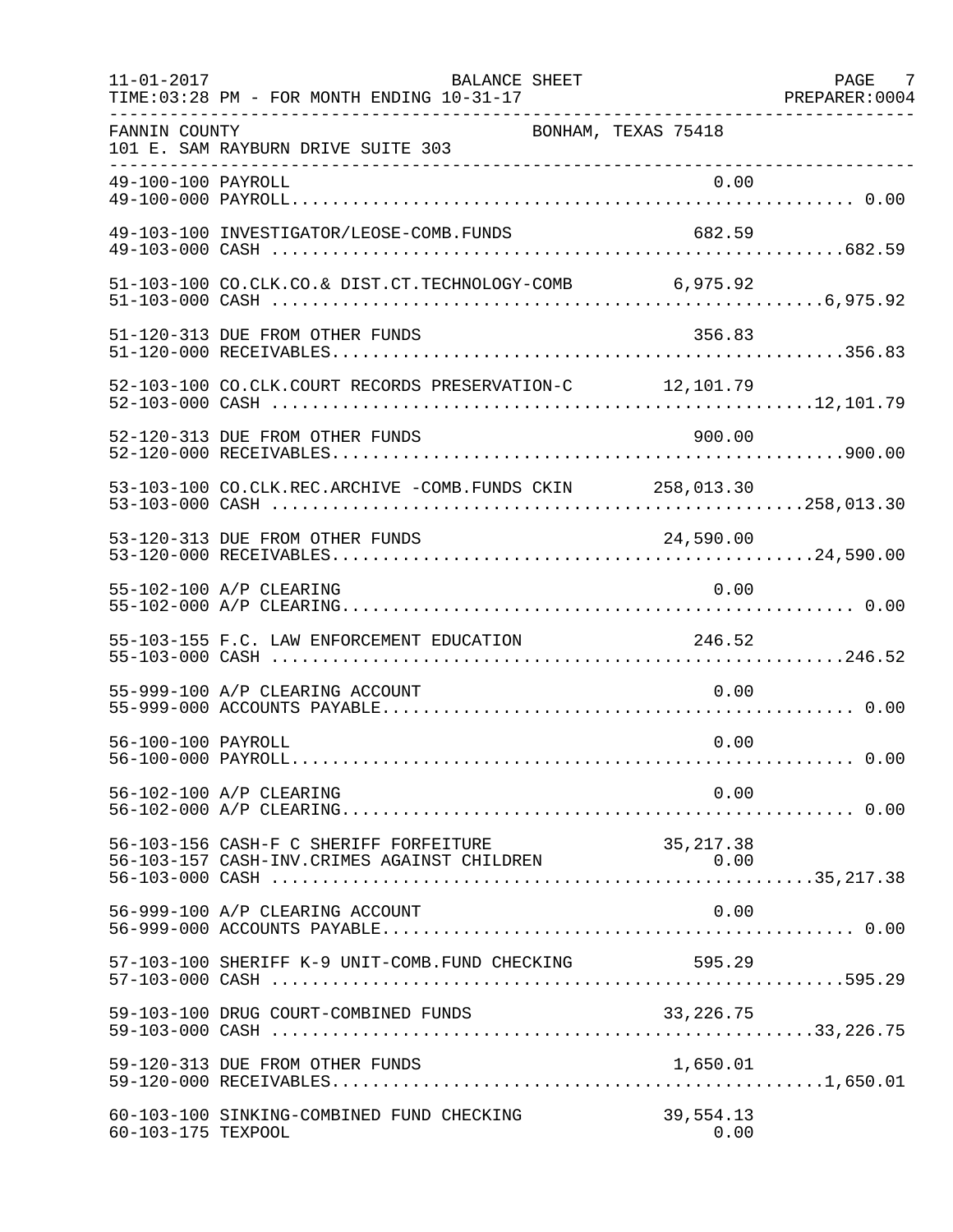| $11 - 01 - 2017$   | BALANCE SHEET<br>TIME: 03:28 PM - FOR MONTH ENDING 10-31-17<br>. _ _ _ _ _ _ _ _ _ _ _ _ _ _           |                                | PAGE 8<br>PREPARER: 0004 |
|--------------------|--------------------------------------------------------------------------------------------------------|--------------------------------|--------------------------|
| FANNIN COUNTY      | 101 E. SAM RAYBURN DRIVE SUITE 303                                                                     | BONHAM, TEXAS 75418            |                          |
|                    | 60-103-260 SINKING-CASH 1998<br>60-103-275 TEXPOOL-1998 JAIL                                           |                                | 0.00<br>0.00             |
|                    | 60-120-311 TAXES RECEIVABLE<br>60-120-312 DUE FROM OTHER GOVERNMENT<br>60-120-313 DUE FROM OTHER FUNDS |                                | 0.00<br>0.00<br>0.00     |
|                    | 61-103-100 DIST.CLK.CO.& DIST.CT.TECH.-COMBINE 3,162.28                                                |                                |                          |
|                    | 61-120-313 DUE FROM OTHER FUNDS                                                                        | 68.65                          |                          |
|                    | 62-103-100 DIST.CLK.COURT RECORDS PRESERVATION 27,129.65                                               |                                |                          |
|                    | 62-120-313 DUE FROM OTHER FUNDS                                                                        | 609.11                         |                          |
|                    | 63-103-100 LEOSE CONST.#1-COMBINED FUNDS CHECK 1,331.81                                                |                                |                          |
|                    | 64-103-100 LEOSE CONST.#2-COMBINED FUNDS CHECK 0.00                                                    |                                |                          |
|                    | 65-103-100 LEOSE CONST.#3-COMBINED FUNDS CHECK 1,331.81                                                |                                |                          |
| 66-103-175 TEXPOOL | 66-103-100 CASH-COMBINED FUNDS CHECKING 6,250,000.00                                                   | 0.00                           |                          |
|                    | 67-103-100 ANNUAL PAYMENT-COMBINED FUND CKING                                                          | $415.50 -$                     |                          |
|                    | 70-102-100 A/P CLEARING                                                                                |                                | 0.00                     |
| 70-103-175 TEXPOOL | 70-103-100 RIGHT OF WAY-COMBINED FUND CHECKING<br>70-103-170 RIGHT OF WAY CASH ACCT.                   | 16,035.48<br>0.00<br>80,941.54 |                          |
|                    | 70-133-010 ADVANCE TO GENERAL<br>70-133-021 ADVANCE TO R&B #1<br>70-133-022 ADVANCE TO R&B #2          |                                | 0.00<br>0.00<br>0.00     |
|                    | 70-999-100 A/P CLEARING ACCOUNT                                                                        |                                | 0.00                     |
| 71-100-100 PAYROLL |                                                                                                        |                                | 0.00                     |
|                    | 71-103-100 INV. CRIMES AGAINST WOMEN-COMB. FUNDS                                                       |                                | 0.00                     |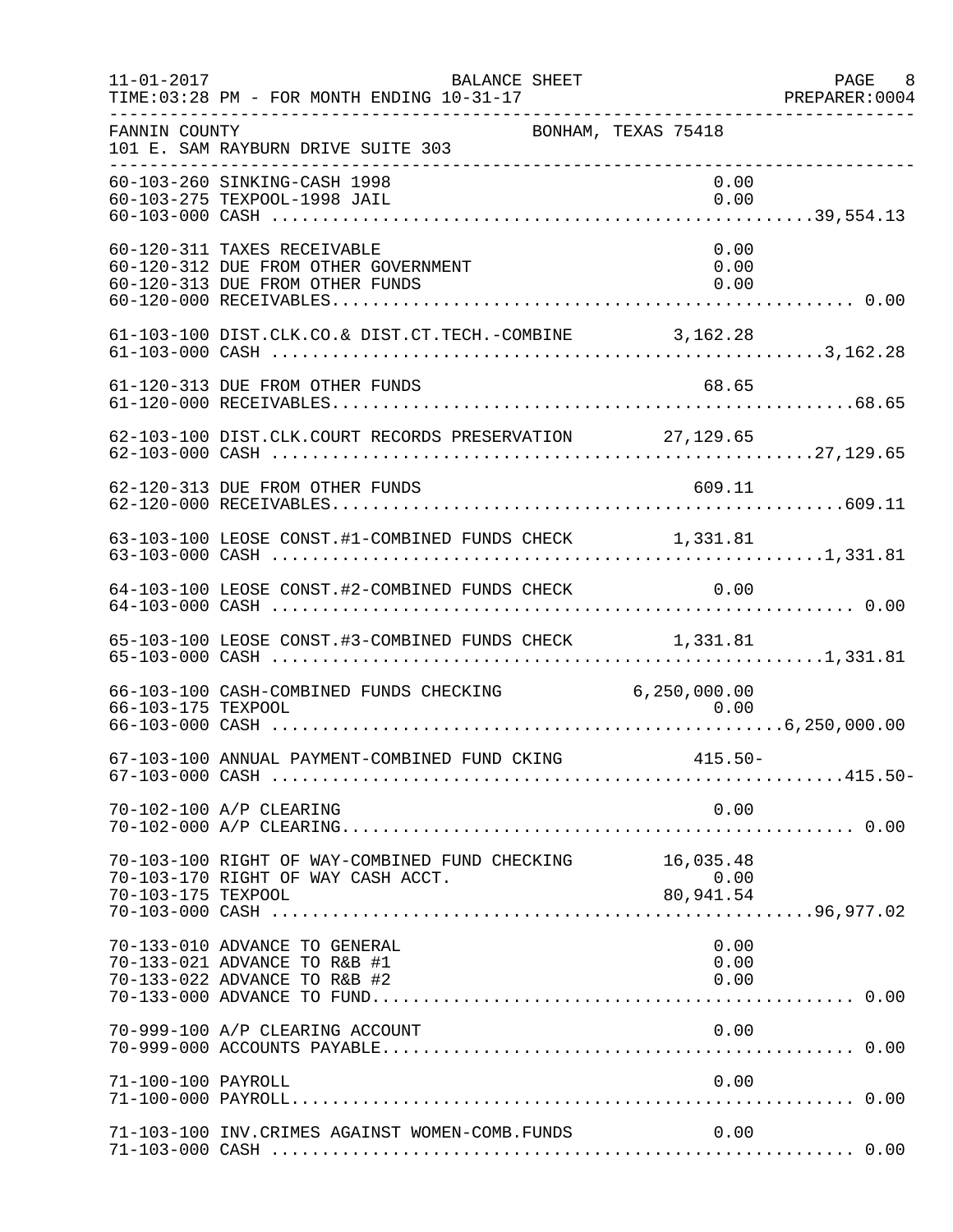| $11 - 01 - 2017$                        | BALANCE SHEET<br>TIME: 03:28 PM - FOR MONTH ENDING 10-31-17                                                                                                                                                                                                                                        |                                                                                                                               | PAGE 9<br>PREPARER: 0004 |
|-----------------------------------------|----------------------------------------------------------------------------------------------------------------------------------------------------------------------------------------------------------------------------------------------------------------------------------------------------|-------------------------------------------------------------------------------------------------------------------------------|--------------------------|
| FANNIN COUNTY                           | 101 E. SAM RAYBURN DRIVE SUITE 303                                                                                                                                                                                                                                                                 | BONHAM, TEXAS 75418                                                                                                           |                          |
|                                         | 71-120-312 DUE FROM OTHER GOVERNMENTS                                                                                                                                                                                                                                                              | 0.00                                                                                                                          |                          |
| 72-100-100 PAYROLL                      |                                                                                                                                                                                                                                                                                                    | 0.00                                                                                                                          |                          |
|                                         | 72-103-100 INV. CRIMES AGAINST CHILDREN-COMB. FU                                                                                                                                                                                                                                                   | 0.00                                                                                                                          |                          |
|                                         | 72-120-312 DUE FROM OTHER GOVERNMENTS                                                                                                                                                                                                                                                              | 0.00                                                                                                                          |                          |
|                                         |                                                                                                                                                                                                                                                                                                    |                                                                                                                               |                          |
|                                         | 88-103-100 IHC - COMBINED FUNDS CHECKING                                                                                                                                                                                                                                                           | 0.00                                                                                                                          |                          |
| 89-100-100 PAYROLL                      |                                                                                                                                                                                                                                                                                                    | 0.00                                                                                                                          |                          |
|                                         | 89-103-689 CASH-STRUCTURAL FAM.THER.GRANT OOG 12,500.00-<br>89-103-992 CASH-INTEREST INCOME<br>89-103-993 CASH-BASIC PROBATION SUPERVISION<br>89-103-994 CASH-COMMUNITY PROGRAMS<br>89-103-995 CASH-LOCAL FUNDING<br>89-103-996 CASH-PRE/POST ADJUDICATION<br>89-103-997 CASH-COMMITMENT DIVERSION | 13,040.69<br>7,655.44<br>48,801.40<br>1,148.60<br>1,148.60                                                                    |                          |
| 92-103-175 TEXPOOL                      | 92-103-100 STATZER-COMBINED FUNDS CHECKING                                                                                                                                                                                                                                                         | 3,981.05<br>39,481.06                                                                                                         |                          |
|                                         | 92-999-100 A/P CLEARING ACCOUNT                                                                                                                                                                                                                                                                    | 0.00                                                                                                                          |                          |
|                                         | 93-103-909 CASH- #713169 RANDOLPH                                                                                                                                                                                                                                                                  | 100.00                                                                                                                        |                          |
|                                         | 93-120-312 DUE FROM OTHER GOVERNMENT                                                                                                                                                                                                                                                               | 0.00                                                                                                                          |                          |
|                                         | 95-100-100 PAYROLL CASH                                                                                                                                                                                                                                                                            | 24.36                                                                                                                         |                          |
| 98-160-100 LAND<br>98-160-200 BUILDINGS | 98-160-201 ACCUM.DEPRECIATION-BUILDINGS<br>98-160-210 AUTOMOBILES AND TRUCKS<br>98-160-211 ACCUM.DEPR.AUTOS AND TRUCKS<br>98-160-215 COMPUTER EQUIPMENT<br>98-160-216 ACCUM.DEPR.-COMPUTER EQUIPMENT<br>98-160-220 OFFICE EQUIPMENT                                                                | 341,561.30<br>4,737,000.00<br>$3,258,911.08-$<br>1,836,648.71<br>$1,280,042.46-$<br>647,940.20<br>$647,940.20 -$<br>99,653.24 |                          |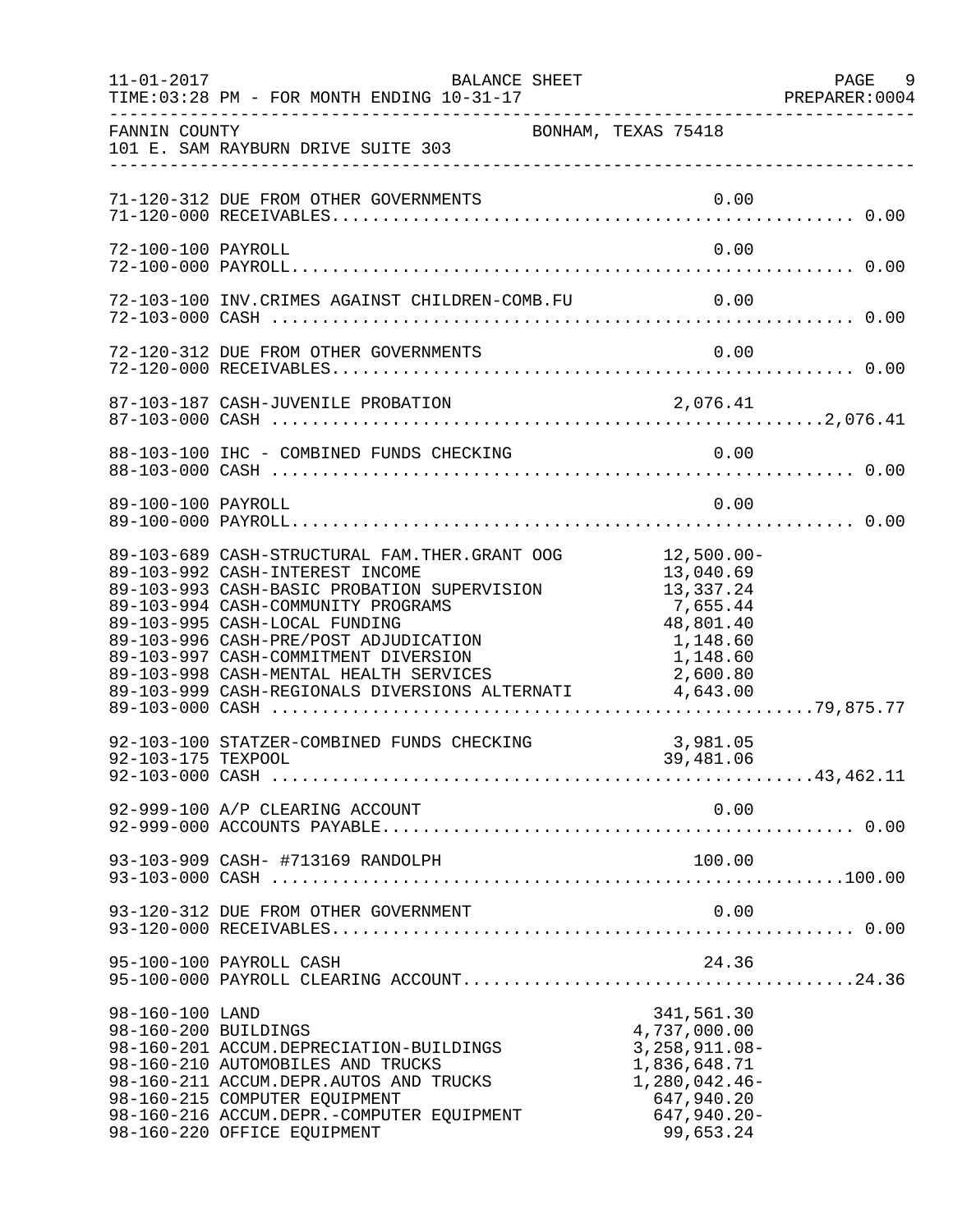11-01-2017 BALANCE SHEET PAGE 10 TIME:03:28 PM - FOR MONTH ENDING 10-31-17 PREPARER:0004 -------------------------------------------------------------------------------- FANNIN COUNTY **BONHAM, TEXAS 75418** 101 E. SAM RAYBURN DRIVE SUITE 303 -------------------------------------------------------------------------------- 98-160-221 ACCUM. DEPR.-OFFICE EQUIPMENT 94,307.28- 98-160-225 RADIO EQUIPMENT<br>98-160-226 ACCUM.DEPR.-RADIO EQUIPMENT 186,973.11-98-160-226 ACCUM.DEPR.-RADIO EQUIPMENT 186,973.11-<br>98-160-230 ROADS 17,817,815.13 98-160-230 ROADS 17,817,815.13<br>98-160-231 ACCUM. DEPRECIATION-ROADS 14,263,594.24-98-160-231 ACCUM. DEPRECIATION-ROADS 14,263,594.24-<br>9.726,252.91 99-160-235 BRIDGES 98-160-235 BRIDGES 9,726,252.91 98-160-236 ACCUM. DEPRECIATION-BRIDGES 3,125,306.71-98-160-300 ROAD EQUIPMENT 3,282,441.12 98-160-301 ACCUM.DEPRECIATION-ROAD EQUIPMENT 2,658,945.21-98-160-000 CAPITAL ASSETS.........................................13,180,303.02 98-271-200 EQUITY ACCOUNT 13,180,303.02- 98-271-000 EQUITY ACCOUNT.........................................13,180,303.02- 99-170-200 DEFERRED PENSION OUTFLOW 2,147,956.00 99-170-000 DEFERRED PENSION OUTFLOW..................................2,147,956.00 TOTAL ASSETS ==================================================21,900,363.80 \*\*\*\*\* LIABILITIES \*\*\*\*\* 10-200-097 DUE TO OTHER GOVERNMENTS-FINES 687,325.47<br>10-200-099 DUE TO OTHERS-FINES 68 10-200-099 DUE TO OTHERS-FINES<br>10-200-150 ACCRUED SALARY PAYABLE 143,544.58 10-200-150 ACCRUED SALARY PAYABLE 143,544.58 10-200-155 ACCRUED FRINGE BENEFITS 60,521.29 10-200-200 DEFERRED TAX REVENUE 523,638.82 10-200-205 DEFERRED FINE REVENUE 1,263,661.78 10-200-910 SYSTEM ADDED LIABILITY LINE-ITEM 350,528.48- 10-200-000 LIABILITY ACCOUNT.......................................4,690,423.14 10-207-070 DUE TO R.O.W.<br>10-207-089 DUE TO T.J.P.C. 0.00 10-207-089 DUE TO T.J.P.C. 0.00 10-207-090 DUE TO CJD 10-207-090 DUE TO CJD 10-207-970 DUE TO OTHER GOVERNMENTS 10-207-970 DUE TO OTHER GOVERNMENTS 0.00<br>10-207-990 DUE TO OTHERS 344.79 10-207-990 DUE TO OTHERS 10-207-000 DUE TO FUND.................................................2,138.79 10-225-510 TIME PYMT. WARRANTS ON COMPUTERS 0.00 10-225-000 LONG TERM LIABILITIES.......................................... 0.00 10-271-200 EQUITY ACCOUNT 5,918,298.02 10-271-000 EQUITY ACCOUNT..........................................5,918,298.02 11-200-910 SYSTEM ADDED LIABILITY LINE-ITEM 0.00 11-200-000 SYSTEM ADDED LIABILITY DEPARTMENT.............................. 0.00 11-271-200 EQUITY ACCOUNT 121,322.30 11-271-000 EQUITY ACCOUNT............................................121,322.30 12-200-910 SYSTEM ADDED LIABILITY LINE-ITEM 0.00 12-200-000 SYSTEM ADDED LIABILITY DEPARTMENT.............................. 0.00 12-271-200 EQUITY ACCOUNT 7,619.28 12-271-000 EQUITY ACCOUNT..............................................7,619.28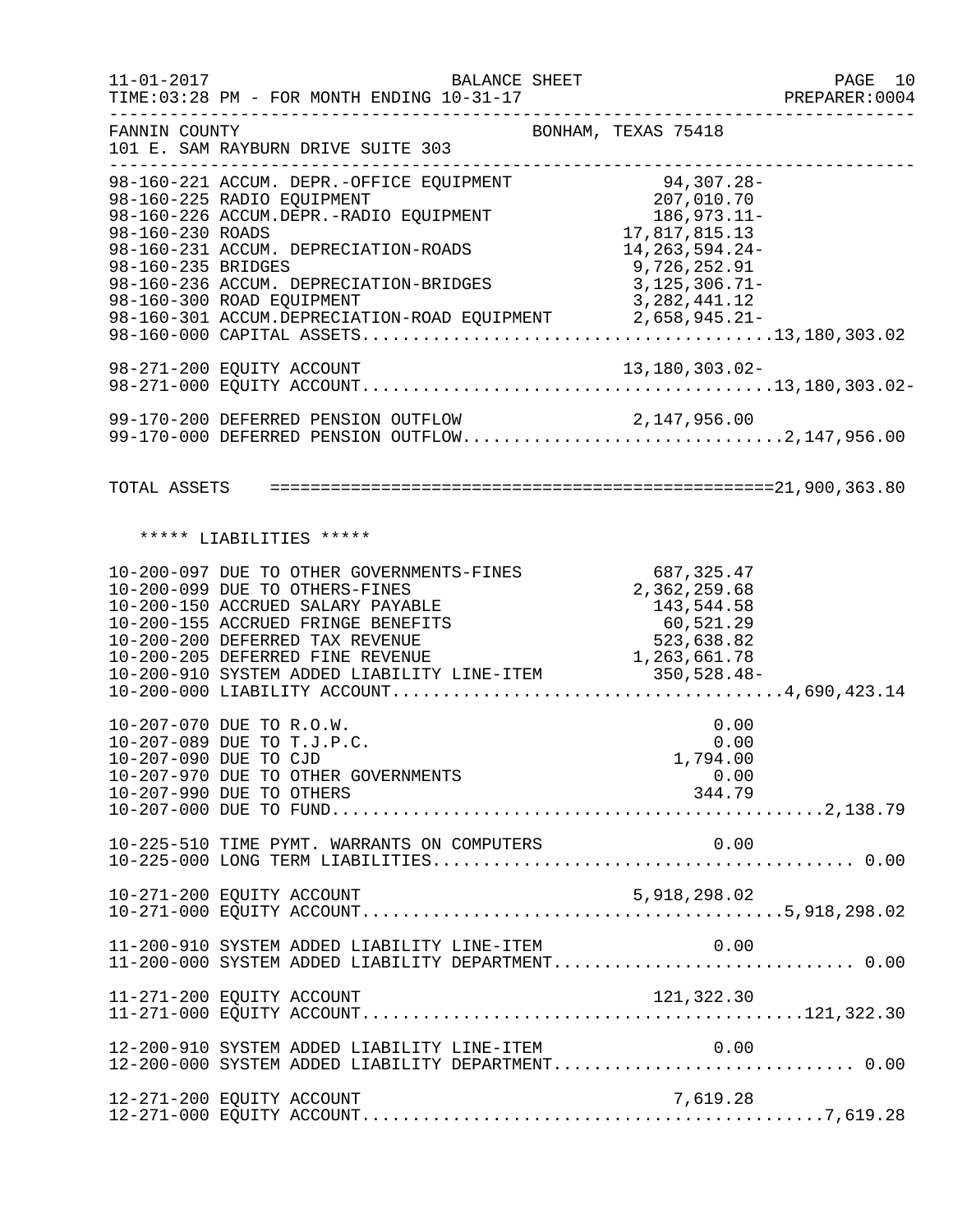| $11 - 01 - 2017$ | BALANCE SHEET<br>TIME: 03:28 PM - FOR MONTH ENDING 10-31-17                                                                                                                                                                                | PAGE 11<br>PREPARER: 0004 |
|------------------|--------------------------------------------------------------------------------------------------------------------------------------------------------------------------------------------------------------------------------------------|---------------------------|
| FANNIN COUNTY    | BONHAM, TEXAS 75418<br>101 E. SAM RAYBURN DRIVE SUITE 303                                                                                                                                                                                  |                           |
|                  | 13-207-097 DUE TO OTHER GOVERNMENTS                                                                                                                                                                                                        |                           |
|                  | 13-271-200 EQUITY ACCOUNT<br>210.00                                                                                                                                                                                                        |                           |
|                  | 14-200-910 SYSTEM ADDED LIABILITY LINE-ITEM<br>0.00                                                                                                                                                                                        |                           |
|                  | 16,296.52<br>14-271-200 EQUITY ACCOUNT                                                                                                                                                                                                     |                           |
|                  | 16-200-910 SYSTEM ADDED LIABILITY LINE-ITEM 0.00<br>16-200-000 SYSTEM ADDED LIABILITY DEPARTMENT0.00                                                                                                                                       |                           |
|                  | 16-271-200 EQUITY ACCOUNT<br>17,491.38                                                                                                                                                                                                     |                           |
|                  | 17-271-200 EQUITY ACCOUNT<br>5,052.40                                                                                                                                                                                                      |                           |
|                  | 18-200-150 ACCRUED SALARY PAYABLE<br>1,090.97<br>18-200-155 ACCRUED FRINGE BENEFITS 584.39<br>18-200-910 SYSTEM ADDED LIABILITY LINE-ITEM 1,725.00-<br>18-200-000 SYSTEM ADDED LIABILITY DEPARTMENT49.64-                                  |                           |
|                  | 18-271-200 EQUITY ACCOUNT<br>77,616.96                                                                                                                                                                                                     |                           |
|                  | 19-200-150 ACCRUED SALARY PAYABLE<br>0.01<br>19-200-155 ACCRUED FRINGE BENEFITS<br>19-200-910 SYSTEM ADDED LIABILITY LINE-ITEM<br>0.00<br>0.00                                                                                             |                           |
|                  | 19-271-200 EQUITY ACCOUNT<br>8,892.95                                                                                                                                                                                                      |                           |
|                  | 283.09<br>20-200-150 ACCRUED SALARY PAYABLE<br>20-200-155 ACCRUED FRINGE BENEFITS<br>52.13<br>20-200-133 ACCROED FRINGE BENEFIIS<br>20-200-910 SYSTEM ADDED LIABILITY LINE-ITEM 0.00<br>20-200-000 SYSTEM ADDED LIABILITY DEPARTMENT335.22 |                           |
|                  | 20-271-200 EQUITY ACCOUNT<br>46,095.85                                                                                                                                                                                                     |                           |
|                  | 21-200-150 ACCRUED SALARY PAYABLE<br>21-200-155 ACCRUED FRINGE BENEFITS<br>--,ub8.97<br>4,896.71<br>27.350.0<br>21-200-200 DEFERRED TAX REVENUE<br>21-200-910 SYSTEM ADDED LIABILITY LINE-ITEM 12,796.59-                                  |                           |
|                  | 21-207-070 DUE TO RIGHT OF WAY<br>0.00<br>21-207-131 DUE TO RD. DIST. 17A<br>0.00                                                                                                                                                          |                           |
|                  | 21-231-100 LOAN BSB EQUIPMENT<br>0.00                                                                                                                                                                                                      |                           |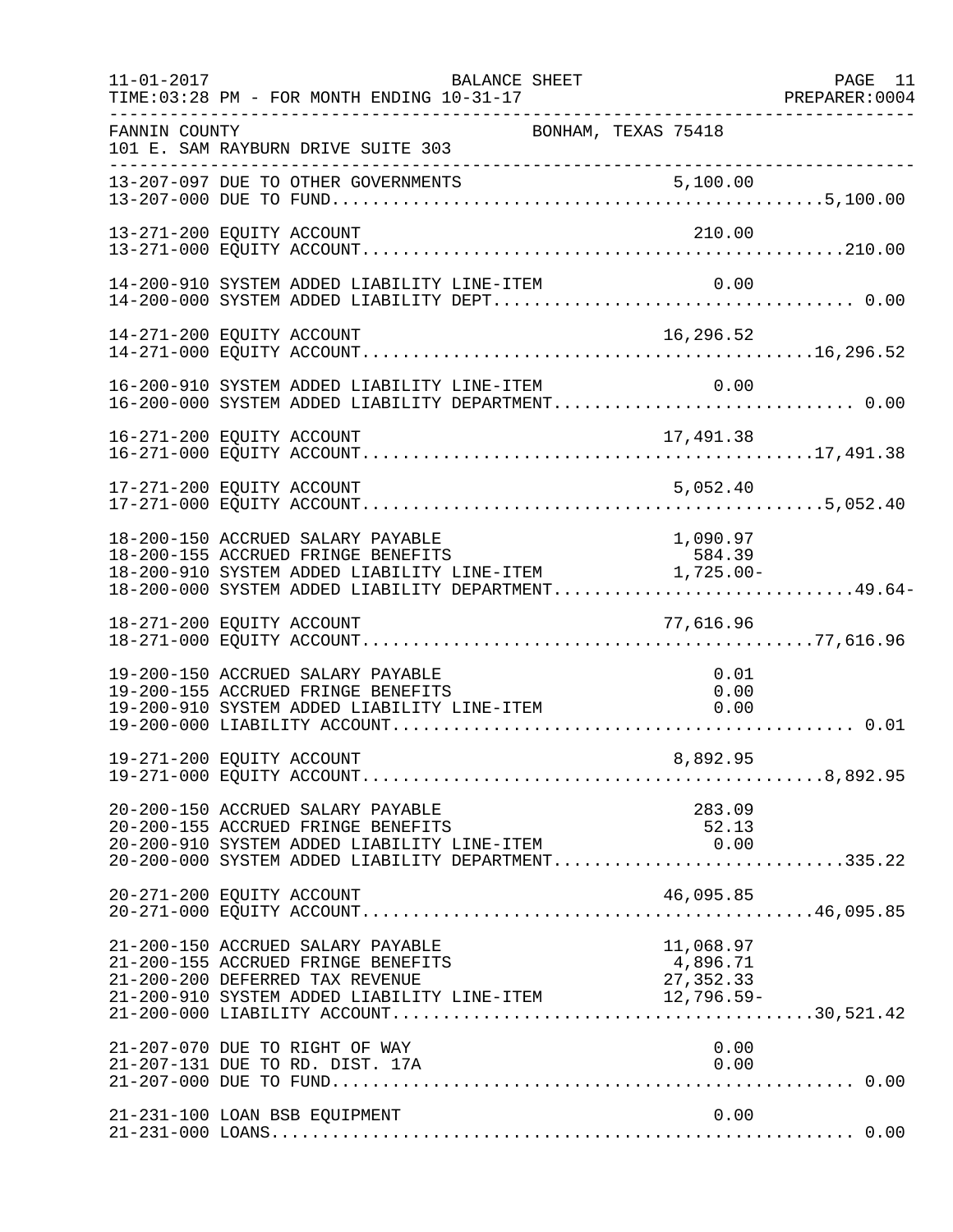| $11 - 01 - 2017$ | <b>BALANCE SHEET</b><br>TIME: 03:28 PM - FOR MONTH ENDING 10-31-17                                                                                                   |                                    | PAGE 12<br>PREPARER:0004 |
|------------------|----------------------------------------------------------------------------------------------------------------------------------------------------------------------|------------------------------------|--------------------------|
| FANNIN COUNTY    | 101 E. SAM RAYBURN DRIVE SUITE 303                                                                                                                                   | BONHAM, TEXAS 75418                |                          |
|                  |                                                                                                                                                                      |                                    |                          |
|                  | 22-200-150 ACCRUED SALARY PAYABLE                                                                                                                                    | 10,638.97                          |                          |
|                  | 22-207-070 DUE TO RIGHT OF WAY                                                                                                                                       | 0.00                               |                          |
|                  |                                                                                                                                                                      |                                    |                          |
|                  | 23-200-150 ACCRUED SALARY PAYABLE<br>23-200-155 ACCRUED FRINGE BENEFITS<br>23-200-200 DEFERRED TAX REVENUE<br>23-200-910 SYSTEM ADDED LIABILITY LINE-ITEM 21,436.11- | 12,205.75<br>5,919.66<br>44,999.39 |                          |
|                  | 23-231-571 LOAN OF CAPITAL EQUIP. PURCHASE                                                                                                                           | $\overline{0.00}$                  |                          |
|                  |                                                                                                                                                                      |                                    |                          |
|                  | 24-200-150 ACCRUED SALARY PAYABLE<br>24-200-155 ACCRUED FRINGE BENEFITS<br>24-200-200 DEFERRED TAX REVENUE<br>24-200-910 SYSTEM ADDED LIABILITY LINE-ITEM 9,913.47-  | 10,235.35<br>5,173.21<br>24,598.77 |                          |
|                  | 24-271-200 EQUITY ACCOUNT                                                                                                                                            | 332,767.56                         |                          |
|                  | 25-271-200 EQUITY ACCOUNT                                                                                                                                            | 2,177.67                           |                          |
|                  | 26-200-910 SYSTEM ADDED LIABILITY LINE-ITEM<br>26-200-000 SYSTEM ADDED LIABILITY DEPARTMENT 0.00                                                                     | 0.00                               |                          |
|                  | 26-271-200 EQUITY ACCOUNT                                                                                                                                            | 46,936.97                          |                          |
|                  | 27-271-200 EQUITY ACCOUNT                                                                                                                                            | 11,108.44                          |                          |
|                  | 28-200-910 SYSTEM ADDED LIABILITY LINE-ITEM $0.00$<br>28-200-000 SYSTEM ADDED LIABILITY DEPARTMENT0.00                                                               |                                    |                          |
|                  | 28-271-200 EQUITY ACCOUNT                                                                                                                                            | 4,719.24                           |                          |
|                  | 30-271-200 EQUITY ACCOUNT                                                                                                                                            | 983.14                             |                          |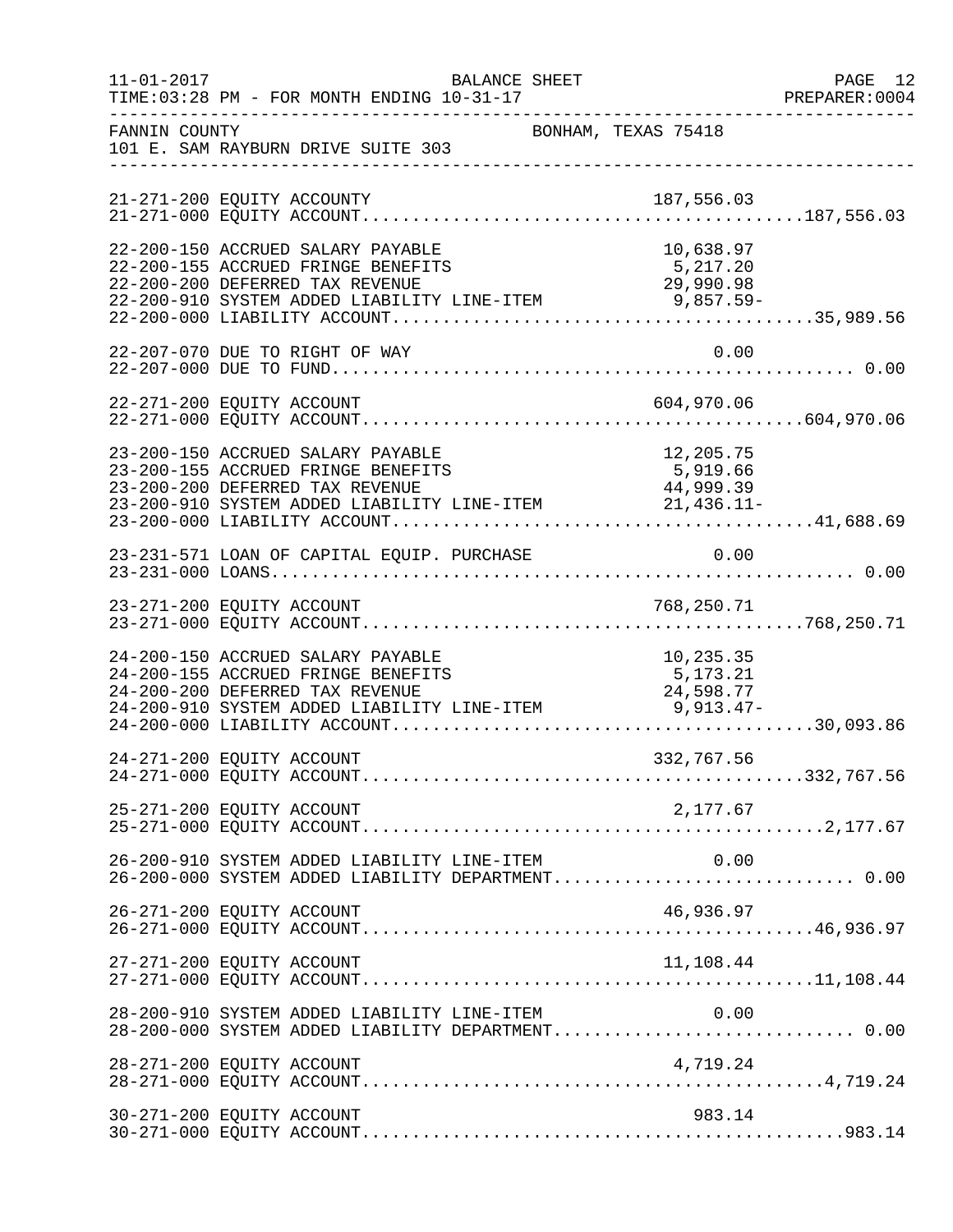| $11 - 01 - 2017$ | BALANCE SHEET<br>TIME: 03:28 PM - FOR MONTH ENDING 10-31-17                                                                                    | PAGE 13<br>PREPARER: 0004 |
|------------------|------------------------------------------------------------------------------------------------------------------------------------------------|---------------------------|
| FANNIN COUNTY    | ____________________________________<br>BONHAM, TEXAS 75418<br>101 E. SAM RAYBURN DRIVE SUITE 303                                              |                           |
|                  | 31-271-200 EQUITY ACCOUNT<br>115.00                                                                                                            |                           |
|                  | 33-271-200 EQUITY ACCOUNT<br>8,596.74                                                                                                          |                           |
|                  | 34-271-200 EQUITY ACCOUNT<br>23,623.29                                                                                                         |                           |
|                  | 35-200-910 SYSTEM ADDED LIABILITY LI<br>0.00                                                                                                   |                           |
|                  | 35-271-200 EQUITY ACCOUNT<br>148,183.56                                                                                                        |                           |
|                  | 36-200-150 ACCRUED SALARY PAYABLE<br>0.00<br>36-200-155 ACCRUED FRINGE BENEFITS<br>0.01<br>36-200-910 SYSTEM ADDED LIABILITY LINE-ITEM<br>0.00 |                           |
|                  | 36-271-200 EQUITY ACCOUNT<br>22,840.34                                                                                                         |                           |
|                  |                                                                                                                                                |                           |
|                  | 37-207-099 HELD IN TRUST<br>3,209.46                                                                                                           |                           |
|                  |                                                                                                                                                |                           |
|                  | 38-271-200 EQUITY ACCOUNT<br>18,825.59                                                                                                         |                           |
|                  | 39-271-200 EQUITY ACCOUNT<br>18,067.34                                                                                                         |                           |
|                  |                                                                                                                                                |                           |
|                  | 40-271-200 EQUITY ACCOUNT<br>4,672.73                                                                                                          |                           |
|                  | 41-200-910 SYSTEM ADDED LIABILITY LINE-ITEM<br>0.00<br>41-200-000 SYSTEM ADDED LIABILITY DEPARTMENT 0.00                                       |                           |
|                  | 0.00<br>41-207-095 DUE TO OTHER FUNDS                                                                                                          |                           |
|                  | 41-271-200 EQUITY ACCOUNT<br>0.00                                                                                                              |                           |
|                  | 42-200-910 SYSTEM ADDED LIABILITY LINE-ITEM<br>0.00<br>42-200-000 SYSTEM ADDED LIABILITY DEPARTMENT 0.00                                       |                           |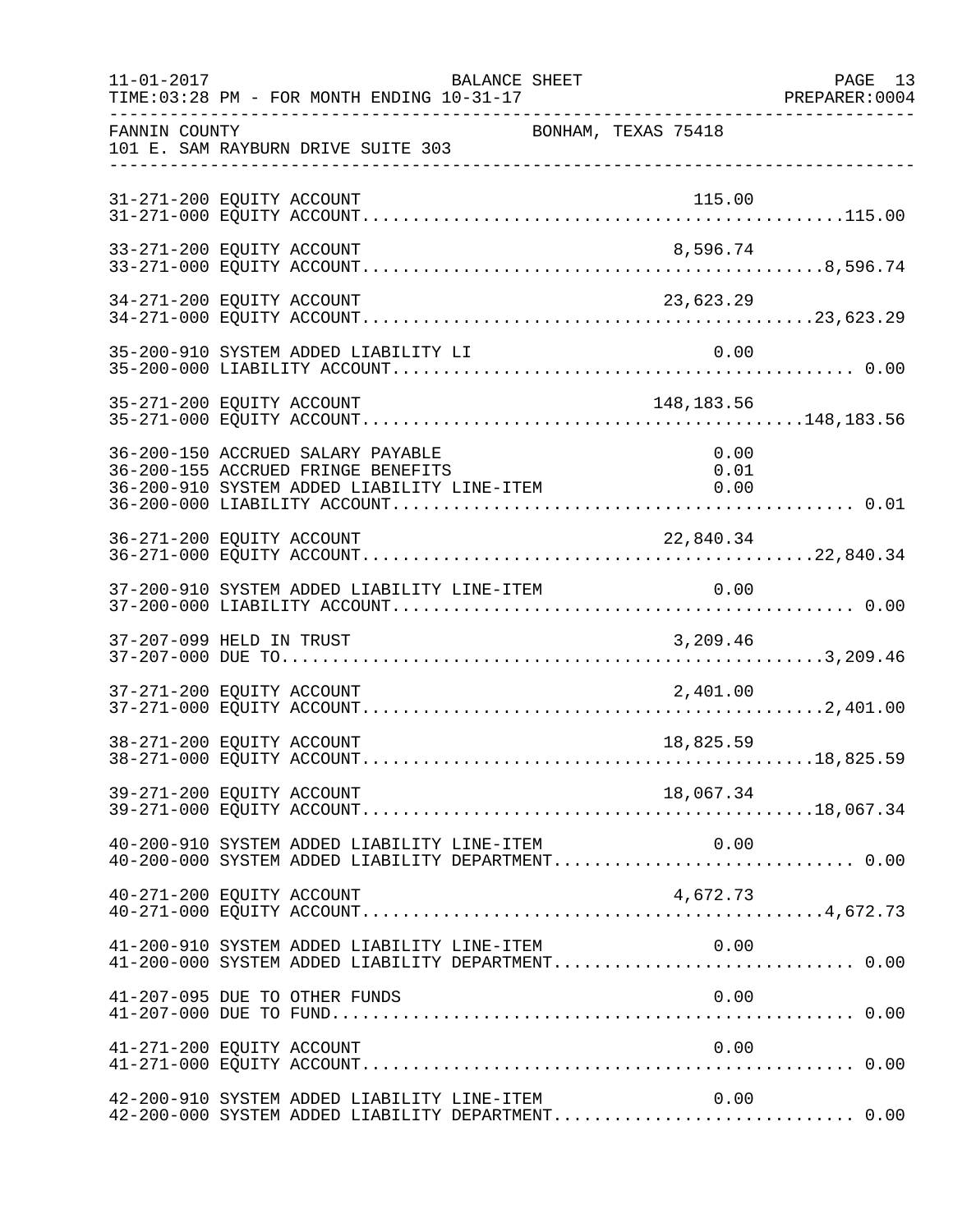| $11 - 01 - 2017$ | TIME: 03:28 PM - FOR MONTH ENDING 10-31-17                                                                                                                                                                                          | <b>BALANCE SHEET</b> | PAGE 14<br>PREPARER:0004<br>----------------- |  |
|------------------|-------------------------------------------------------------------------------------------------------------------------------------------------------------------------------------------------------------------------------------|----------------------|-----------------------------------------------|--|
| FANNIN COUNTY    | 101 E. SAM RAYBURN DRIVE SUITE 303                                                                                                                                                                                                  | BONHAM, TEXAS 75418  |                                               |  |
|                  |                                                                                                                                                                                                                                     |                      |                                               |  |
|                  | 44-200-910 SYSTEM ADDED LIABILITY LINE-ITEM                                                                                                                                                                                         |                      | 0.00                                          |  |
|                  | 44-207-095 DUE TO OTHER FUNDS                                                                                                                                                                                                       |                      | 0.00                                          |  |
|                  | 44-271-200 EQUITY ACCOUNT                                                                                                                                                                                                           |                      | 0.00                                          |  |
|                  | 45-200-150 ACCRUED SALARY PAYABLE<br>95-200-150 ACCRUED SALARY PAYABLE<br>45-200-155 ACCRUED FRINGE BENEFITS 0.00<br>45-200-910 SYSTEM ADDED LIABILITY LINE-ITEM 3,975.00-<br>45-200-000 SYSTEM ADDED LIABILITY DEPARTMENT3,673.00- |                      | 302.00                                        |  |
|                  | 45-207-095 DUE TO OTHER FUNDS                                                                                                                                                                                                       |                      | 0.00                                          |  |
|                  | 45-271-200 EQUITY ACCOUNT                                                                                                                                                                                                           |                      | $302.00 -$                                    |  |
|                  | 46-200-910 SYSTEM ADDED LIABILITY LINE-ITEM 123.22-<br>46-200-000 SYSTEM ADDED LIABILITY DEPARTMENT123.22-                                                                                                                          |                      |                                               |  |
|                  | 46-271-200 EQUITY ACCOUNT                                                                                                                                                                                                           |                      | 5,574.20                                      |  |
|                  | 48-200-910 SYSTEM ADDED LIABILITY LINE-ITEM<br>48-200-000 SYSTEM ADDED LIABILITY DEPARTMENT 0.00                                                                                                                                    |                      | 0.00                                          |  |
|                  | 48-271-200 EQUITY ACCOUNT                                                                                                                                                                                                           |                      | 35, 128. 73                                   |  |
|                  | 49-271-200 EQUITY ACCOUNT                                                                                                                                                                                                           |                      | 682.59                                        |  |
|                  | 51-271-200 EQUITY ACCOUNT                                                                                                                                                                                                           |                      | 7,332.75                                      |  |
|                  | 52-271-200 EQUITY ACCOUNT                                                                                                                                                                                                           |                      | 13,001.07                                     |  |
|                  | 53-200-910 SYSTEM ADDED LIABILITY LINE-ITEM<br>53-200-000 SYSTEM ADDED LIABILITY DEPARTMENT 0.00                                                                                                                                    |                      | 0.00                                          |  |
|                  | 53-271-200 EQUITY ACCOUNT                                                                                                                                                                                                           |                      | 282,603.30                                    |  |
|                  | 55-200-910 SYSTEM ADDED LIABILITY LINE-ITEM                                                                                                                                                                                         |                      | 0.00                                          |  |
|                  | 55-271-200 EQUITY ACCOUNT                                                                                                                                                                                                           |                      | 246.50                                        |  |
|                  | 56-200-910 SYSTEM ADDED LIABILITY LINE-ITEM                                                                                                                                                                                         |                      | 0.00                                          |  |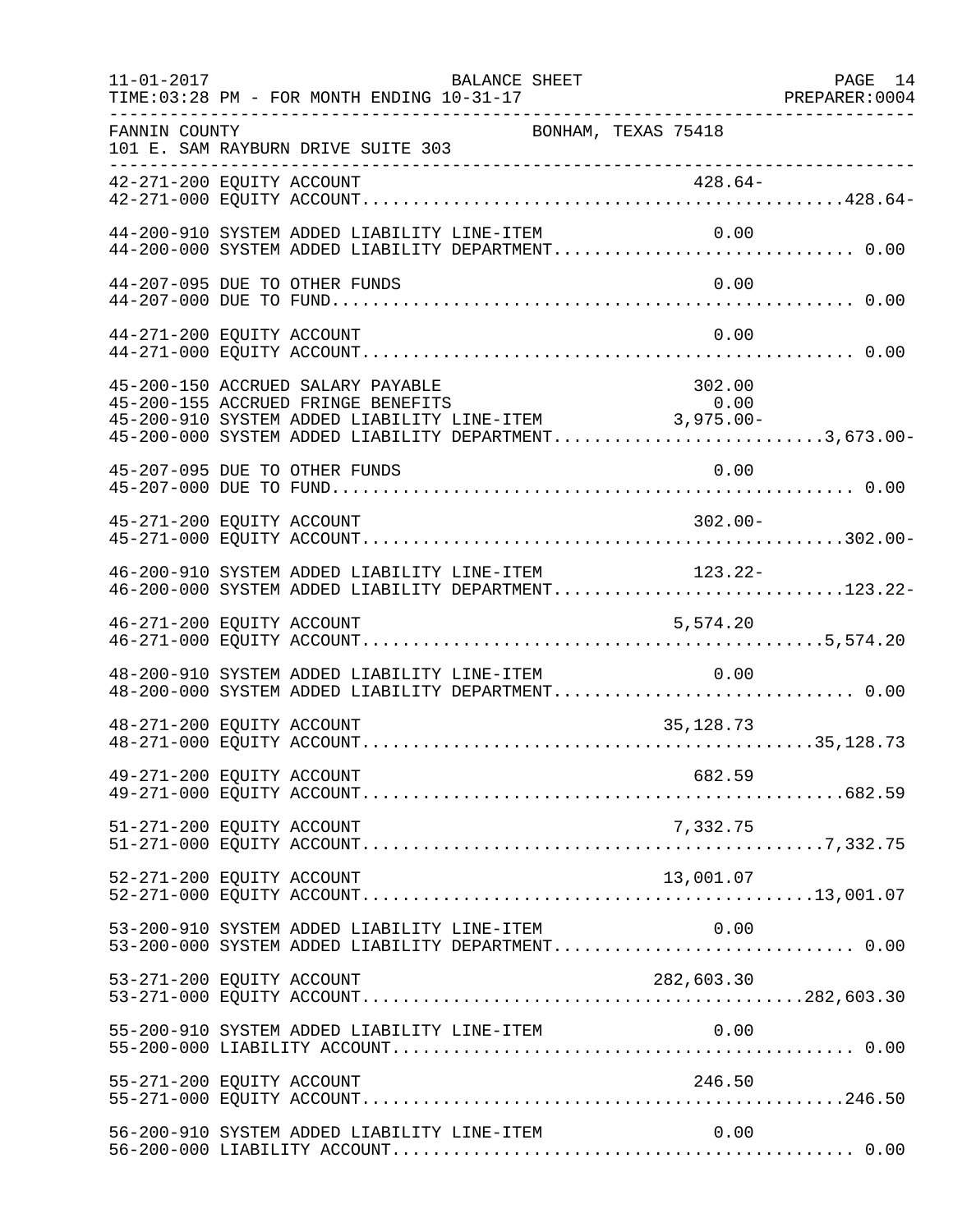| $11 - 01 - 2017$ | BALANCE SHEET<br>TIME: 03:28 PM - FOR MONTH ENDING 10-31-17                                                    |                     | PAGE 15 |
|------------------|----------------------------------------------------------------------------------------------------------------|---------------------|---------|
| FANNIN COUNTY    | 101 E. SAM RAYBURN DRIVE SUITE 303                                                                             | BONHAM, TEXAS 75418 |         |
|                  | 56-271-200 EQUITY ACCOUNT                                                                                      | 17,860.19           |         |
|                  | 57-200-910 SYSTEM ADDED LIABILITY LINE-ITEM<br>57-200-000 SYSTEM ADDED LIABILITY DEPARTMENT 0.00               | 0.00                |         |
|                  | 57-271-200 EQUITY ACCOUNT                                                                                      | 595.29              |         |
|                  | 59-200-910 SYSTEM ADDED LIABILITY LINE-ITEM 1,350.00-<br>59-200-000 SYSTEM ADDED LIABILITY DEPARTMENT1,350.00- |                     |         |
|                  | 59-271-200 EQUITY ACCOUNT                                                                                      | 36,079.67           |         |
|                  | 60-200-200 DEFERRED REVENUE<br>60-200-910 SYSTEM ADDED LIABILITY LINE-ITEM 0.00                                | 0.00                |         |
|                  | 60-271-200 EQUITY ACCOUNT                                                                                      | 26,909.38           |         |
|                  | 61-271-200 EQUITY ACCOUNT                                                                                      | 3, 194. 36          |         |
|                  | 62-271-200 EQUITY ACCOUNT                                                                                      | 27,517.43           |         |
|                  | 63-200-910 SYSTEM ADDED LIABILITY LINE ITEM                                                                    | 0.00                |         |
|                  | 63-271-200 EQUITY ACCOUNT                                                                                      | 1,331.81            |         |
|                  |                                                                                                                |                     |         |
|                  | 64-271-200 EQUITY ACCOUNT                                                                                      | 0.00                |         |
|                  | 65-200-910 SYSTEM ADDED LIABILITY LINE ITEM                                                                    | 0.00                |         |
|                  | 65-271-200 EQUITY ACCOUNT                                                                                      | 1,331.81            |         |
|                  | 66-200-910 SYSTEM ADDED LIABILITY LINE-ITEM                                                                    | 0.00                |         |
|                  |                                                                                                                |                     |         |
|                  | 66-271-200 EQUITY ACCOUNT                                                                                      | 0.00                |         |
|                  | 67-200-910 SYSTEM ADDED LIABILITY LINE-ITEM<br>67-200-000 SYSTEM ADDED LIABILITY DEPARTMENT 0.00               | 0.00                |         |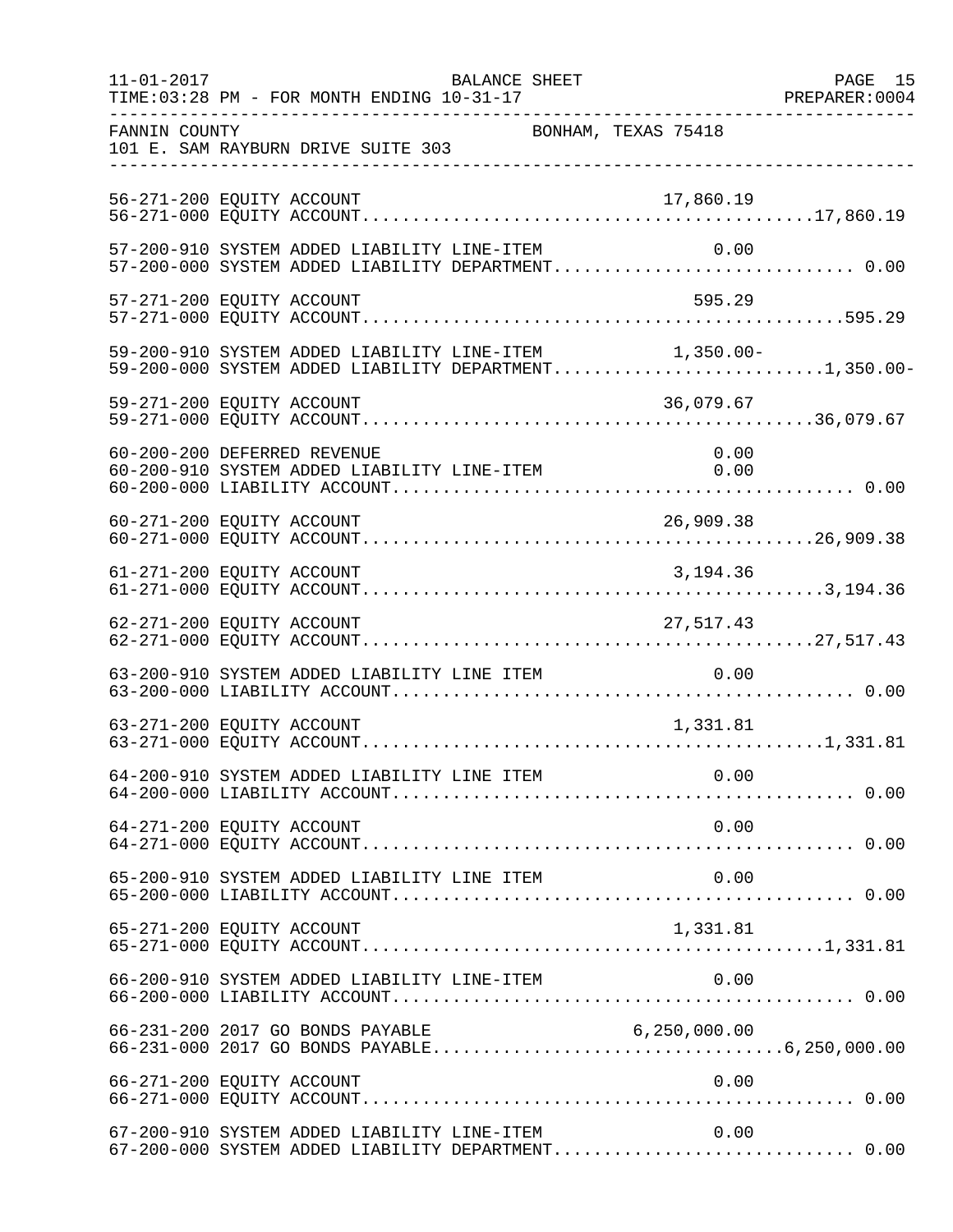| $11 - 01 - 2017$    | BALANCE SHEET<br>TIME: 03:28 PM - FOR MONTH ENDING 10-31-17                                               | PAGE 16 |
|---------------------|-----------------------------------------------------------------------------------------------------------|---------|
| FANNIN COUNTY       | BONHAM, TEXAS 75418<br>101 E. SAM RAYBURN DRIVE SUITE 303                                                 |         |
|                     | 67-271-200 EQUITY ACCOUNT<br>0.00                                                                         |         |
|                     | 70-200-910 SYSTEM ADDED LIABILITY LINE-ITEM<br>0.00                                                       |         |
|                     | 70-271-200 EQUITY ACCOUNT<br>96,908.56                                                                    |         |
|                     | 71-200-910 SYSTEM ADDED LIABILITY LINE-ITEM 0.00<br>71-200-000 SYSTEM ADDED LIABILITY DEPARTMENT 0.00     |         |
|                     | 71-271-200 EQUITY ACCOUNT<br>0.00                                                                         |         |
|                     | 72-200-910 SYSTEM ADDEND LIABILITY LINE-ITEM<br>0.00<br>72-200-000 SYSTEM ADDED LIABILITY DEPARTMENT 0.00 |         |
|                     | 0.00<br>72-271-200 EQUITY ACCOUNT                                                                         |         |
|                     |                                                                                                           |         |
|                     | 87-202-319 A/P RESTITUTION-JUVENILE PROBATION<br>0.00                                                     |         |
|                     | 87-271-200 EQUITY ACCOUNT<br>1,849.21                                                                     |         |
|                     | 0.00<br>88-271-200 EQUITY ACCOUNT                                                                         |         |
|                     | 89-220-189 DEFERRED REVENUE<br>0.00                                                                       |         |
|                     | 89-271-200 EQUITY ACCOUNT<br>45,922.93                                                                    |         |
|                     | 92-200-910 SYSTEM ADDED LIABILITY LINE-ITEM<br>0.00                                                       |         |
|                     | 92-271-200 EQUITY ACCOUNT<br>43,428.93                                                                    |         |
|                     | 0.00<br>93-200-910 SYSTEM ADDED LIABILITY                                                                 |         |
|                     | 100.00<br>93-271-200 EQUITY ACCOUNT                                                                       |         |
|                     | 95-200-910 SYSTEM ADDED LIABILITY LINE-ITEM<br>0.00<br>95-200-000 SYSTEM ADDED LIABILITY DEPARTMENT 0.00  |         |
| 95-271-200 DEPOSITS | 24.36                                                                                                     |         |